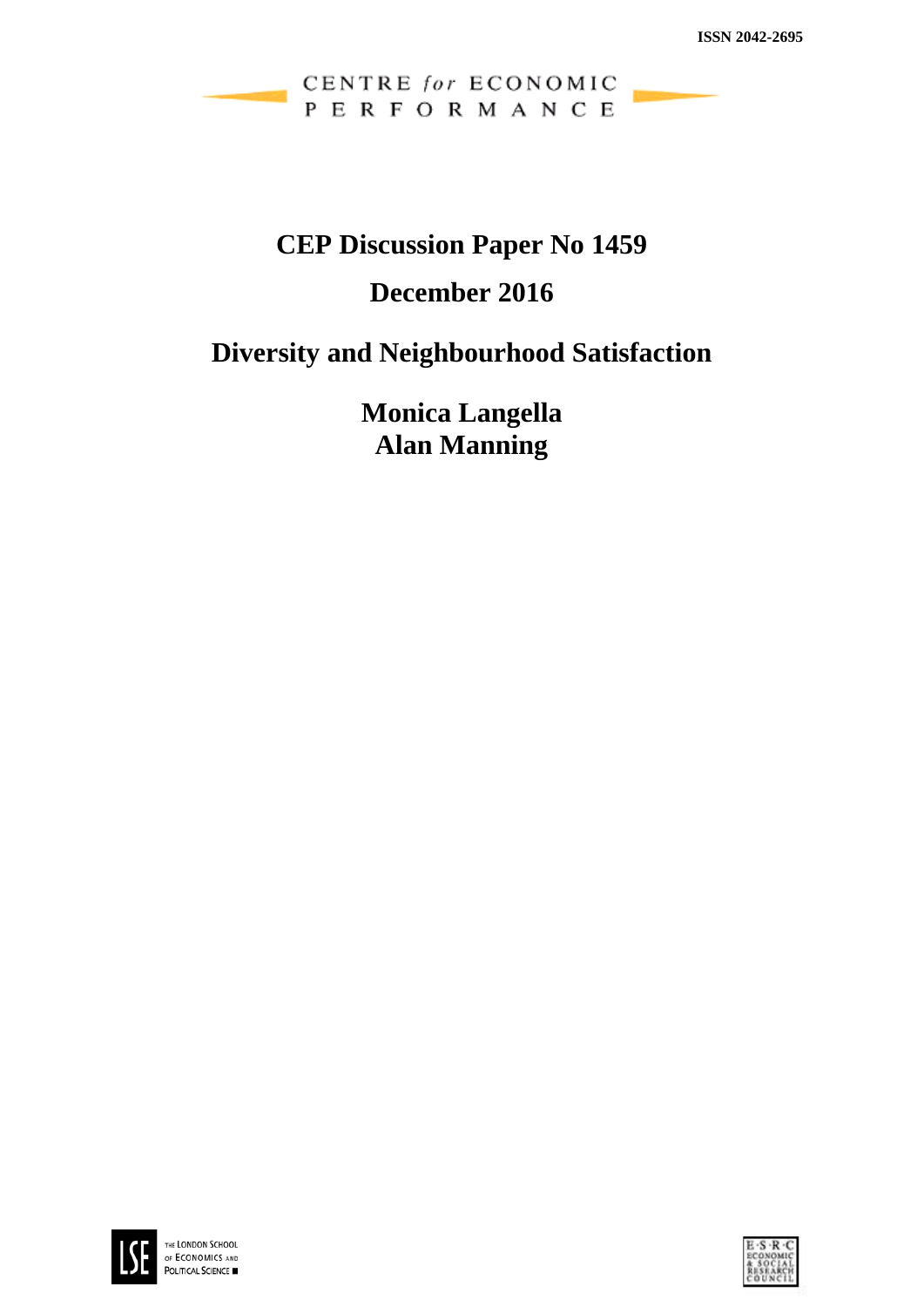#### **Abstract**

This paper investigates the impact of ethnic diversity on individuals' overall satisfaction with and other aspects of their neighbourhood. It uses panel data and a variety of empirical methods to control for potential endogeneity of diversity and of the location choices. We find that a higher white share in the neighbourhood raises overall satisfaction with the neighbourhood in our (overwhelming white) sample, but has no significant impact on generalised trust or other commonly-used measures of social capital. We suggest that part of the impact of diversity on overall neighbourhood satisfaction may be through an effect on a fear of crime and the quality of social life.

Keywords: neighbourhood satisfaction, social capital, diversity, deprivation JEL codes: Z1

This paper was produced as part of the Centre's Community Programme. The Centre for Economic Performance is financed by the Economic and Social Research Council.

#### **Acknowledgements**

We would like to thank the Understanding Society team at the University of Essex for allowing us to use the geo-coded versions of the data sets used in this paper.

Monica Langella, Centre for Economic Performance, London School of Economics. Alan Manning, Department of Economics, London School of Economics and Centre for Economic Performance, London School of Economics.

Published by Centre for Economic Performance London School of Economics and Political Science Houghton Street London WC2A 2AE

All rights reserved. No part of this publication may be reproduced, stored in a retrieval system or transmitted in any form or by any means without the prior permission in writing of the publisher nor be issued to the public or circulated in any form other than that in which it is published.

Requests for permission to reproduce any article or part of the Working Paper should be sent to the editor at the above address.

M. Langella and A. Manning, submitted 2016.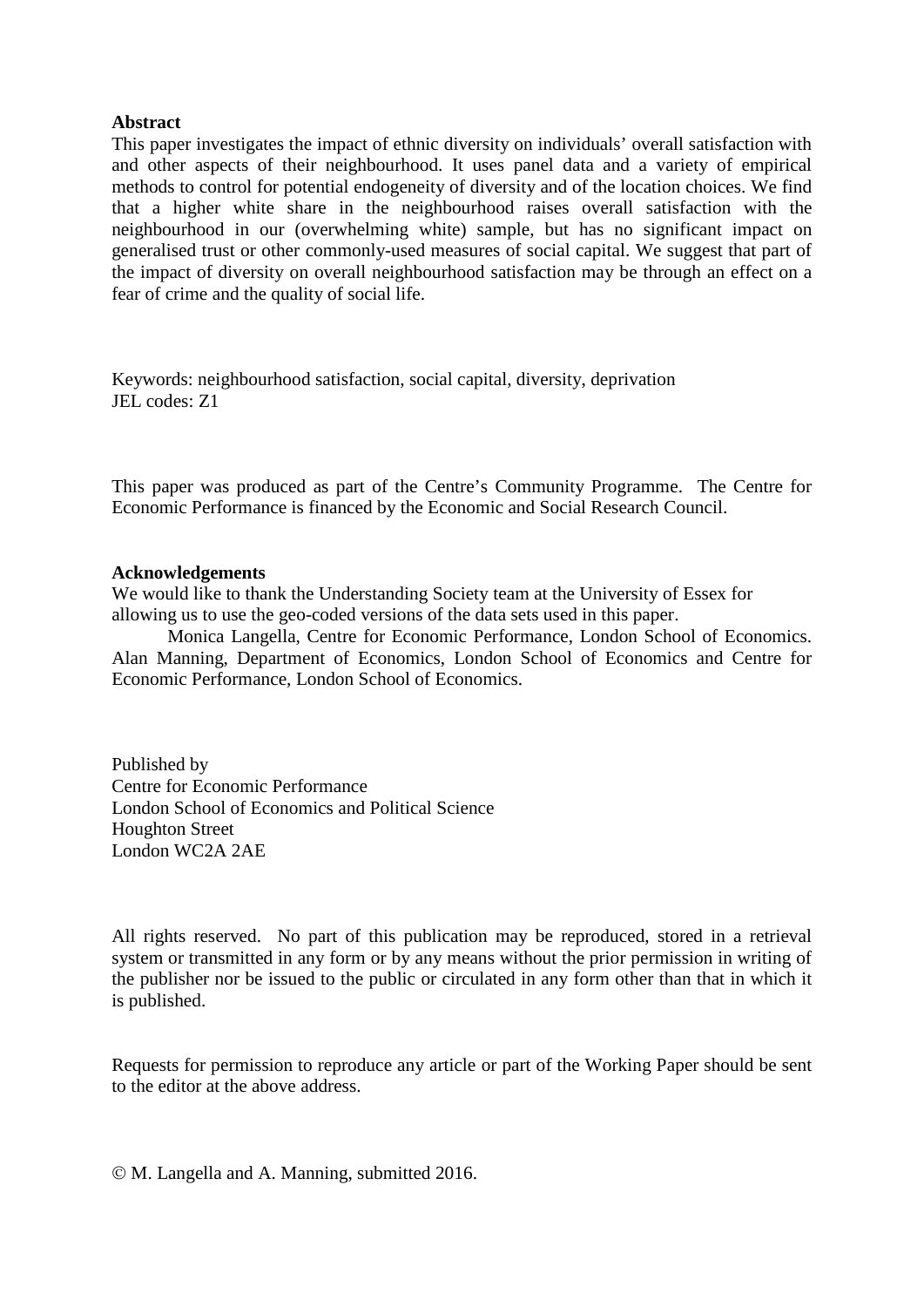#### Introduction

Sizeable parts of the population of most Western countries seem troubled by increased ethnic diversity in their societies. For many people, the most direct impact of these changes is felt in their communities and this paper is about how ethnic diversity within neighbourhoods affects a variety of measures of people's satisfaction with their local areas. We consider the impact on overall satisfaction with the neighbourhood, the intention to move, actual residential mobility, trust in others, activity in organizations (these two being commonly used measures of 'social capital' e.g. Putnam, 2000), perceptions of crime, the quality of social life and local services.

There is a large and growing literature on related issues. Some have argued that greater diversity erodes trust (Putnam, 2007; Dinesen and Sonderskov, 2012), lowers involvement in organizations (Alesina and La Ferrara, 2000, 2002; Costa and Kahn, 2003), lowers the level of social cohesion (see the survey by Van der Meer and Tolsma, 2014), lowers the level of public good provision (see Alesina, Baqir and Easterly, 1999; the review by Alesina and La Ferrara, 2005), lowers the quality of government (Alesina and Zhuravskhaya, 2011) or changes attitudes to redistribution (Dahlberg, Edmark and Lundquvist, 2012).

The studies cited above have been controversial and subject to a number of criticisms (see Portes and Vickstrom, 2011, for an overview). First, there is the possibility that the observed correlations of diversity and trust are caused by confounding factors - which might be at individual or neighbourhood level. For example, the Moving To Opportunity (MTO) evaluations (Kling, Liebmann and Katz, 2007, Ludwig et al , 2012, and Chetty, Hendren and Katz, 2016) have found important effects of neighbourhood poverty on subjective well-being, mental health and long-term child outcomes and Laurence and Heath (2008) argue that deprivation is an important confounder in the UK. In addition, Uslaner, (2012) argues that it is segregation rather than diversity that is important, while Tesei (2014) points to the importance of racial income inequality.

Secondly, most studies in this area rely on correlations in cross-sectional data in which causality is not clearly proved (Portes and Vickstrom, 2011), although there are some exceptions. For example, Algan, Hemet and Laitin (2016) exploit the random assignment of tenants to apartment blocks in France to investigate the impact of ethnic diversity on social relationships and housing quality. In the US, the MTO experiment (Kling, Liebmann and Katz, 2007, Ludwig et al , 2012, and Chetty, Hendren and Katz, 2016) exploits the random provision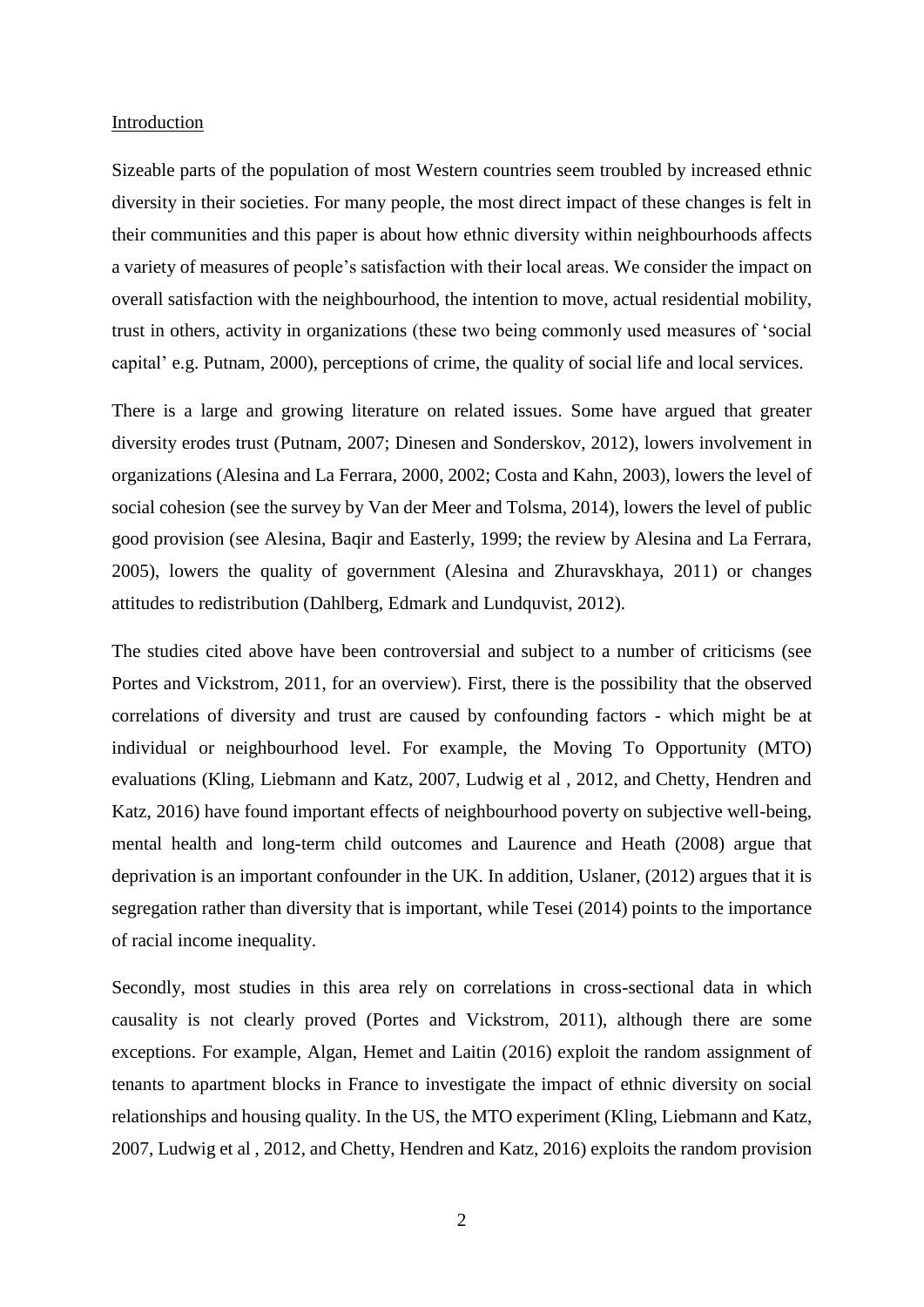of housing vouchers to encourage low-income families to more to lower-poverty neighbourhoods.

This paper makes a number of contributions to this literature. Using longitudinal data for the period 1991-2014 from the British Household Panel Study  $(BHPS)^1$  and its successor Understanding Society  $(UKHLS)^2$ , we investigate the impact of ethnic diversity on a wider range of measures of neighbourhood satisfaction than is common in most of the existing literature. The UK is an interesting country to study these issues as the last 25 years have seen substantial change in the structure of the population, which means that many neighbourhoods have undergone quite sizeable changes. The fraction of the population that is non-white has risen from 5% in the 1991 census to 15.5% in the 2011 census.

The main outcome that we consider is overall satisfaction with the neighbourhood, but we also consider generalised trust, activity in organizations, fear of crime, satisfaction with social life and the quality of local services. We focus on ethnic diversity as our variable of interest, but we also control for a variety of other neighbourhood characteristics. In particular we pay close attention to controlling for neighbourhood deprivation as the relative impact of diversity and deprivations has been the focus of intense discussion in the UK (Laurence and Heath, 2008; Letki, 2008; Andrews, 2009; Fieldhouse and Cutts, 2010; Twigg, Taylor and Mohan, 2010; Laurence, 2011; Becares et al, 2011; Sturgis et al, 2011; Demireva and Heath, 2014).

The paper also makes a contribution in taking seriously the problems of establishing causality from diversity to neighbourhood satisfaction. First, the use of longitudinal data allows us to control for individual and neighbourhood fixed effects. Second, we instrument for diversity using a 'Bartik-style' instrument (Bartik, 1991). Third, we develop an empirical approach to control for the possible selection bias caused by the endogeneity of residential choice. We hope that in addressing these empirical issues, we make some progress in providing causal estimates of the impact of diversity. Throughout, we report a wide variety of specifications (including some very demanding ones) in order to convey the robustness (or lack of it) of our empirical findings.

<sup>1</sup> University of Essex. Institute for Social and Economic Research. (2014). *British Household Panel Survey, Waves 1-18, 1991-2009: Special Licence Access, Lower Layer Super Output Areas and Scottish Data Zones*. [data collection]. *3rd Edition.* UK Data Service. SN: 6136, <http://dx.doi.org/10.5255/UKDA-SN-6136-2>

<sup>2</sup> University of Essex. Institute for Social and Economic Research, NatCen Social Research, Kantar Public. (2016). *Understanding Society: Waves 1-6, 2009-2015: Special Licence Access, Census 2001 Lower Layer Super Output Areas*. [data collection]. *7th Edition.* UK Data Service. SN: 6670[, http://dx.doi.org/10.5255/UKDA-SN-6670-7](http://dx.doi.org/10.5255/UKDA-SN-6670-7)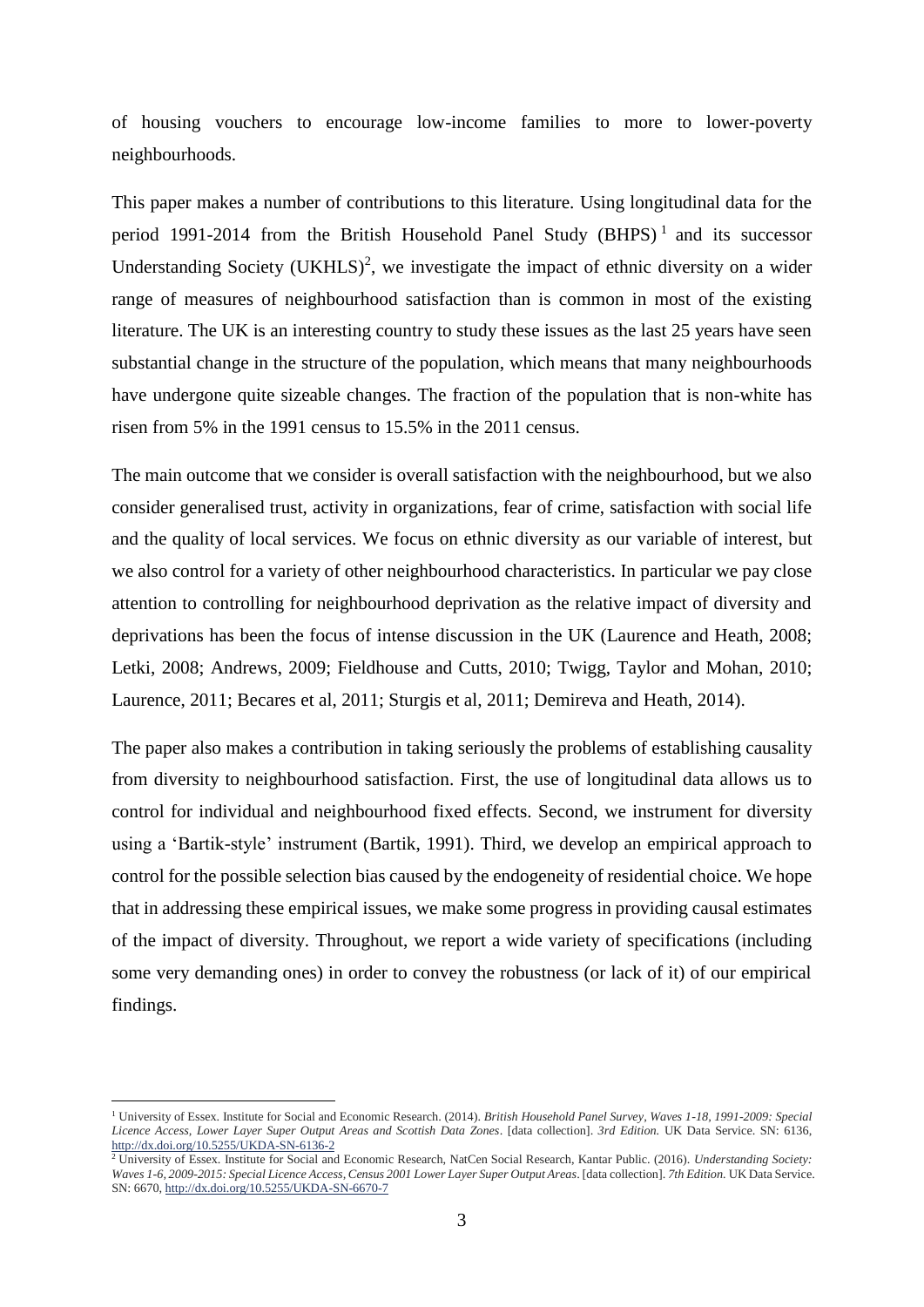The plan of the paper is as follows. In the next section we describe the individual data that we use, and introduce the outcome measures we study. The third section presents the neighbourhood data used. We discuss how one might measure the diversity of neighbourhoods arguing that it is difficult to disentangle the many possible measures because of a high degree of collinearity between them. In the end, our main estimates use the white share of the population in the neighbourhood as our measure of diversity, though an Appendix presents estimates with alternative measures and the qualitative conclusions are very similar. The fourth section describes our empirical methodology detailing in particular the way in which we control for the endogeneity of neighbourhood characteristics for individuals that is the result of residential choice. In this section we also discuss the instruments we use for the diversity measure.

The fifth section reports our basic results for satisfaction with the neighbourhood (Letki, 2008, also uses a similar measure as part of her composite 'neighbourhood attitude' variable). In most of our specifications we find that neighbourhood satisfaction among our sample (which is overwhelmingly white) is significantly positively related to the white share of the population, and that our result is robust to alternative estimation methods. The sixth section presents evidence that neighbourhood satisfaction does predict intention to move and actual residential moves, hopefully allaying fears that responses to a subjective neighbourhood satisfaction question are unreliable. The seventh section considers outcomes that have often been studied in the social capital literature (trust, and activity in organizations) – we find no significant, robust, relationship with diversity. The eighth section considers satisfaction with particular aspects of the neighbourhood - perceptions of crime, and quality of local services and social life. On perceptions of crime, we generally find negative effects of the white share. Results on the quality of services and of social life are more mixed though there is some evidence that a higher white share is associated with a higher quality of social life. The ninth section attempts to provide an account of the transmission mechanism from neighbourhood characteristics to overall satisfaction with the neighbourhood. These estimates cannot be thought of as causal but we argue that they are interesting. We show that neighbourhood satisfaction does appear to be significantly related to perceptions of crime, the perceived quality of local services and social life and the level of social capital. So all of these channels may play an important role in explaining how diversity affects neighbourhood satisfaction.

Our main conclusions are that diversity seems to influence neighbourhood satisfaction and that fear of crime may be an important channel for this.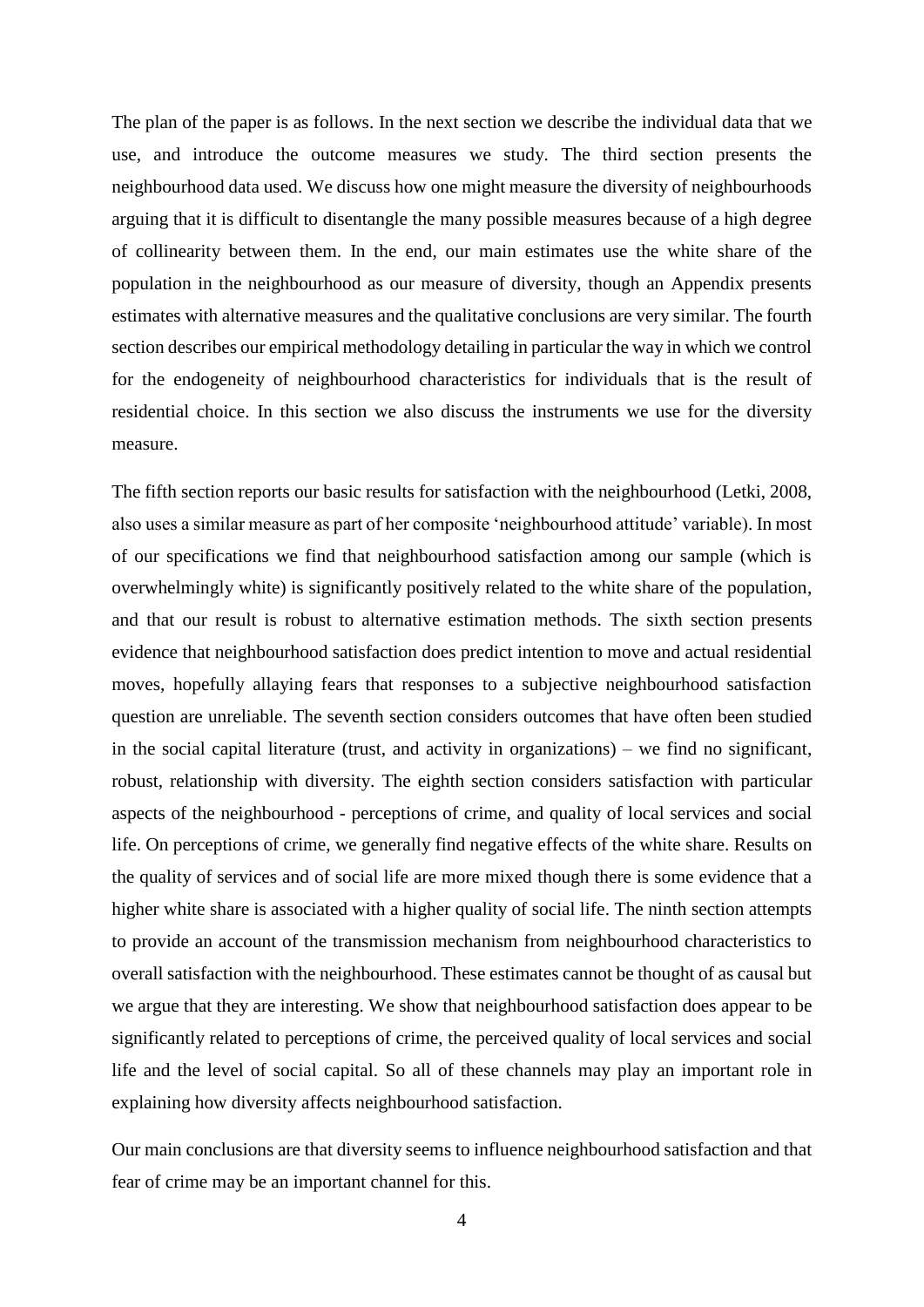#### 2. Individual Data

This study uses information from two longitudinal British surveys, the British Household Panel Survey (BHPS) and its successor, Understanding Society (UKHLS)<sup>3</sup>. They follow the same representative sample of households over time, interviewing all individuals aged 16 or above<sup>4</sup> . BHPS started in 1991 and lasted for 18 waves, finishing in 2008. The first wave included around 10,300 individuals from 5,500 households in Great Britain<sup>5</sup>. UKHLS started in 2009, and is still ongoing. The first wave surveyed individuals from approximately 40,000 households. Since 2010, UKHLS also includes the whole BHPS panel<sup>6</sup> that, at the time, surveyed individuals from about 8,000 households. Together, they allow construction of a panel that covers more than 20 years. They include a wide variety of detailed questions on perceptions and attitudes towards the neighbourhood where people live. Unfortunately, not all questions appear in each year and there is no year in which all questions of potential interest appear<sup>7</sup> – this has implications for our empirical enquiry that we discuss below. Table 1 presents descriptive statistics on the variables, grouped into broad categories. First, there is our main question of interest – overall, whether you like your present neighbourhood – 92.6% of people do. We also consider the fraction who plan to stay in their current neighbourhood (69%) and the actual mobility from one year to the next (6.7%). The next panel of Table 1 considers some measures of social capital – generalized trust, whether active in or member of at least one organization and whether one is willing to improve one's neighbourhood. The third panel of Table 1 presents measures relating to the perception of crime, both an overall worry about being a victim of crime (47.8% of people are) as well as fears about specific types of crime. As a summary index of fear of crime we use the overall "worry" question as this has the largest sample size having been a question in more waves of the survey. The fourth panel of Table 1 summarizes responses to questions about the quality of local services – schools, medical, transport, shopping and leisure. The final panel of Table 1 summarizes measures relating to the quality of social life – interactions and friendships with neighbours etc. We also

4 Since 1994, BHPS includes a short module for individuals aged 11-15.

<sup>&</sup>lt;sup>3</sup> These studies have a similar sample structure to the PSID in the US, though ask a wider range of questions on social attitudes.

<sup>&</sup>lt;sup>5</sup> Following the first wave sampling, new entrants in the sample are mainly represented by people reaching the minimum age for the interview and people joining the original households. Additional samples of households from Scotland and Wales were included in 1999, and for Northern Ireland in 2001.

<sup>6</sup> The attrition rate for the BHPS panel between 2008 and 2010 was of 20%.

 $7$  Table B1 in the Appendix lists the relevant questions and the waves in which they appear.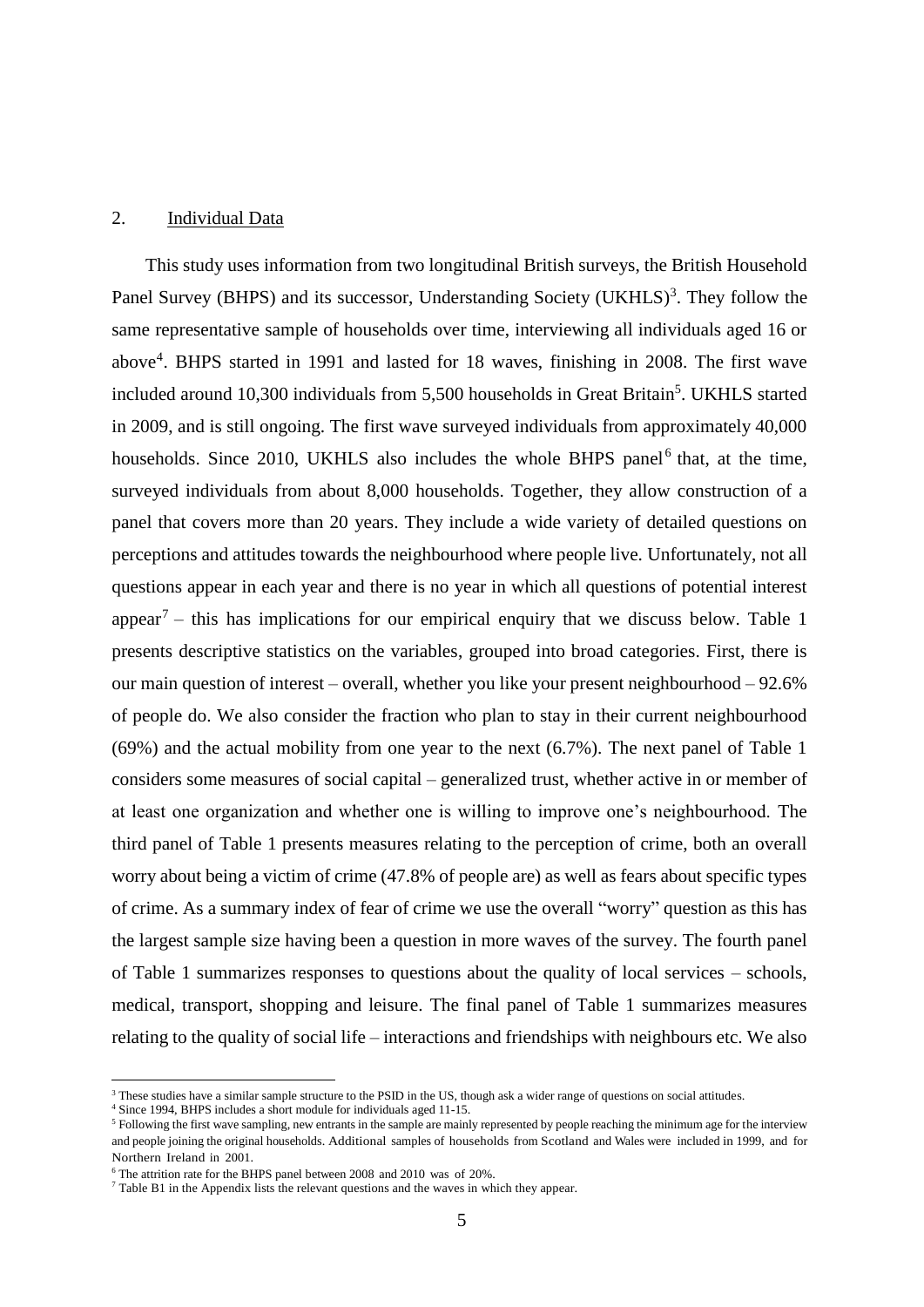combine measures of social capital, quality of local services, and quality of life in separate indices that are constructed using the first principal component of each group of variables. Principal component analysis results are reported in Table B2 of the Appendix.

Although they are not the focus of interest we also include individual-level controls as regressors in most of our specifications – these are summarized in Table 2. The individuallevel controls comprise information on age, working status, housing status, education level, gender, marital status, number of children, and a dummy variable for being non-white.

#### 3. Neighbourhood level data

The geo-coded versions of the BHPS and UKHLS also contain detailed information on the residence of the respondents in each wave, specifically the Lower Super Output Area (LSOA) level<sup>8</sup> that will be our main geographical reference. There are  $40,880$  LSOAs in Britain<sup>9</sup>, containing on average  $1,416$  people<sup>10</sup>. The sample size of BHPS/UKHLS is too small to be able to compute reliable neighbourhood characteristics at this spatial scale so we use other data sources to measure them, mostly the decennial censuses, 1991-2011 inclusive.

## *Measuring Diversity*

The main variable of interest in our study is ethnic diversity. The number of ethnic groups categorized varies across censuses and in our analysis we use nine groups that can be defined on a consistent basis - White, Indian, Pakistani, Bangladeshi, Chinese, Black Caribbean, Black African, other Asian, other Black, and a residual category grouping together all other ethnicities. We impute values for the inter-censual years using linear interpolation for each area. We use information from 1991 and 1971 censuses to construct two instrumental variables for the ethnic mix, respectively, as explained in the following section.

The existing literature uses a variety of measures to summarize the ethnic mix of an area. One popular measure is the fractionalization index (see e.g. Alesina and La Ferrara, 2000), that is defined as:

<sup>&</sup>lt;sup>8</sup> LSOAs were created from 2001 census of population to improve the reporting of small area statistics, they were then revised according to 2011 census. Both BHPS and UKHLS contain information at the 2001 LSOA level. In 2001, LSOAs in England and Wales were constructed to have a minimum of 1,000 inhabitants, and 400 households, and a maximum of 3,000 inhabitants, and 1,200 households. Scotland designed statistical areas following the same criteria. Where other area codes were available, information was harmonised using Postcodes Directories (EDINA, University of Edinburgh) and Postcode Headcounts (Office for National Statistics).

<sup>9</sup> 32,476 of which are in England, 6,502 in Scotland, and 1,896 in Wales. Northern Ireland is excluded from this analysis.

<sup>10</sup> This datum refers to the 1991 *Census of Population*.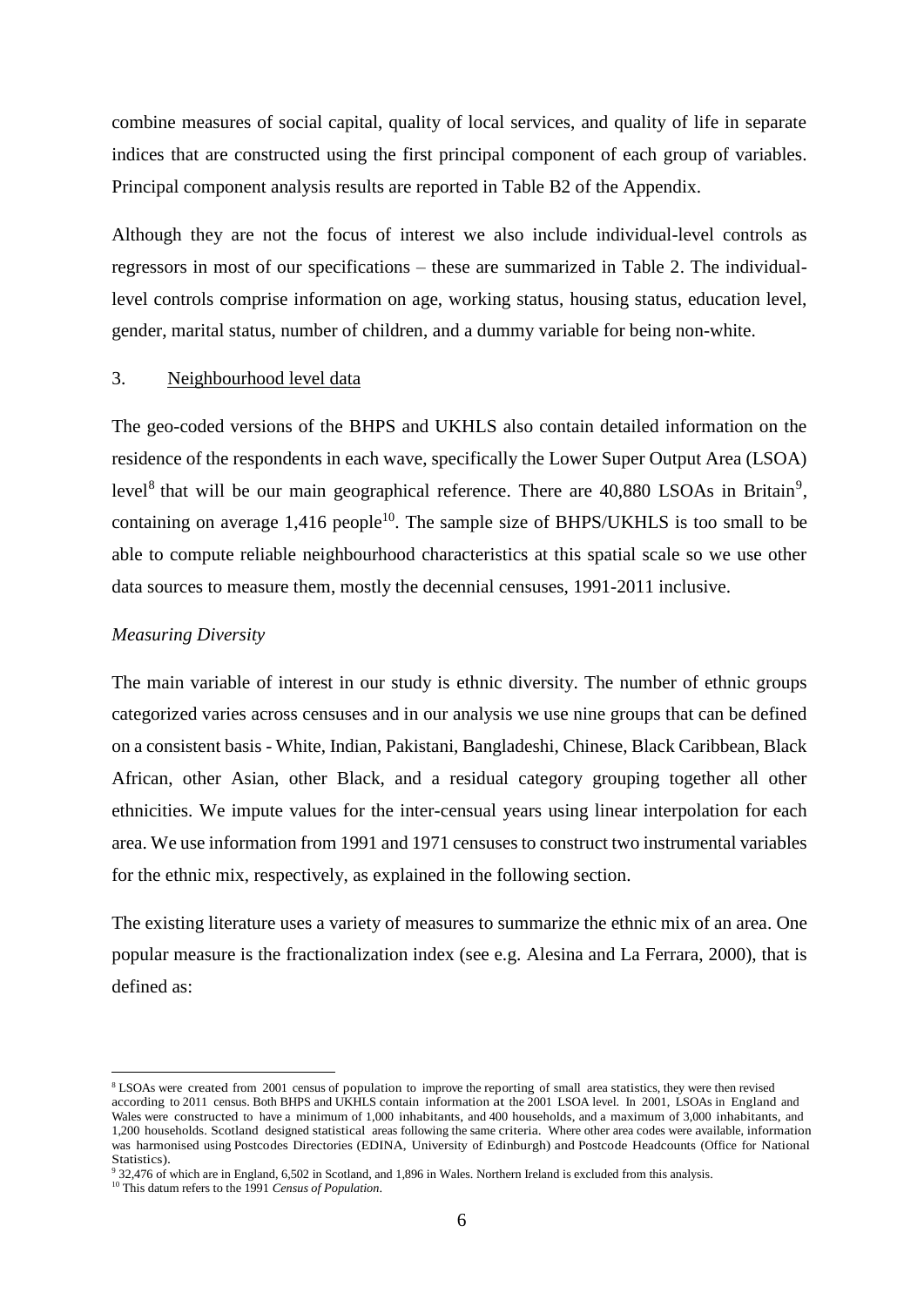$$
FRAC_a = 1 - \sum_i s_{ia}^2 \tag{1}
$$

where  $S_{ia}$  is the share of ethnic (or country-of-birth) group *i* in the population area *a*. This can be interpreted as the chance that two randomly chosen people in the area belong to different groups<sup>11</sup>. But the fractionalization index is simply one of many possible ways in which the ethnic mix of a neighbourhood might affect outcomes. It might be that it is only the share of one's own ethnic groups that is important or it might be the shares of particular ethnic groups. Or it might also be that it is the immigrant share rather than the ethnic group that is important. Historically most minorities were migrants and most migrants were minorities. But this correlation has weakened over time – many minorities are now UK–born and there has been substantial white immigration into the UK following the accession of the Eastern European A8 countries into the EU in 2004.

In principle one can distinguish between these different hypotheses by conducting a 'horse race', testing one measure against another and seeing which has the greatest explanatory power. In practice we do not have enough power in the data to resolve this question beyond reasonable doubt as there is a high degree of collinearity between diversity measures as shown in Table  $4^{12}$ . For instance, the correlation between the white share and the ethnic fractionalization index is -0.96 because there are only a small number of neighbourhoods where the minority share is very high<sup>13</sup>. The practical implication is that one cannot distinguish clearly between the hypothesis that it is the white share that is the relevant neighbourhood characteristic or the fractionalization index. This is in spite of the fact that these have different implications e.g. a linear effect of the white share implies a monotonic relationship between the white share and outcomes while the fractionalization index does not – however the values of the white share where they are different is sparse in our data.

After some experimentation we decided to use the white share as the diversity measure in our main specification as this can be considered a parsimonious model for diversity that seems to work best for most specifications (see Becares et al, 2011, for another study that uses ethnic group shares as the diversity measure). But we recognize that others might prefer other

<sup>&</sup>lt;sup>11</sup> An alternative interpretation is that individuals put a positive weight on their own-group share so that the 'treatment' effect varies across ethnic groups within their neighbourhood and the fractionalization index is then the average treatment effect across neighbourhoods. <sup>12</sup> Information on the country of birth is also available for 1991-2011 censuses but the country of birth classification changes quite

extensively across censuses. To estimate the migrant mix we use 4 groups that are consistently available throughout all censuses – United Kingdom, Ireland, Europe, and Other countries.

<sup>&</sup>lt;sup>13</sup> Less than 1% of the LSOAs has a proportion of white people that is lower than 50% of whites in 1991, and, even though the migration influx has been quite pervasive over time, only 5% of areas had less than 50% of white residents in 2011.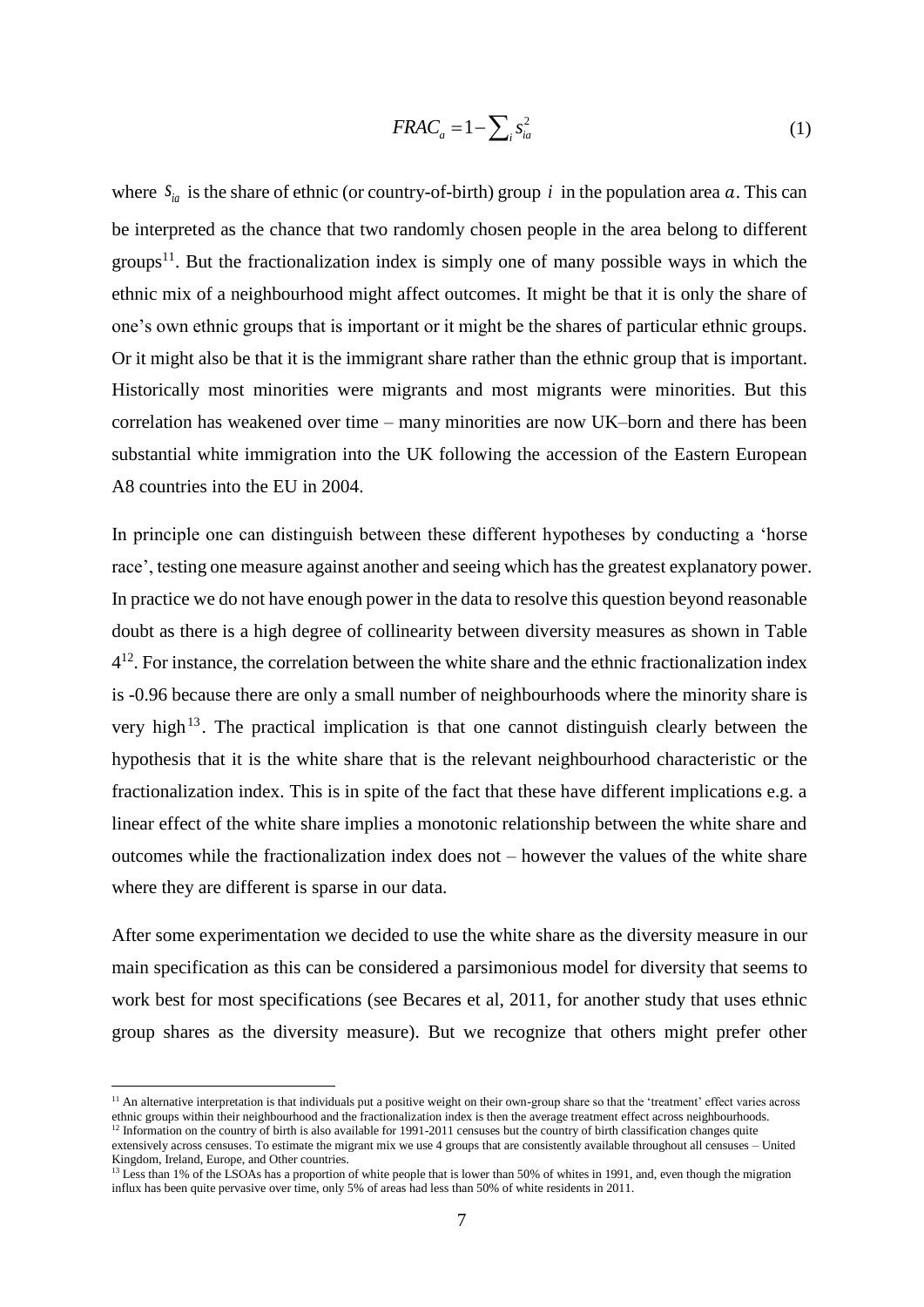variables and the Appendix includes a variety of alternative specifications – including the fractionalization index, the shares of people in the other ethnic groups as additional variables, as well as the share of migrants and the share of Muslims.

One other issue that we do not explore is the difference between fractionalization and segregation (e.g. see Uslaner, 2012; Alesina and Zhuravskhaya, 2011). In this literature fractionalization (or some other measure of diversity) is typically measured at one level of spatial aggregation and the segregation is then the measure at a lower level of spatial aggregation. We choose to measure everything at as local a level as possible, although we provide some comparison with the effect of diversity calculated at different local aggregation level in the Appendix.

#### *Other Neighbourhood Characteristics*

Even though our main interest is in the measures of diversity described above, our specifications include time varying controls for deprivation, which is likely to be another factor influencing satisfaction and which has received a lot of attention in the UK literature (e.g. Demireva and Heath, 2014). For economic deprivation we use two measures. The first is the 'claimant count' (an administrative measure of the numbers claiming Job Seekers Allowance, the UK's unemployment-related benefit) normalized by the working age population so this can be interpreted as a measure of the unemployment rate and we refer to it as such. The claimant count is available at the LSOA level on an annual basis through NOMIS<sup>14</sup>. We include this as a control variable in all our specifications.

Our second measure is the UK government's Index of Multiple Deprivation (IMD) that combines a range of indicators of disadvantage including the claimant count. This is the measure of deprivation most commonly used in the existing literature for the UK (e.g. Demireva and Heath, 2014). The IMD is available at five-yearly intervals so has to be interpolated for intervening years. There is the concern that some of the indicators in the IMD might be considered as potential outcomes, and the IMD varies in the way it is constructed across UK countries. However, our results are robust to whether we include or exclude the IMD.

<sup>&</sup>lt;sup>14</sup> This corresponded to the count of the number of people claiming Jobseeker's Allowance (JSA) from 1996 until 2012. With the introduction of the Universal Credit system in 2013, means tested elements of JSA have been replaced by this new system (Nomis, Official Labour Market Statistics).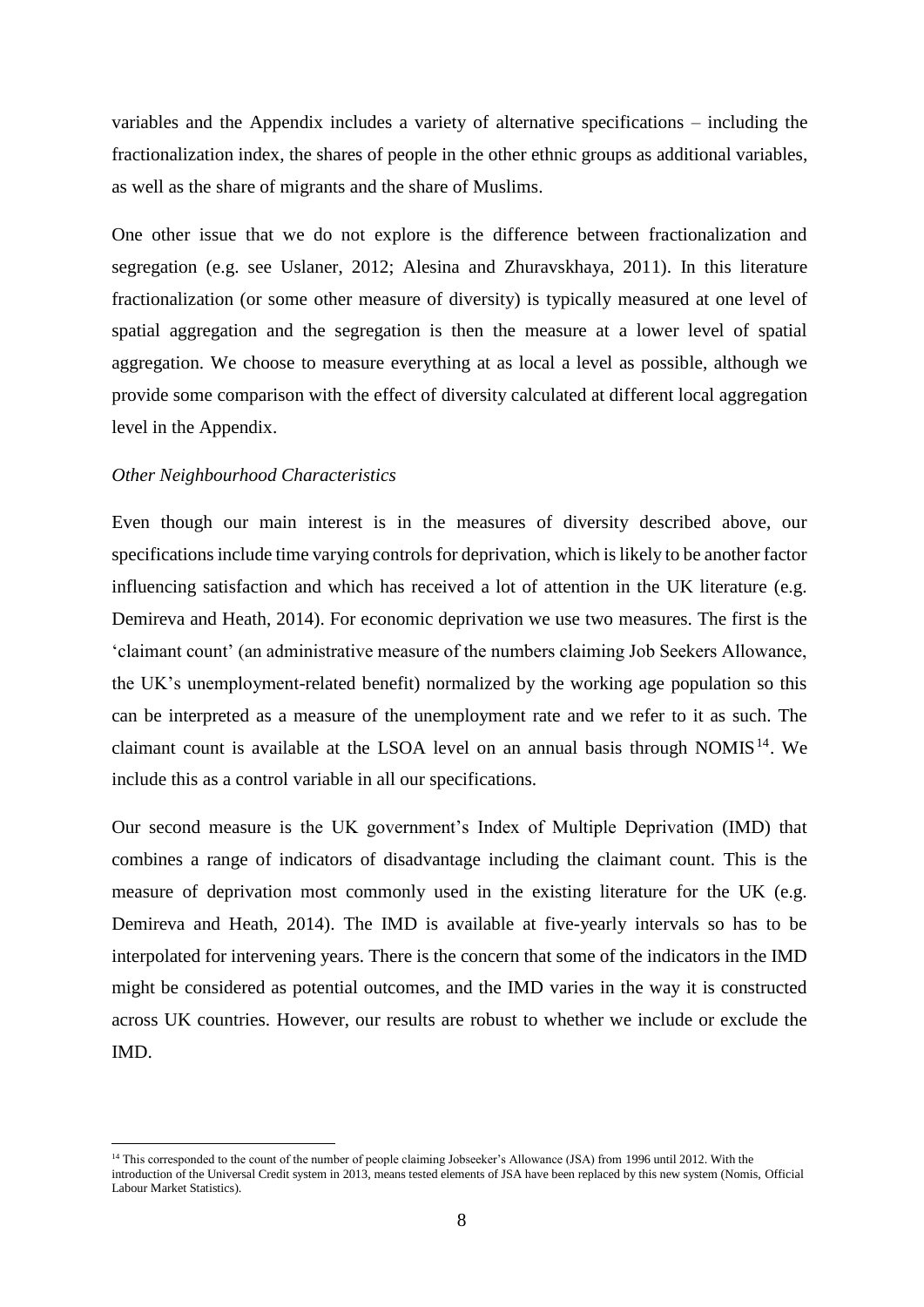In specifications that do not include neighbourhood fixed effects we control for some other time-fixed area characteristics, namely the baseline country of birth  $mix^{15}$ , the 1991 industrial composition, population density in 1991, a dummy for the urbanisation of the area in 1991, the percentage of people aged less than 16 and more than 65 in 1991, the percentage of house owner households in 1991, and the percentage of households living in social houses in the same year<sup>16</sup>. This is important as some studies (e.g. Sturgis et al, 2011) have argued that the estimated impacts of diversity are sensitive to the other neighbourhood controls that are included.

We now turn to the empirical specification we use.

#### 4. Empirical Specification

We are interested in how neighbourhood characteristics, which we will call amenities (though they might be disamenities) affect an outcome variable, *y* . Suppose we can model the outcome variable for individual *i* in neighbourhood *n* in period *t*,  $y_{int}$ , as:

$$
y_{int} = \beta^n a_{nt} + \beta^c x_{int}^c + u_{int}
$$
 (2)

where  $x_{int}^{c}$  are individual and neighbourhood characteristics, while  $a_{nt}$  represents the neighbourhood amenities of interest, namely diversity, and  $u_{int}$  residuals that might have both a neighbourhood and an individual component.

There is a number of issues associated with the estimation of (2). First it might be that even if people were randomly assigned to their neighbourhoods (which they are not), amenities of interest are correlated with unobserved individual or neighbourhood characteristics so that the errors in (2),  $u_{int}$ , are not independent of the amenities of interest  $a_{nt}$  and OLS estimation of (2) would lead to bias. One strategy for dealing with this issue is to control for a wide range of individual and neighbourhood characteristics and the longitudinal data we use is helpful in that regard as we can include individual and/or area fixed effects. But, our main strategy for dealing with this problem is to instrument for the amenities of interest (the precise instrument is

<sup>&</sup>lt;sup>15</sup> Constructed upon 5 country of birth groups: United Kingdom and Europe, Africa, India, Pakistan, and Other countries, data from 1971 *Census of population*.

<sup>&</sup>lt;sup>16</sup> Table 3 shows descriptive statistics for those control variables.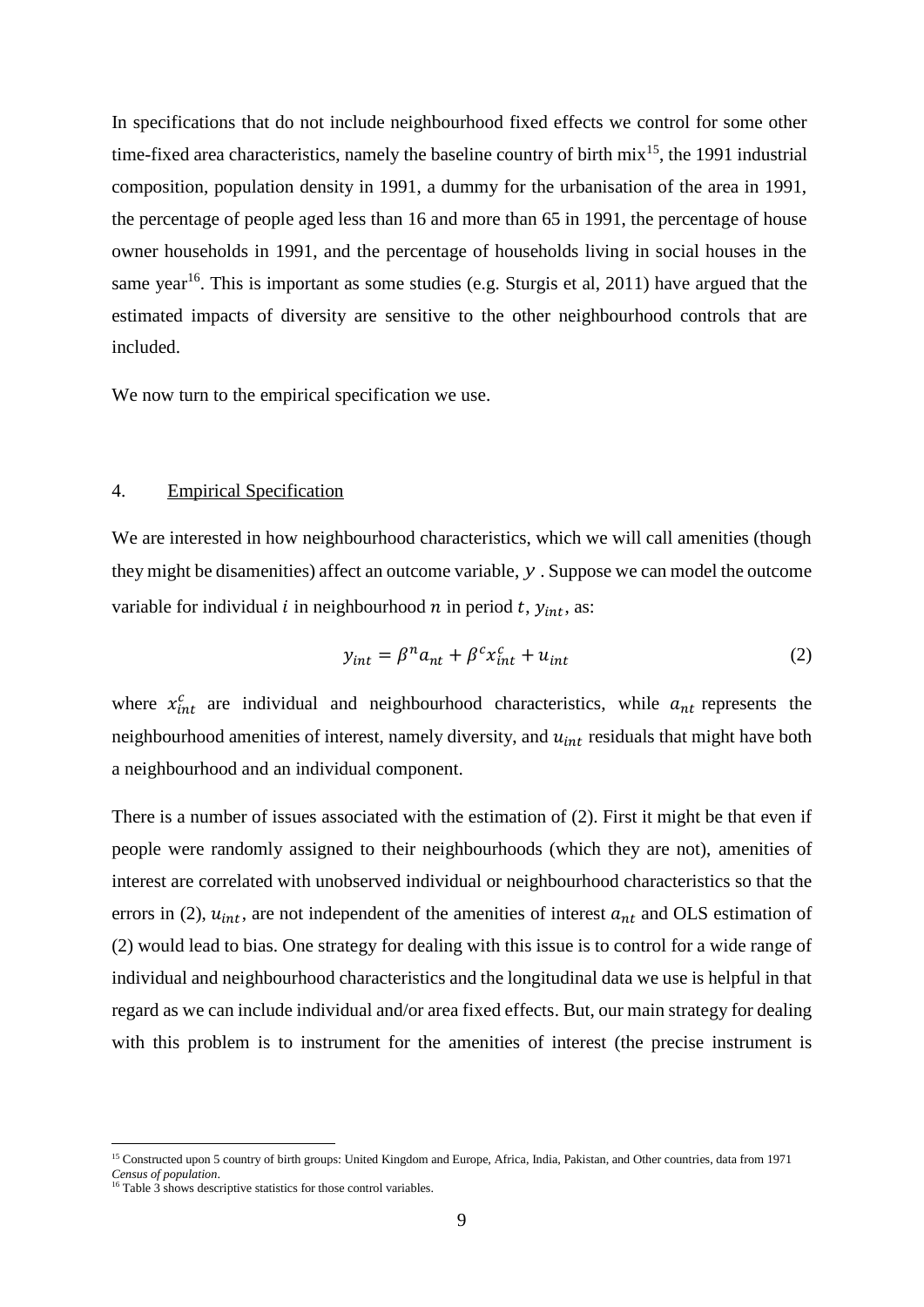described later) i.e. to assume there is a set of instrumental variables  $z_{nt}$  independent of  $u_{int}$ but correlated with  $a_{nt}$ . The first-stage of this instrumental variable approach will then be:

$$
a_{nt} = \pi^n z_{nt} + \pi^c x_{int} + \eta_{int} \equiv \hat{a}_{nt} + \eta_{int}
$$
 (3)

#### *Sample Selection*

Even if one assumes that the errors in (2) -  $u_{int}$  - are independent of  $a_{nt}$ , each individual is only observed in one neighbourhood in each period. The observed neighbourhood (and hence the observed amenities) is therefore likely to be correlated with  $u_{int}$  as individuals are more likely to be found in neighbourhoods with amenities that they prefer. In other words, the neighbourhood in which we observe people is the result of a choice. We do have evidence that people do respond in this way – e.g. 'white flight', the process by which some US neighbourhoods and cities rapidly became majority black (Card, Mas and Rothstein, 2008; Boustan, 2010, 2012, for the US and Kaufmann and Harris, 2015, for the UK). A less dramatic example would be the literature on how immigration into an area affects the migration decisions of natives (Borjas, 1987, 1994; Borjas, Freeman and Katz, 1996; Card and di Nardo, 2000; Card, 1990, 2001, 2005; Saiz and Wachter, 2011; Amior, 2015).

To demonstrate how we deal with the endogeneity of neighbourhood choice, substitute (3) into (2) to have:

$$
y_{int} = \beta^n \hat{a}_{nt} + \beta^c x_{int}^c + \beta^n \eta_{int} + u_{int}
$$
 (4)

Now augment this by a neighbourhood selection rule. Assume that neighbourhood choice is based on the maximization of some objective function,  $W_{int}$  which is given by:

$$
W_{int} = \gamma^n a_{nt} + \gamma^c x_{it}^c + v_{int}
$$
 (5)

Where the residuals may be correlated with  $(\eta_{int}, u_{int})$  but are assumed independent of the amenity instruments  $z_{1nt}$ . Substituting (3) into (5) leads to:

$$
W_{int} = \gamma^n \hat{a}_{nt} + \gamma^c x_{it}^c + \gamma^n \eta_{int} + \nu_{int}
$$
 (6)

To make progress we assume - following, Das, Newey and Vella (2003) - that the expectation of the error in (4) can be written as a function of the propensity scores,  $p_{int}$ , the probability of individual  $i$  choosing neighbourhood  $n$ , conditional on the covariates, and the neighbourhood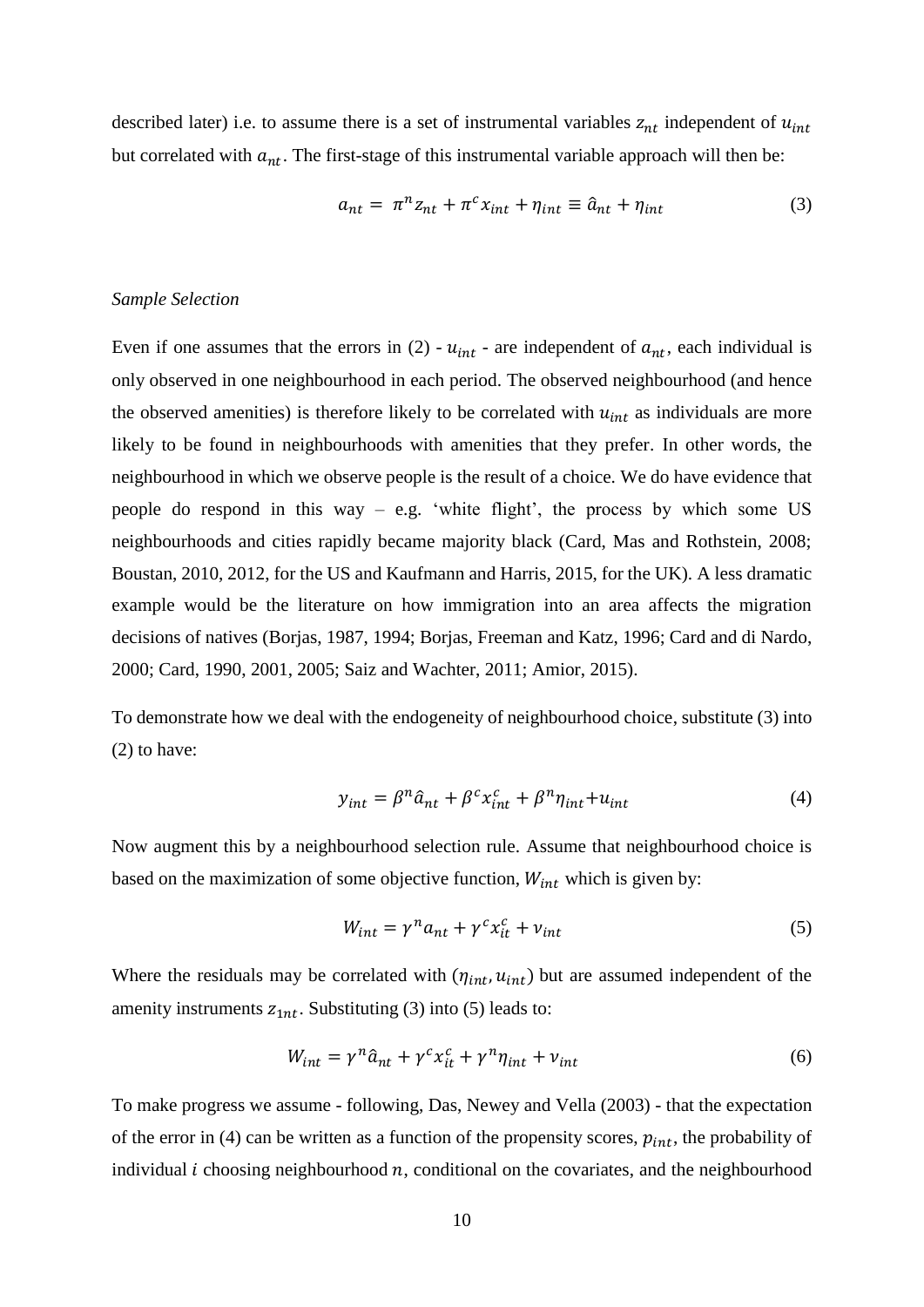being chosen. In the non-binary case, this will generally be the probabilities of choosing all neighbourhoods, not just the chosen one<sup>17</sup>. That is one can write (4) as:

$$
E[yint|Xint, Dint = 1] = \betan \hat{a}nt + \betac xintc + \lambda(pit, ..., pint)
$$
 (7)

where are  $X_{int}$  all the individual and area level characteristics for which we control, and  $D_{int}$ is a binary variable taking the value 1 if individual  $i$  is observed in neighbourhood  $n$  at time  $t$ . The final term can be thought of as a more complicated version of the familiar sample selection correction term popularized by Heckman. Using (6), the propensity scores can be written in the following form:

$$
p_{ijt} = p_j[\gamma^n(\hat{a}_{1t} - \hat{a}_{nt}), \dots, \gamma^n(\hat{a}_{Nt} - \hat{a}_{nt})]
$$
\n(8)

The propensity scores have this form because only the differences in the values of amenities affect choices, while the individual characteristics cancel out. In our context, where the number of neighbourhoods that an individual might choose is very large, it is not feasible to estimate (7) and (8) in its general form. Our approach is to approximate the terms using a linear form. That is, we write (7) as:

$$
E[yint|Xint, Dint = 1] = \betan \hat{a}nt + \betac xintc + \sum_{j \neq n} \omega_{nj} [\gamman (\hat{a}1t - \hat{a}nt)]
$$
\n(9)

where  $\omega_{nj}$  is the weight put on the relative amenity of neighbourhood *j* in influencing the sample selection term for neighbourhood  $n$ . It is natural to assume that more distant neighbourhoods have less influence and we assume that the weights have the form:

$$
\omega_{nj} = e^{-\alpha d_{nj}} \tag{10}
$$

Where  $d_{nj}$  is the distance between the neighbourhoods and  $\alpha$  is a measure of the cost of distance. Using (10) in (9) leads to:

$$
E[y_{int}|X_{int}, D_{int} = 1] = \beta^n \hat{a}_{nt} + \beta^c x_{int}^c + \beta^a (\hat{a}_{(:,n)t} - \hat{a}_{nt})
$$
\n(11)

Where:

$$
\hat{a}_{nt} = \sum_{j \neq n} e^{-\alpha d_{nj}} \hat{a}_{jt} \tag{12}
$$

<sup>&</sup>lt;sup>17</sup> This might seem an arbitrary assumption but it is satisfied by all the most commonly used discrete choice models. See Das, Newey and Vella (2003) for details.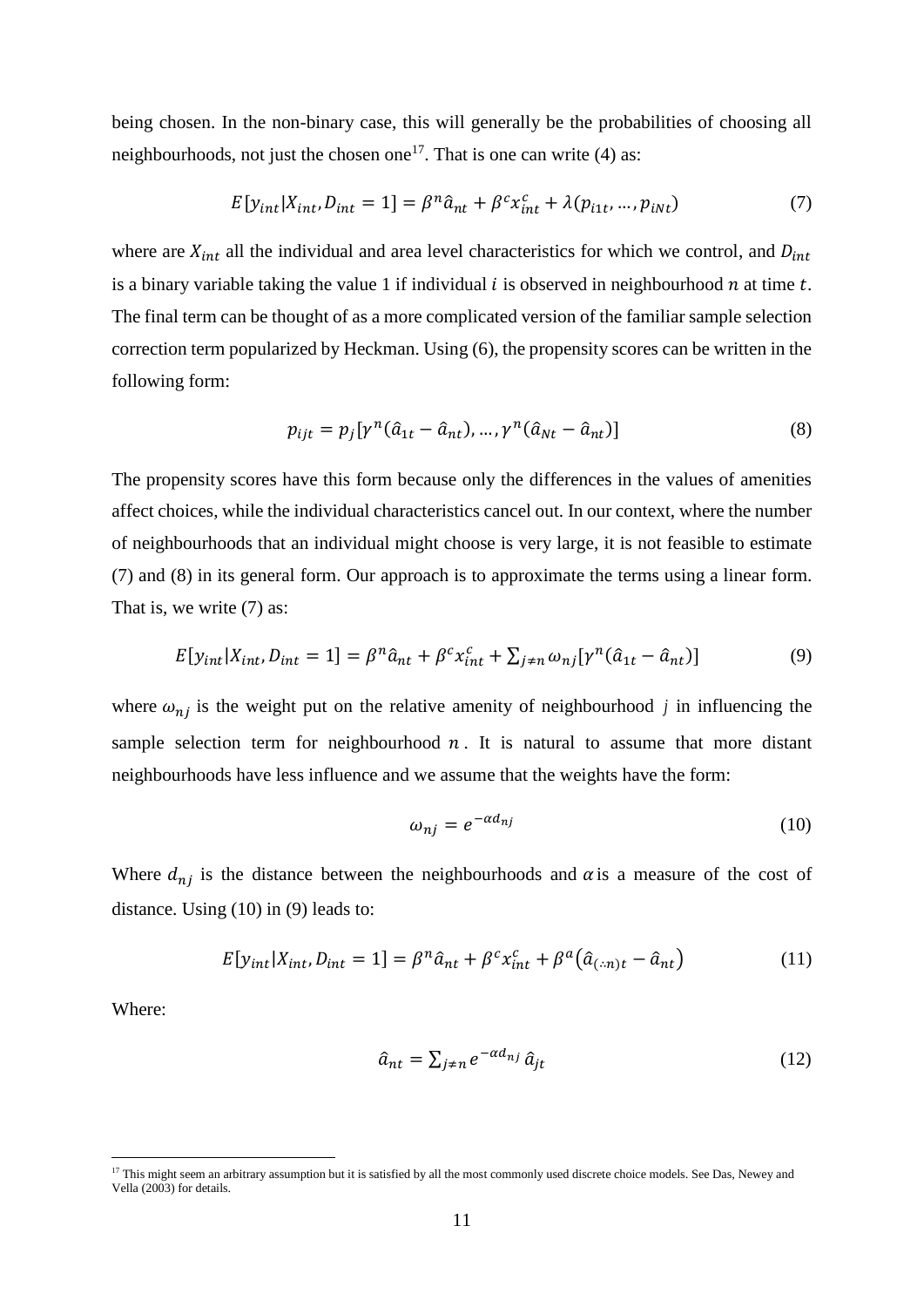i.e. the sample selection correction term is a function of the difference between the chosen neighbourhood amenities and a weighted average of other neighbourhood amenities. The intuition behind (11) is that the sample selection issue can be absorbed by including a term that measures the difference in amenities between this neighbourhood and others that might have been included in the choice process. In implementing (12) we use a value  $\alpha=1$  though our results are not sensitive to this choice over plausible values.

Equation (11) is not quite estimable because it includes the predicted values for the endogenous amenities. To estimate the model, we replace with the actual value of the amenities and instrument using the chosen instrument. For the own neighbourhood we use the ownneighbourhood instrument and for the relative amenities we use the equivalent relative instrument.

#### *Instrumental variable*

The amenity that we are focusing on is a function of the ethnic mix of the neighbourhood. As an instrument for that we use a 'Bartik' style variable (Bartik, 1991).

This type of instruments builds on the idea that, for historical reasons, area varies in terms of ethnic composition. Denote by  $\mu_{gnt}$  the share of minority group g in employment in neighbourhood  $n$  in year  $t$ . The ethnic mix measures we use can all be written as a function of the current ethnic shares $I(\mu_{1nt}, ..., \mu_{Gnt})$ . Our instrument for the ethnic shares is constructed in the following way. Denote by  $\mu_{gn0}$  the share of minority group g in neighbourhood n in some base year. Denote by  $(logP_{at} - logP_{at-1})$  the change in log population of minority group *g* at time *t* . Then we define the predicted ethnic mix based on national population movements as:

And we use as the instrument for the ethnic mix measure  $I(\hat{\mu}_{1nt},...,\hat{\mu}_{Gnt})$ . Because we want the variation to come from the national population changes and not from the initial ethnic group shares we control for the latter in levels equations when we do not have neighbourhood fixed effects.

$$
\hat{\mu}_{gnt} = \frac{\mu_{gno}(\log P_{gt} - \log P_{gt-1})}{\sum_{g'} \mu_{g'no}(\log P_{gt} - \log P_{gt-1})}
$$
\n(13)

#### 5. Results for Overall Satisfaction with Neighbourhood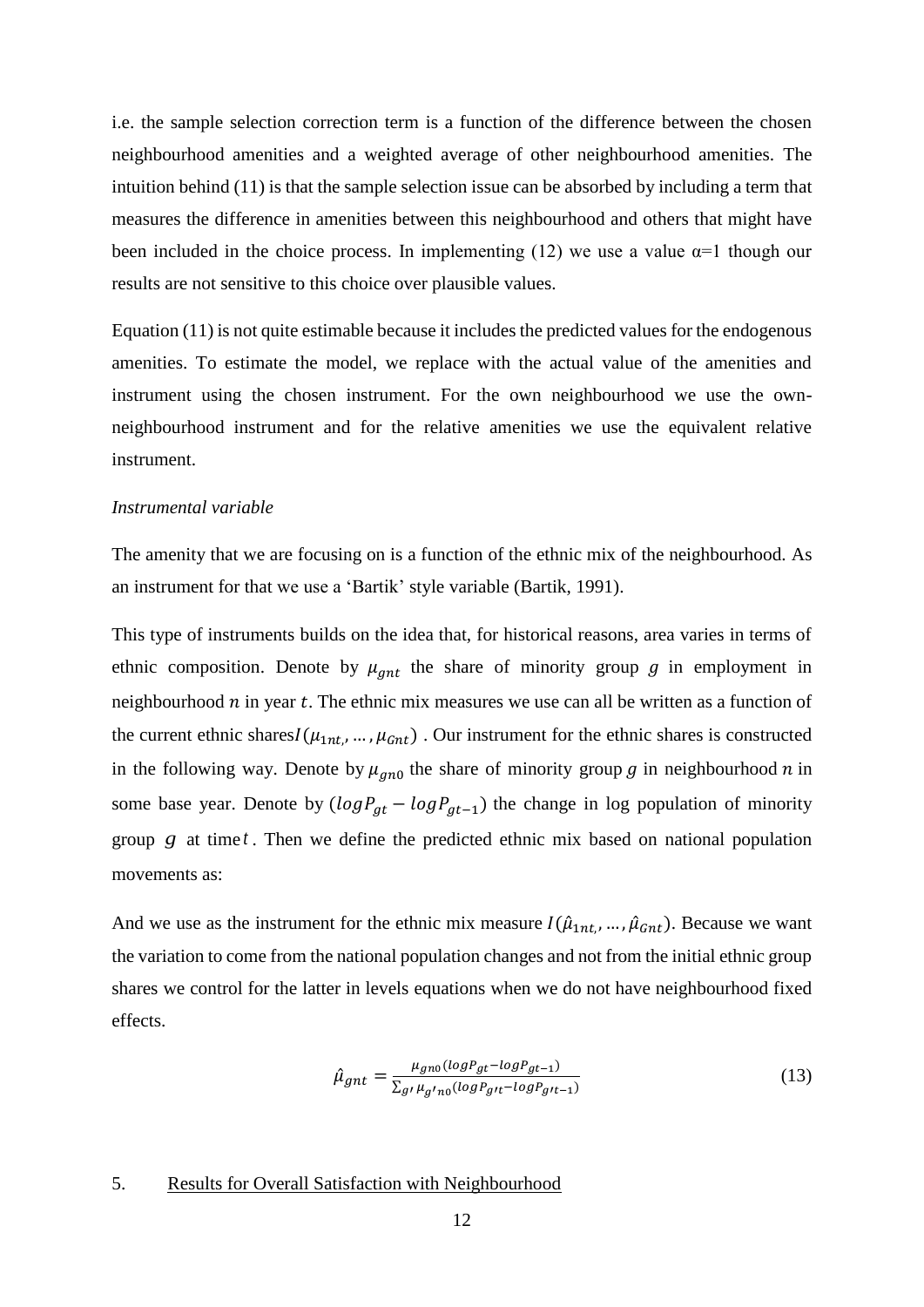This section reports results for regressions where the dependent variable is a dummy taking value 1 for people answering *Yes* to the question *Do you like your neighbourhood?*. On average 92.6% of people do. The variable we are interested in is the white share (our measure of diversity). To convey the robustness of the results we report a wide range of specifications:

- With or without individual fixed effects, area fixed effects, individual\*area fixed effects, and individual+area fixed effects
- OLS and IV
- With and without corrections for sample selection
- In levels and differences

These vary in the type of variation in diversity that is being used to estimate the effect on neighbourhood satisfaction. The results for the levels specifications are contained in Table 5 and the differences specifications in Table 6.

#### *Levels*

The first column of the top panel (which we will refer to as specification 1A) shows the results for a model estimated by OLS and without any fixed effects or sample selection effects although it does contain individual characteristics and a variety of baseline neighbourhood characteristics, as well as time varying measures of local deprivation. This specification is the closest to those estimated in most of the literature on the impact of diversity on outcomes such as the ones we consider<sup>18</sup>. It uses variation in the white share across the neighbourhoods chosen by different individuals and variation over time in the white share of the same neighbourhood. There is a significant positive effect of the white share on neighbourhood satisfaction  $-$  a rise of 10 percentage points in the white share is estimated to raise neighbourhood satisfaction by 1.2 percentage points. So column 1A suggests that diversity may be important. This is broadly consistent with the findings in Letki (2008) who includes neighbourhood satisfaction as one component of her 'neighbourhood attitude' index.

However, it is possible that these effects cannot be interpreted as causal, as they may be biased for a number of reasons. It may be that the types of individuals who live in more diverse areas are different in some unobserved way that also affects neighbourhood satisfaction. A natural way to explore this hypothesis is to exploit the longitudinal nature of our data and include

<sup>&</sup>lt;sup>18</sup> This is not to say there are no studies that attempts to deal with endogeneity issues – for example, see Leigh (2006) and Bjørnskov (2007) for papers using an IV approach in trust equations.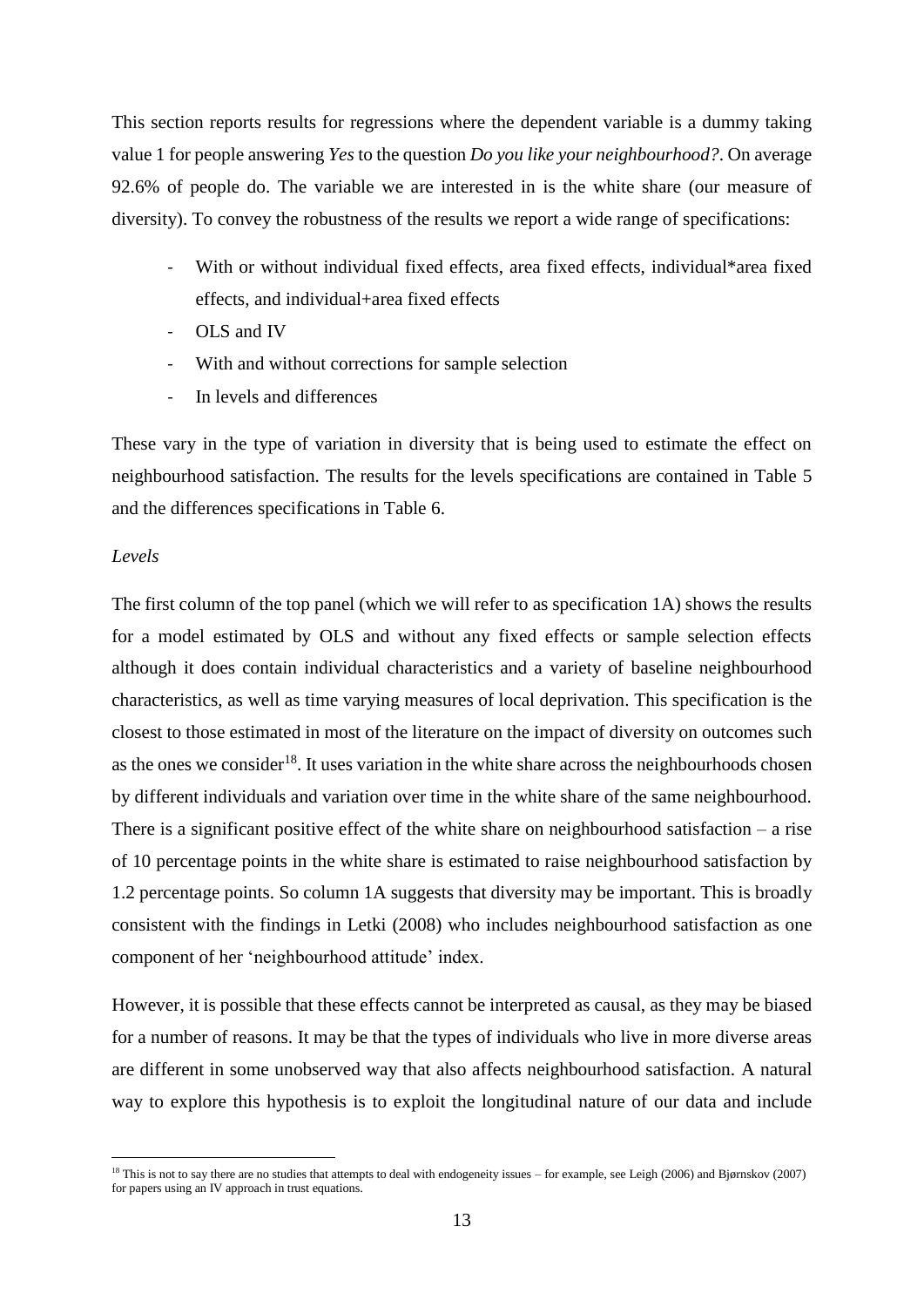individual fixed effects – results when we do so are reported in column 2A of Table 5. One is now using variation in the white share for the same individual, both form changes within neighbourhoods and changes that result from residential mobility. The diversity variable remains significantly different from zero and the estimated effect is almost double that found in column 1A. This might be what one would expect e.g. individuals who are more tolerant of diversity might be found in more diverse areas.

Column 3A reports results when neighbourhood <sup>19</sup> fixed effects are included. In this specification the impact of the white share is similar to that found in column 1A. In this specification one is exploiting variation in the white share within neighbourhoods over time but there might be correlations with individual characteristics. For this reason, we also compare results that include different fixed effects for each individual-area cell (Column 4A), i.e. a different fixed effect if an individual changes area. In this specification one is only using variation in the white share within neighbourhoods over time. The estimated impact of the white share is now similar to the individual fixed effect specification. Finally, column 5A includes both area and individual fixed effects – results are very close to the individual fixed effects ones.

The use of fixed effects does not entirely rule out the possibility that our results are driven by some endogeneity bias. For this reason, we introduce an instrumental variable strategy i.e. we instrument the diversity with variables that one can argue are uncorrelated with unobserved neighbourhood characteristics. The IV estimates are in specifications 1B-5B that mirror the specifications 1A-5A. The first stages are reported in Table B3 in the Appendix. The Kleibergen-Papp test statistic is reported and the values suggest that the instruments are generally very strong. The estimated coefficients are very similar to the OLS estimates though the standard errors are larger and the coefficient estimate with area fixed effects only is not significantly different from zero at conventional significance levels (the instrument becomes weaker in this case as well though still very strong). Overall, the results seem quite robust.

Even the IV estimates do not control for possible sample selection of individuals into areas and the right-hand panel of Table 5 presents estimates when a sample selection term is included along the lines of that suggested in the previous section – essentially a weighted average of the diversity variable in the surrounding neighbourhood. The coefficients on these sample selection

<sup>&</sup>lt;sup>19</sup> In all text we use as a proxy for neighbourhood the Lower Super Output Area classification referred to 2001 Census of Population (ONS, 2001).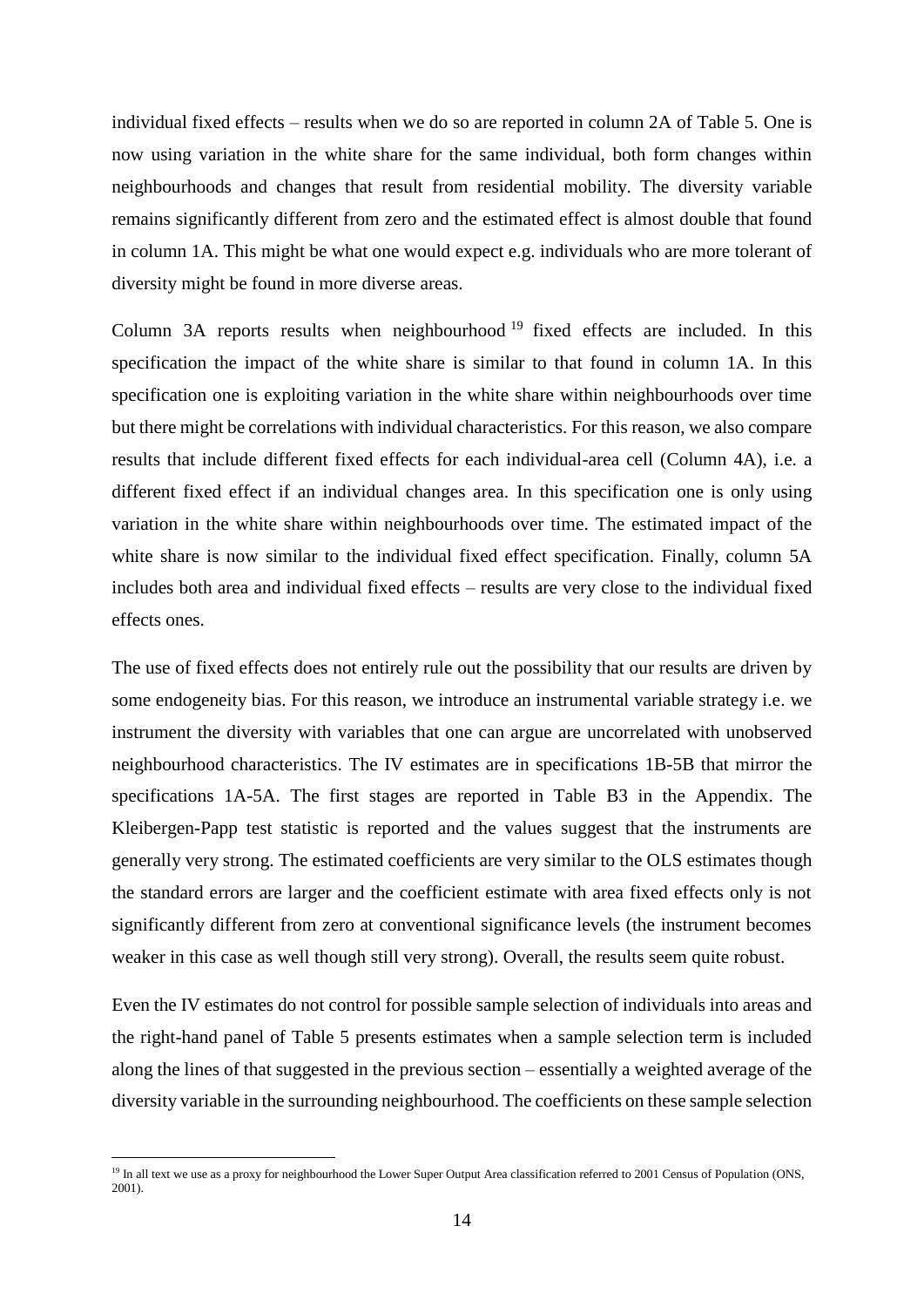terms are reported in Table B4 in the Appendix. When the sample selection term is included, the estimated coefficients are, for the most part, similar to those in the equivalent specification without sample selection terms. This is true for both OLS and IV estimates. However, the Kleibergen-Papp test statistics do suggest that the instruments become weak once area fixed effects are included, but one should also take into account that these are very demanding specifications – there are 2 endogenous variables once the sample selection term is included as well as a great number of fixed effects.

Overall, Table 5 suggests a significant positive effect of the white share on neighbourhood satisfaction.

#### *First Differences*

Equation (2) can also be written in first-differenced form as:

$$
\Delta y_{int} = \beta^n \Delta a_{n(i,t)t} + \beta^c \Delta x_{in(i,t)t}^c + \Delta u_{int}
$$
 (14)

where we have used the fact that the time-invariant exogenous neighbourhood amenities do not change over time and have changed notation slightly so that  $n(i, t)$  represents the area in which individual  $i$  lives at time  $t$ . Table 6 reports estimates for the model in this form, both OLS (Panel A) and IV (Panel B) without and with sample selection. First-differencing is an alternative way to eliminate individual fixed effects so we do not report specifications with them included. Column (1A) estimates the model by OLS and column (1B) by IV. The OLS results are in line with the results for 'levels' that an increase in the white share increases neighbourhood satisfaction (though the magnitude of the effect is larger in the differences specification) – in the IV specification the results are almost identical.

In this specification the change in diversity comes from both within-area changes over time and changes as individuals move areas. The latter source of variation might be thought to be problematic because the residential mobility decision is clearly endogenous. So, one might consider estimating a model in which the change in diversity is measured for the original area. This could be interpreted as an 'intention to treat' (ITT) estimator as some individuals can avoid the "treatment" by moving to a different area. The result of this differenced estimator (which we call the FD fixed estimator) is reported in column (2A) for the OLS estimator and column (2B) for the IV estimator. The estimated coefficients are very different from the equivalent specifications in columns (1A) and (1B). Most strikingly, the coefficient on the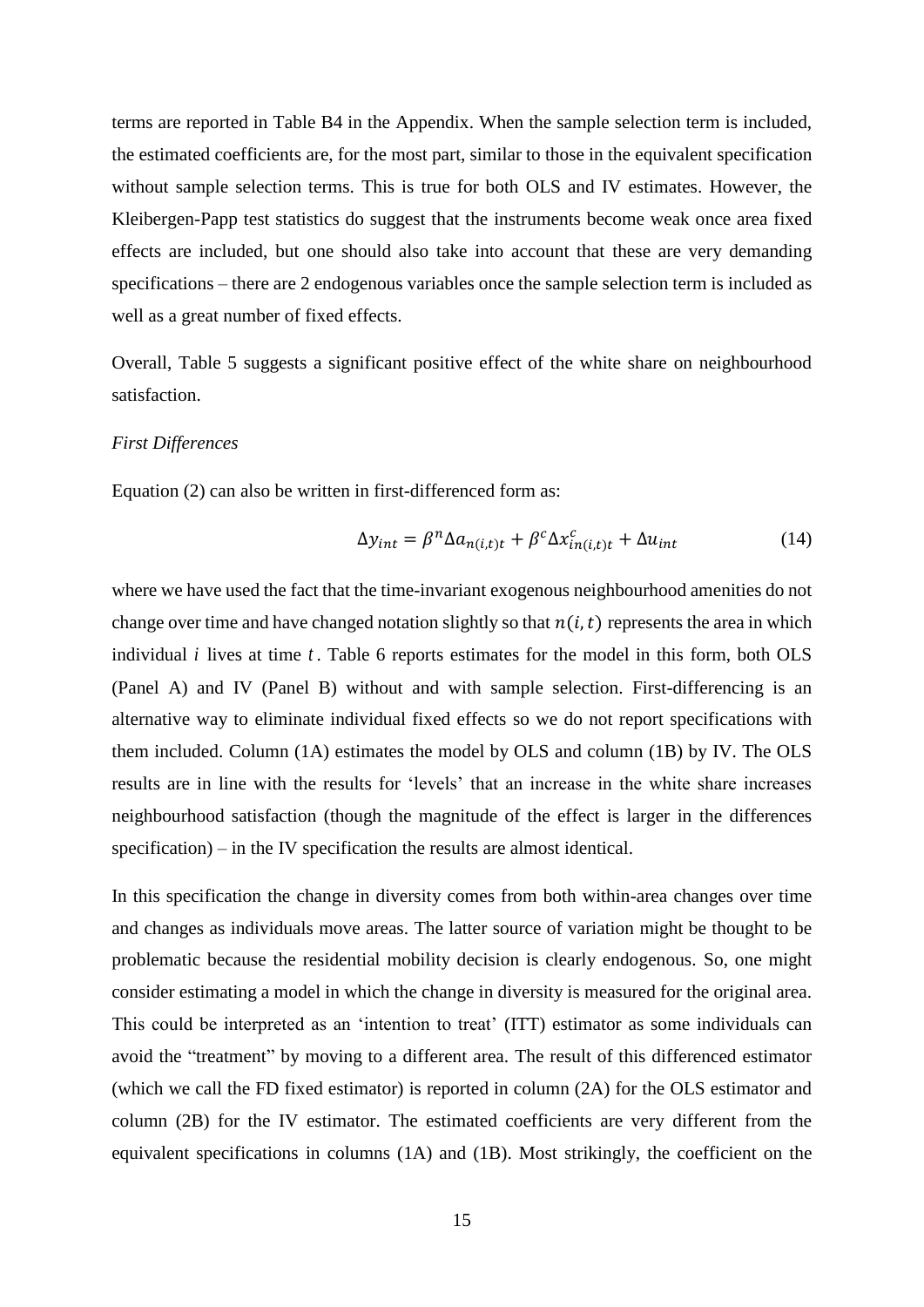white share in the OLS specification becomes negative, though not significantly different from zero.

Note that the ITT estimate does not measure how much people care about the amenities in their neighbourhood that is the main aim of our enquiry. Suppose that people did care but that residential mobility was so high and the range of neighbourhoods on offer so great that any change in the current neighbourhood that one disliked could be avoided by moving to another area. In this case the ITT estimate would be zero but it would be wrong to conclude people do not care about their neighbourhood – it would be more accurate to say that residential mobility insures them against any changes they do not like. If residential mobility itself is costly, one should not conclude that diversity is not an issue on the basis that the ITT estimate is zero.

The difference between the FD and FD-fixed estimators is puzzling as only a small fraction of people moves – 6.7% on average - in any one year and, for those who do not, the change in the neighbourhood characteristics is identical in the two specifications. This suggests that the 'movers' are rather different from the 'stayers'. For those who never move, the share who like their neighbourhood is 0.94 while for those who do move, the share is 0.88 in the period before moving and  $0.92$  afterwards<sup>20</sup>, a very marked change. So the movers are likely to dominate the change in satisfaction with the neighbourhood.

One way to investigate this puzzle is to write (14) in a more general form as:

$$
\Delta y_{int} = \beta_1^n (a_{n(i,t-1)t} - a_{n(i,t-1)t-1}) + \beta_2^n (a_{n(i,t)t} - a_{n(i,t-1)t}) + \beta^c \Delta x_{in(i,t)t}^c + \Delta u_{in(i,t)t} \tag{15}
$$

In (15) the first term in neighbourhood amenities is the change in characteristics for the neighbourhood where one was last year – this is the term used in the fixed area estimate. The second term is the difference in characteristics today between the area where one is now and the area where one was last year. For individuals who do not move both these changes in characteristics are the same but they are different for those who do move.

Columns 3A and 3B present estimates of (15). Column 3A shows that both the white share in the current neighbourhood, and the between area difference in the white share are positive and strongly significant. This is interesting because the individuals are not experiencing the white share in that area. One could perhaps interpret it as individuals experiencing relief if they have moved away from an area that was becoming less white because they have avoided changes

<sup>&</sup>lt;sup>20</sup> The most common reason that people who move point out is related to changing house (39%), followed by family-related reasons (22%), while reasons related to the neighbourhood are pointed out in the 10% of cases.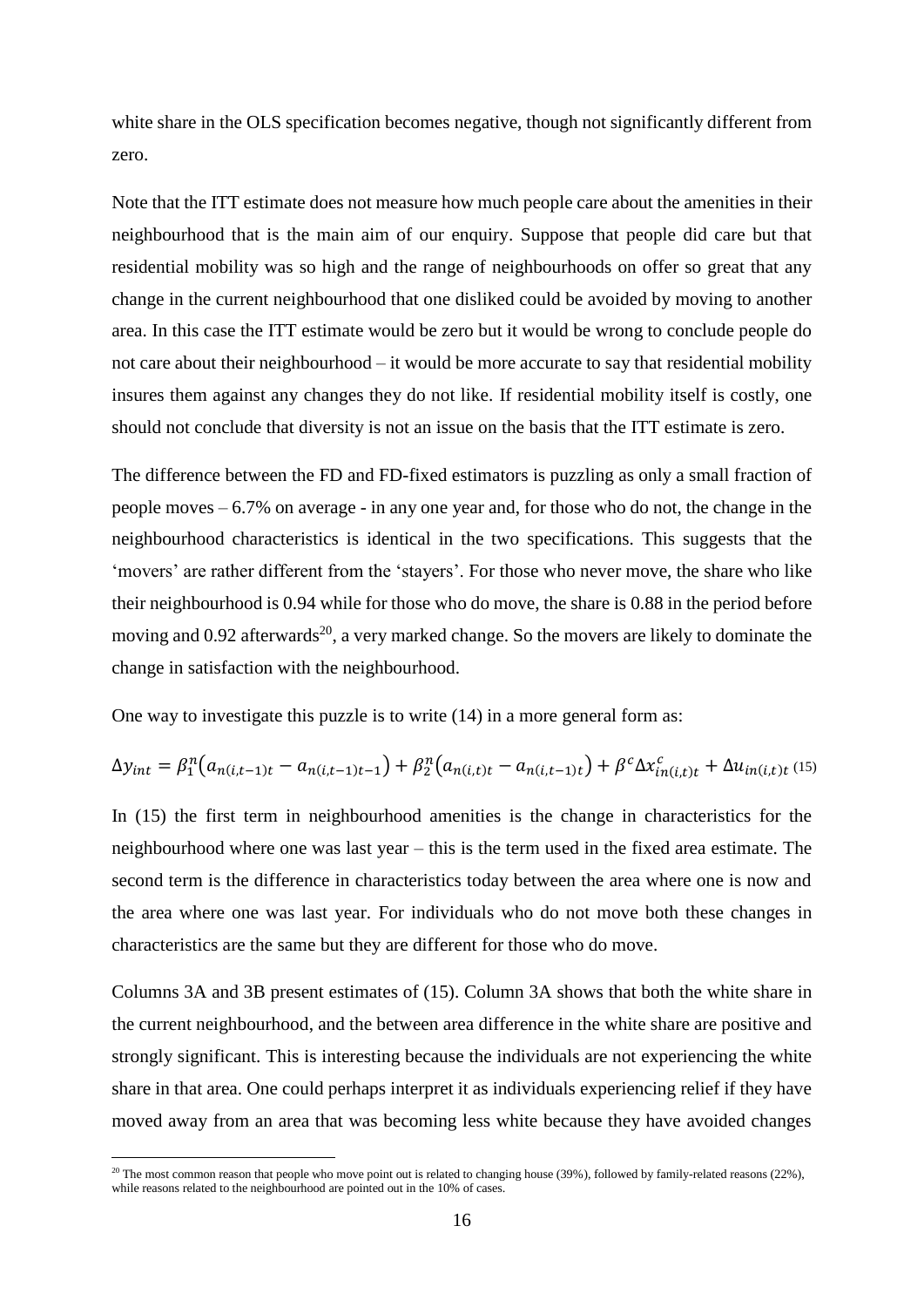they would have been uncomfortable with. This explanation is speculative, but the results do suggest that neighbourhood satisfaction may not simply be driven by characteristics of the current neighbourhood. The results in column 3A can help explain the differences between the results in columns 1A and 2A. The results in column 3A imply that  $a_{n(i,t-1)t}$  has a negative impact on current individual satisfaction – this can then explain why the coefficient on the FDfixed difference is negative.

Finally, we also consider first-difference specifications within individual\*neighbourhood pairs i.e. using only within area changes for each individual – these are reported columns 4A (for OLS) and 4B (for IV). Moreover, in this case we find that a higher white share is associated with higher neighbourhood satisfaction. The right-hand panel of Table 6 presents estimates of fixed difference specifications with sample selection corrections. The first-difference specifications are similar though the instruments become weaker once sample selection is accounted for.

## *Heterogeneity in Coefficients*

One obvious concern with the estimates presented so far is that they assume that all individuals are affected by neighbourhood characteristics in the same way i.e. the effects are homogeneous.

First, it is quite possible that individuals prefer to be surrounded by their own ethnic group so that the coefficient on the white share would be different, possibly differently signed for whites and ethnic minorities. 89.9% of our sample is white so the estimates reported above will largely reflect their preferences but the preferences of minorities might well be different<sup>21</sup>. This has been explored by Becares et al (2011) who use data from the British Citizenship Survey that over-samples ethnic minorities to investigate the impact of diversity and deprivation on social cohesion.

Other differences often discussed are that the old and the less educated may be less comfortable with diversity than the young, and the more highly educated, or that home ownership is important because it affects the ability to move areas and any impact on house prices might also be a consideration.

Table 7 investigates possible heterogeneity introducing in the baseline specifications interactions of the diversity variable with individuals' ethnicity, level of education, age, and

<sup>&</sup>lt;sup>21</sup> BHPS does not over-sample minorities though UKHLS does. However, UKHLS is a small part of our sample.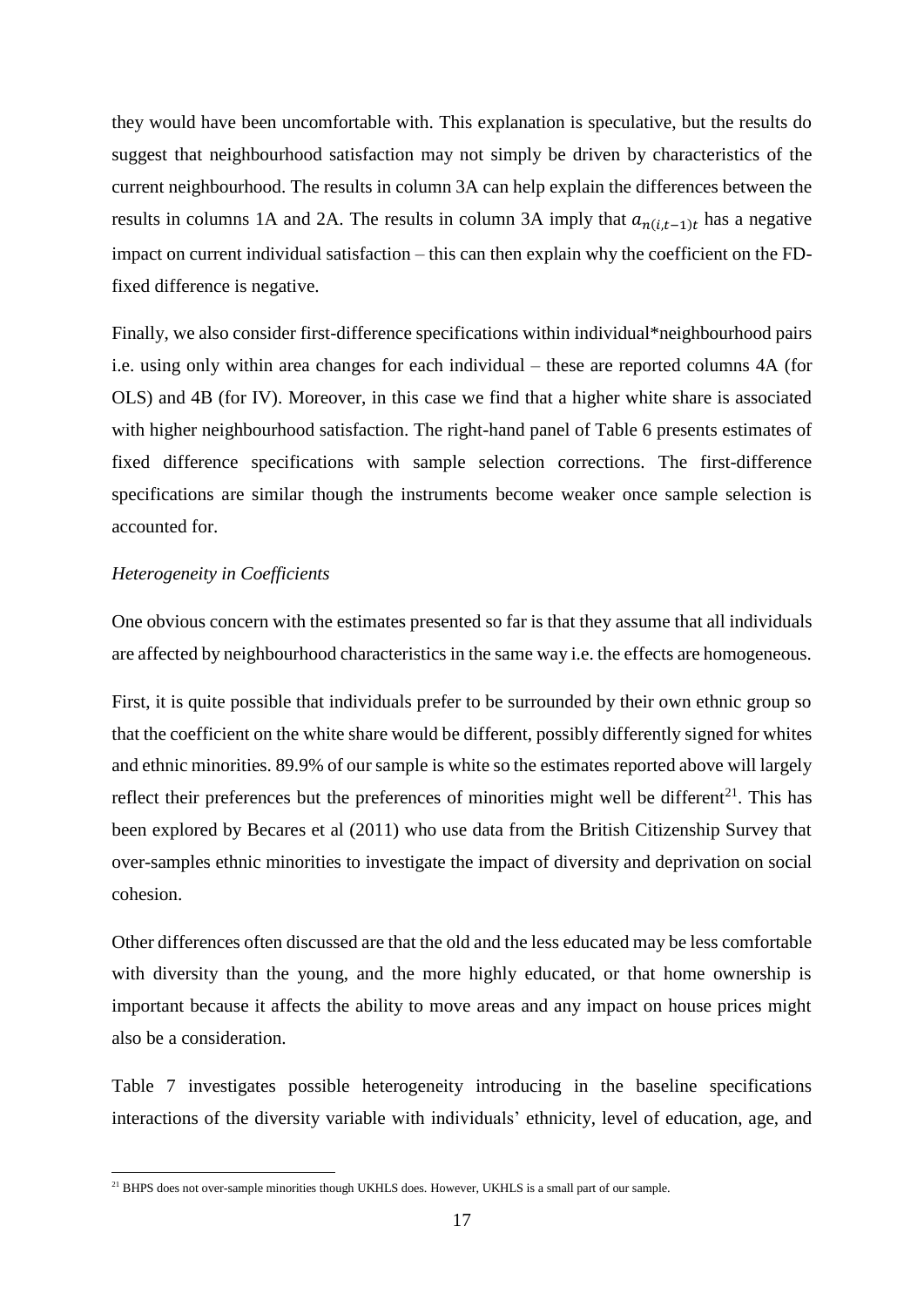home ownership status<sup>22</sup>. We present four sets of estimates, OLS and IV, with and without individual fixed effects. Across all four specifications graduates' neighbourhood satisfaction is found to be less affected by the white share. For the non-whites, the estimates with and without fixed effects are different – without fixed effects, non-whites are less affected by the white share but with fixed effects they are more affected. There seem no significant variation by age. People who own a house seem to be more affected by diversity than private tenants once individual fixed effects are taken into account.

#### *Other Robustness Checks*

In an earlier section we discussed how it is hard to separately identify whether the right variable to measure diversity is the white share or the fractionalization index. So it is also possible that our results could really be picking up the impact of some other correlated measure of diversity. In the Appendix we explore this, presenting results for the ethnic fractionalization index (Table B5), the white share and the black share (Table B6), the white share and the Asian share (Table B7), the white share and the Pakistani/Bangladeshi share (to pick up the possible hostility towards Muslims) (Table B8) and the white share and the immigrant share (Table B9). An overall theme is that there is a robust significant impact of diversity on neighbourhood satisfaction but that the high degree of collinearity between different diversity measures means that one can be less sure about exactly which aspect of diversity is important.

In the existing UK literature (Laurence and Heath, 2008; Letki, 2008; Andrews, 2009; Fieldhouse and Cutts, 2010; Twigg, Taylor and Mohan, 2010; Laurence, 2011; Becares et al, 2011; Sturgis et al, 2011; Demireva and Heath, 2014) on the impact of diversity on social capital, there is considerable discussion of the impact of deprivation. All our estimates control for the unemployment rate as a measure of deprivation. There is perhaps some independent interest in the impact of the unemployment rate on neighbourhood satisfaction (see also, Kling, Liebmann and Katz, 2007, and Ludwig et al, 2012 for the impact of neighbourhood poverty on various measures of well-being) and these results are reported in Appendix C. There is a significant impact of unemployment on neighbourhood satisfaction in some specifications but not all. Because one might also be concerned about the endogeneity of the unemployment rate, Appendix C also reports results when it is treated as endogenous.

<sup>&</sup>lt;sup>22</sup> We also considered gender but this was never significant.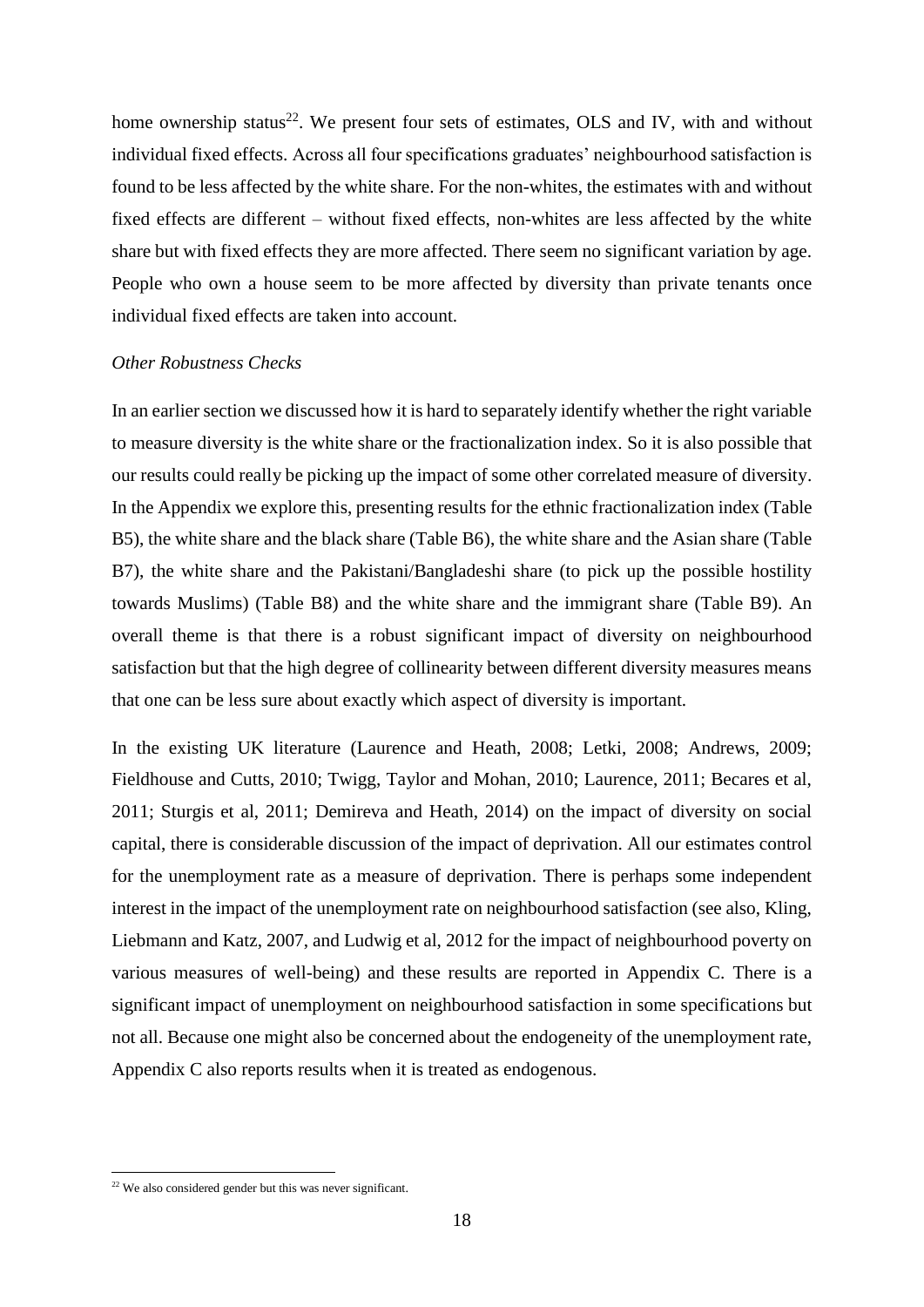We have assumed that it is the LSOA that is the appropriate level of geographical aggregation for affecting neighbourhood satisfaction. We check this using two alternative methods. Firstly, we estimate the same model using Travel to Work Areas (TTWA) fixed effects instead of neighbourhood fixed effects (Table B10 in the Appendix), finding similar results. Secondly, we control for measures of diversity calculated both at the neighbourhood and at the TTWA level and we find that the effect of neighbourhood level diversity is essentially unaltered and is the most important factor (Table B11 in the Appendix).

Because data on ethnic mix is only available at Census years we use interpolation for the intervening years. One might be concerned that this interpolation influences the results in some ways. But Table B12 in the Appendix shows that the results are very similar if we restrict attention to Census years.

#### *Summary*

Most of the specifications that we report suggest that an increase in the white share increases neighbourhood satisfaction. We find this in levels and differences, with and without individual fixed effects, allowing for endogeneity and sample selection. However, one should recognize that there are limits to how robust these conclusions are and we have tried to be open about that – when instrumental variables, area fixed effects and sample selection corrections are included the instruments become weaker, the standard errors larger and the estimated coefficients not significantly different from zero.

Most of the estimated coefficients are in the region 0.1-0.3 with perhaps a central estimate around 0.2. As the white share has fallen by about 10 percentage points in the period 1991- 2011 these estimates would imply that neighbourhood satisfaction has fallen by between 1 and 3 percentage points over this period because of rising diversity. This effect is not enormous but the baseline probability is 92.6% so this is perhaps a sizeable rise in the fraction who are not satisfied with their neighbourhood.

#### 6. Residential Mobility

One potential criticism of the analysis so far is that response to the neighbourhood satisfaction question simply reflects people's subjective response to which no significance can be attached. One way of addressing this is to consider whether responses to the neighbourhood satisfaction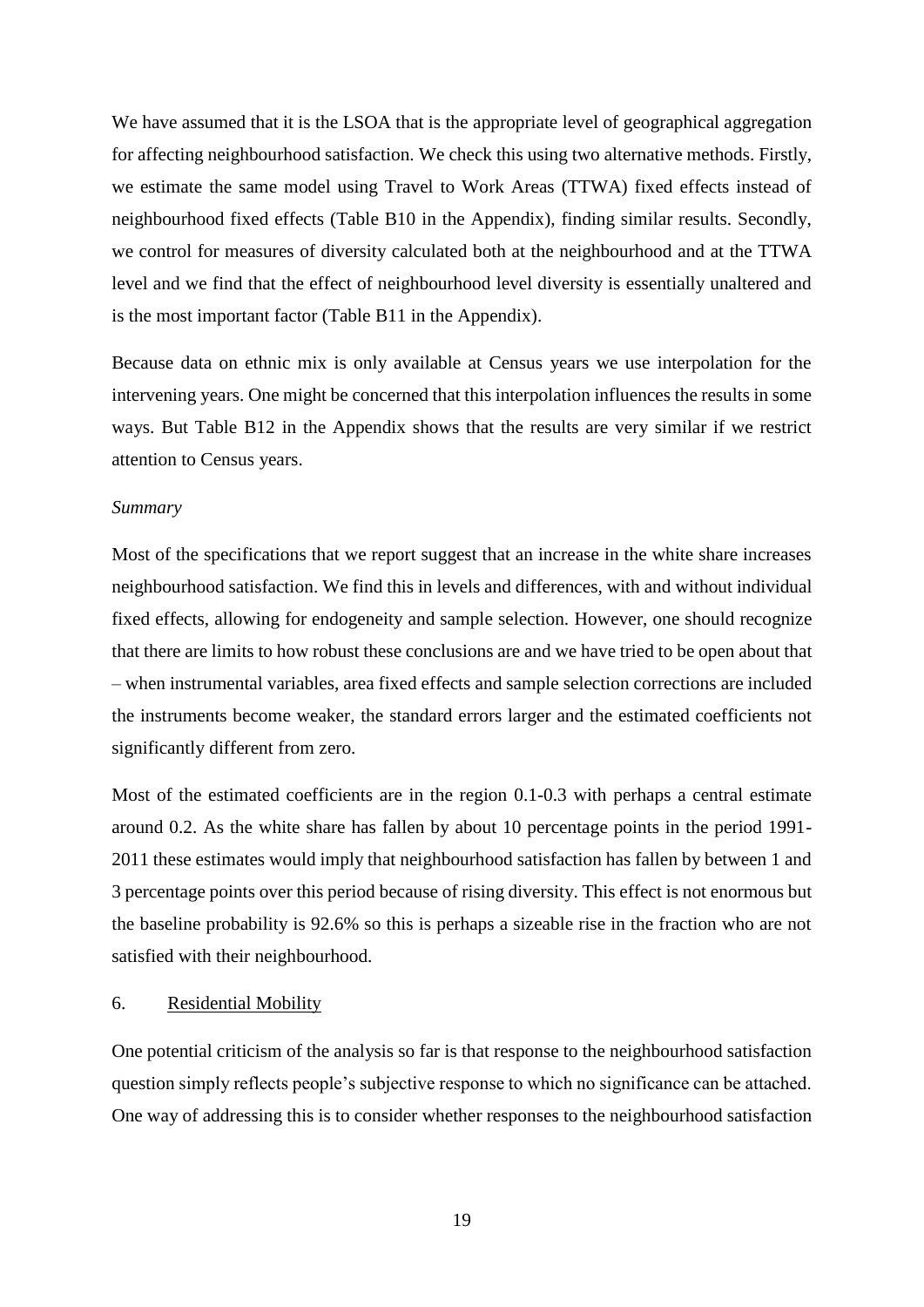question are correlated with intentions to move neighbourhood (itself subjective) and actual residential mobility $^{23}$ .

In Table 8 we provide evidence that satisfaction with the neighbourhood has predictive power for the decision to move. The upper part of the table shows results for the actual moving. The dependent variable is, in fact, a dummy that takes value 1 if the person is observed in a different LSOA in time t with respect to time t-1. This is regressed on the lagged values of the neighbourhood satisfaction in columns (1) to (3). In all specifications, a higher satisfaction is associated with a lower probability of moving. The lower part of Table 8 shows that current neighbourhood satisfaction is also strongly correlated with the expression of an intention to move. Our conclusion is that responses to the neighbourhood satisfaction question are informative.

# 7. Social Capital

Our analysis so far has focused on the impact of diversity on the level of satisfaction with the neighbourhood. While we would argue this is an outcome of interest as a summary measure of how well the neighbourhood 'works' for individuals, much of the literature on the impact of diversity on community focuses on two measures of 'social capital' – generalized trust and activity in organizations. This section considers these two outcomes. Unlike the neighbourhood satisfaction questions these are not asked every year so the sample sizes are much smaller particularly when one includes individual fixed effects as a sizeable proportion of the sample have only one response to this question. A number of prominent authors have suggested that diversity erodes generalized trust (e.g. Putnam, 2007), a view that has been the subject of considerable controversy (e.g. Uslaner, 2012; Gerritsen and Lubbers, 2010; Gesthuize, Van der Meer and Scheepers, 2009), with no settled conclusion to date (see the review by Nannestad, 2008).

Our method for controlling for sample selection into neighbourhoods has rarely found evidence that this is important in practice, perhaps unsurprising given the low rate of residential mobility. In the interests of brevity and clarity, the estimates that follow only report specifications without controls for sample selection – though our results are very similar if they are included.

<sup>&</sup>lt;sup>23</sup> If there is, as seems likely, residential sorting, we have known since the work of Schelling (1971, 1972) that there is no presumption that the resulting equilibrium is efficient. There is no strong prediction on whether there is too little or too much segregation in equilibrium but a number of studies have documented the impact of segregation on wages, rental prices, and in general on economic performance (e.g. Cutler and Glaeser, 1997, Peri and Ottaviano, 2006; Ananat, 2011; Chetty et al, 2014).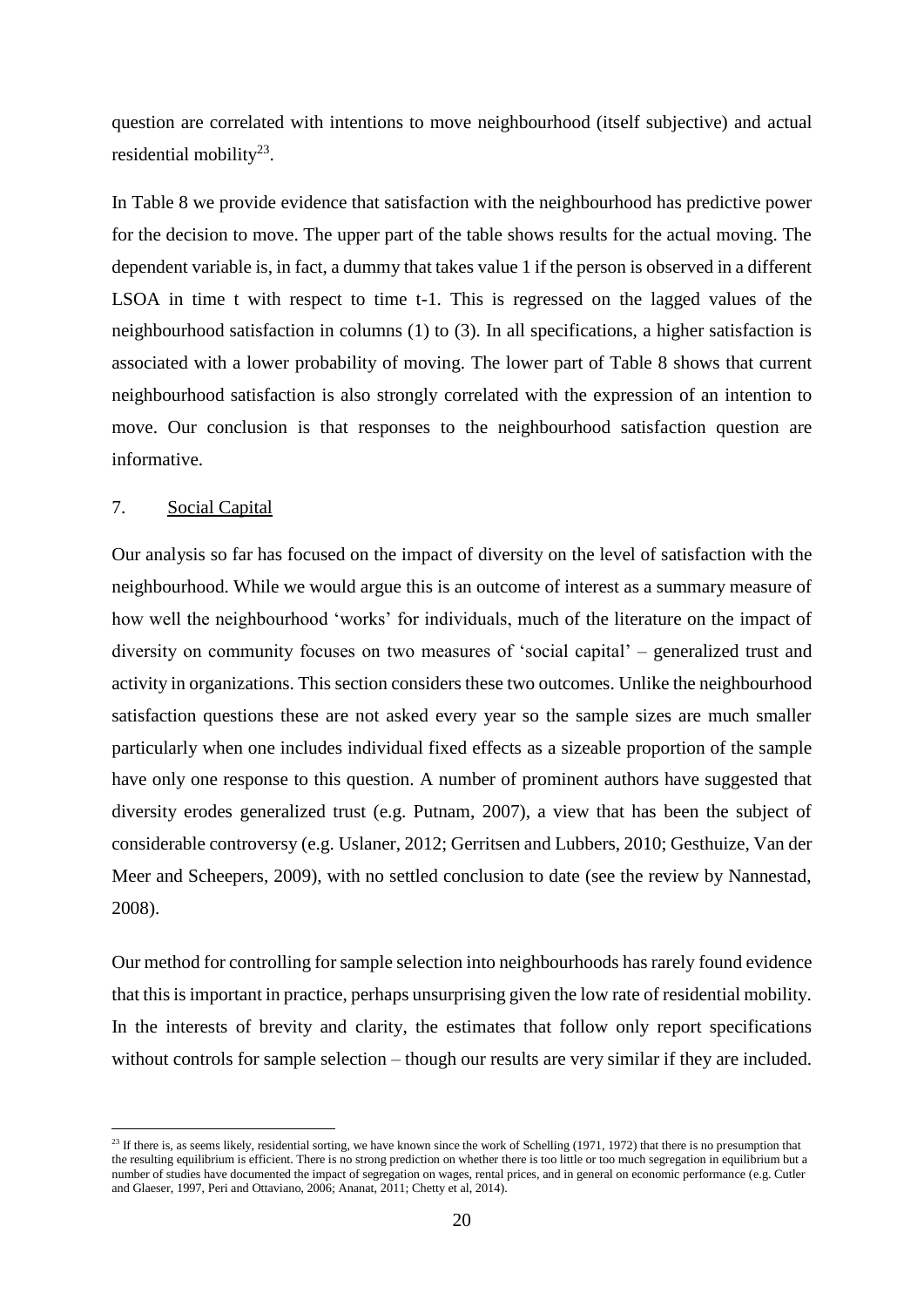#### *Generalized Trust*

The responses to question on trust are widely used in the literature as a proxy for social capital. The upper panel of Table 9 presents results using generalised trust as the outcome variable. We find essentially no evidence that diversity affects the level of trust. A caveat is that the sample size is much smaller than that for the neighbourhood satisfaction equations because the trust question is asked less frequently. But it may be that generalised trust is not as closely linked to neighbourhood characteristics as commonly assumed, perhaps because the question asks about trust in people in general that may not be that tightly linked to the neighbourhood.

#### *Active in Organizations*

As an alternative measure of social capital we use a dummy variable taking value one for people who are active in at least one organisation - results are reported in the lower panel of Table 9. Also in this case, we find no significant impact of diversity on activity in organizations.

## 8. Other Neighbourhood Outcomes

So far we have investigated the impact of diversity on neighbourhood satisfaction and residential mobility. While there is some impact on overall satisfaction we have not provided any evidence on the aspects of the neighbourhood that changes that influences overall satisfaction. This section investigates this. We consider possible impacts on the perception of crime, the quality of local services and the quality of one's social life.

#### *Fear of Crime*

The questions asked about perceptions and fear of crime are listed in Table 1. For this section we only use the answers to whether the respondent worries about being a victim of crime because the sample size is largest for this question. The results are shown in Table 10 where the top panel reports OLS estimates with a variety of individual and area fixed effects and the bottom panel the equivalent specifications but using IV. The estimates suggest that a higher white share is generally associated with a significantly lower level of concern about crime.

One should note that this is fear of crime and not actual crime and these may not be the same. For example, the literature on the link between migration and crime sometimes finds an impact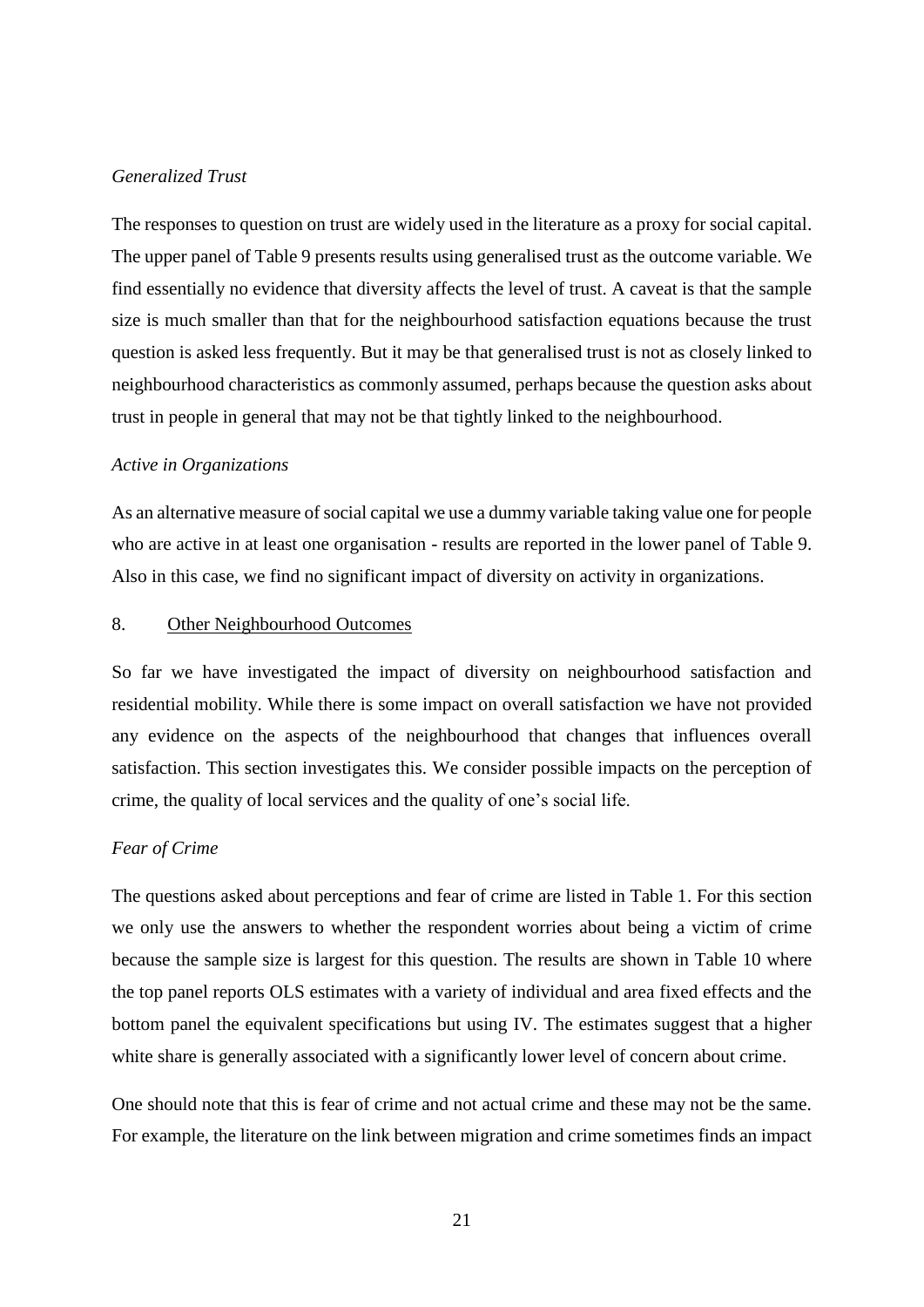on fear of crime but little impact on actual crime once one controls for labour market status (that would be expected to affect crime incentives as argued by Becker,  $1968)^{24}$ .

#### *Quality of Local Services*

Table 11 does a similar exercise for the quality of local services index, which is the first principal component of the quality of local services variables in Table 1. One should note that the sample sizes for these outcomes is even smaller than for the fear of crime variable. The estimates with area fixed effects have very large standard errors. The estimates with no fixed effects or only individual fixed effects show that the coefficients on the white share are very different in OLS and IV specifications. Overall, the results for this outcome do not appear very robust.

#### *Quality of Social Life*

Table 12 does a similar exercise for the quality of social life index, which is the first principal component of the quality of social life variables in Table 1. All the estimated coefficients are positive suggesting that a high white share is associated with a higher quality of social life for our respondents. However, the standard errors are very large so that many of the estimated coefficients are not significantly different from zero.

## 9. A Production Function for Neighbourhood Satisfaction

So far we have documented what we have argued are the causal effects of neighbourhood characteristics on various measures of feelings about neighbourhoods, from the high level overall satisfaction to different domains such as social capital, fear of crime, quality of local services and social life. One hypothesis is that feelings about specific domains go into producing an overall satisfaction with the neighbourhood. A simple linear production function for individual  $i$ 's overall satisfaction  $SAT<sub>i</sub>$ , would be:

$$
SAT_i = \sum_j \beta_j f_{ji} + \beta^c x_i + \epsilon_i
$$
\n(16)

<sup>&</sup>lt;sup>24</sup> Bell and Machin, (2013), provide a broader literature review on the topic, here we report some of the most recent works on the argument. In the US, Chalfin (2014) finds no causal effect of Mexican migration on crime. Spenkuch (2014) finds that there is some small effect, concentrated on property and financial crimes, and for migrants with low labour market prospects. Moheling and Piehl (2009, 2014) find that prison commitment rates for new migrants is in general lower or equal to the natives' one. Evidence from Europe has been targeted mostly in studying the EU enlargements during the 2000s (Bell, Fasani and Machin, 2013, Bianchi, Buonanno and Pinotti, 2012, Mastrobuoni and Pinotti, 2015) find modest effect of migration on property crimes only. Nunziata (2015) finds no effect on victimisation, but a significant impact on fear of crime. Sà (2015) finds that the negative effect of migration on house prices is not explained by any migration related increase in crime.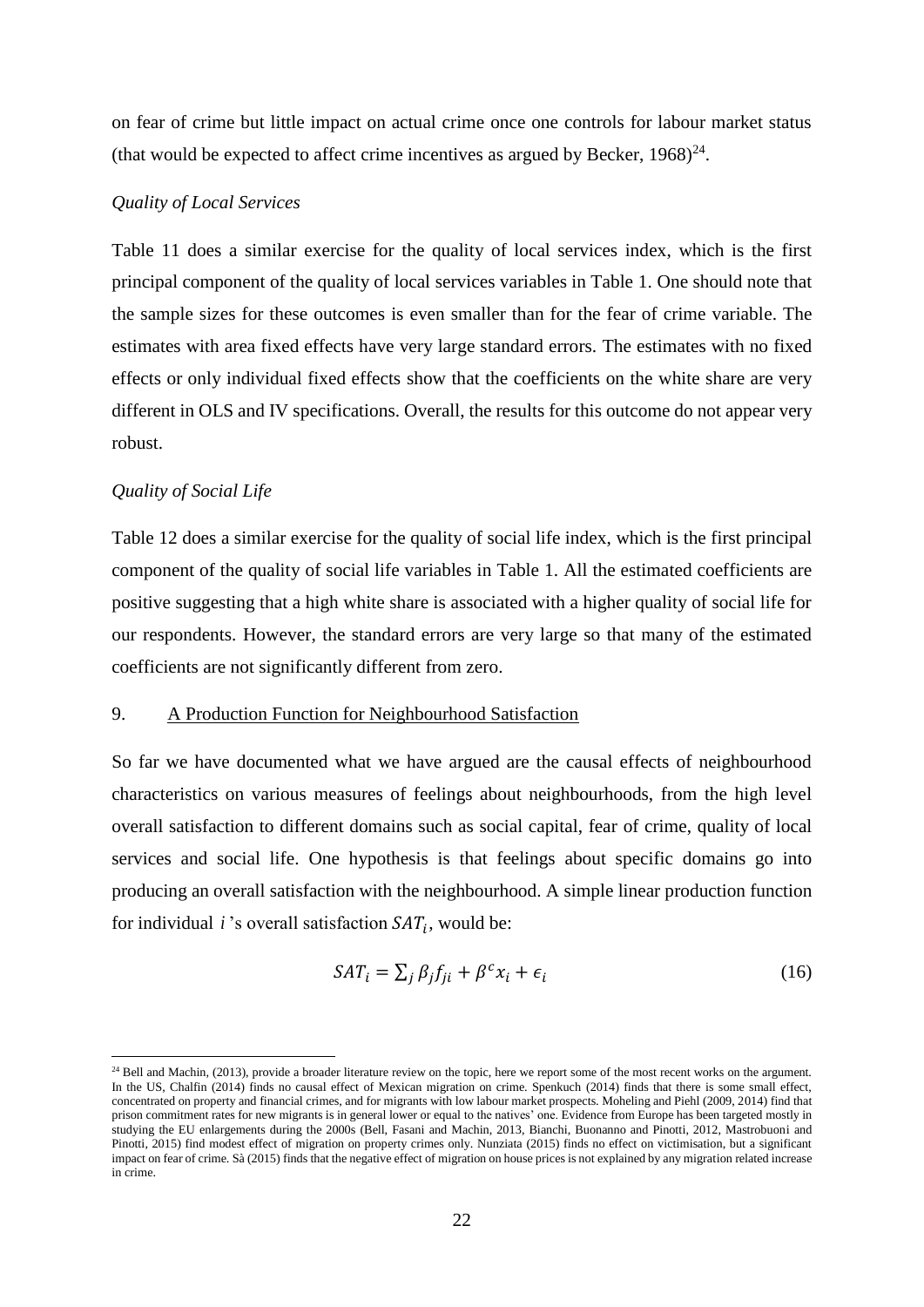Where  $f_{ii}$  is the level of feeling about domain *j* for individual *i*. What we have estimated are the impact of neighbourhood characteristics on these feelings i.e.:

$$
f_{ji} = \gamma_i a_i + \gamma_j^c x_i + u_{ji}
$$
 (17)

Substituting (17) into (16)implies that overall satisfaction can be written as:

$$
SAT_i = [\sum_j \beta_j \gamma_j] a_i + [\beta^c + \sum_j \beta_j \gamma_j^c] x_i + \epsilon_i + \sum_j \beta_j u_{ji}
$$
\n(18)

which is what we have also estimated. What is not identified in this estimates are the factor loadings – the  $\beta_j$  - on different domains in (16). These are however of some interest e.g. whether it is crime or social interactions that is the main transmission channel from neighbourhood characteristics to overall satisfaction. Ideally one would estimate (16) instrumenting the different domains using the first-stages implied by (17). However, this approach only works if we have at least as many instruments as domains and there is independent variation in the domains.

In the absence of our ability to do that, we report estimates of (16) by OLS. These estimates cannot be given a causal interpretation but we do think they are of some interest. Results that include factors<sup>25</sup> for the different groups of variables are reported in Table  $13^{26}$ . Columns (1), (3) and (5) report estimates of neighbourhood satisfaction on the various domain i.e. (16). Neighbourhood satisfaction is, as one might expect, positively related to social capital, quality of local services and social life and negatively related to the fear of crime though the importance of social capital does not survive the introduction of individual fixed effects suggesting it may not vary much over the life-course. The relation with deprivation is negative, but significant only when individual fixed effects are considered. Our earlier results would suggest that the impact of diversity is not through the social capital variables that has been the focus of much of the literature but through fear of crime, the quality of services and social life. Columns (2), (4) and (6) include both the diversity variables and the domain satisfaction measures showing that the white share has explanatory power: this suggests that we have not identified all the channels through which diversity affects satisfaction with the neighbourhood.

 $25$  Factors are obtained grouping single variables with Principal Component Analysis techniques.

<sup>&</sup>lt;sup>26</sup> Table B13 in the Appendix reports results obtained including all variables. In both cases, as there is no year for which all questions are asked, information is pooled for the two closest years in which information is available.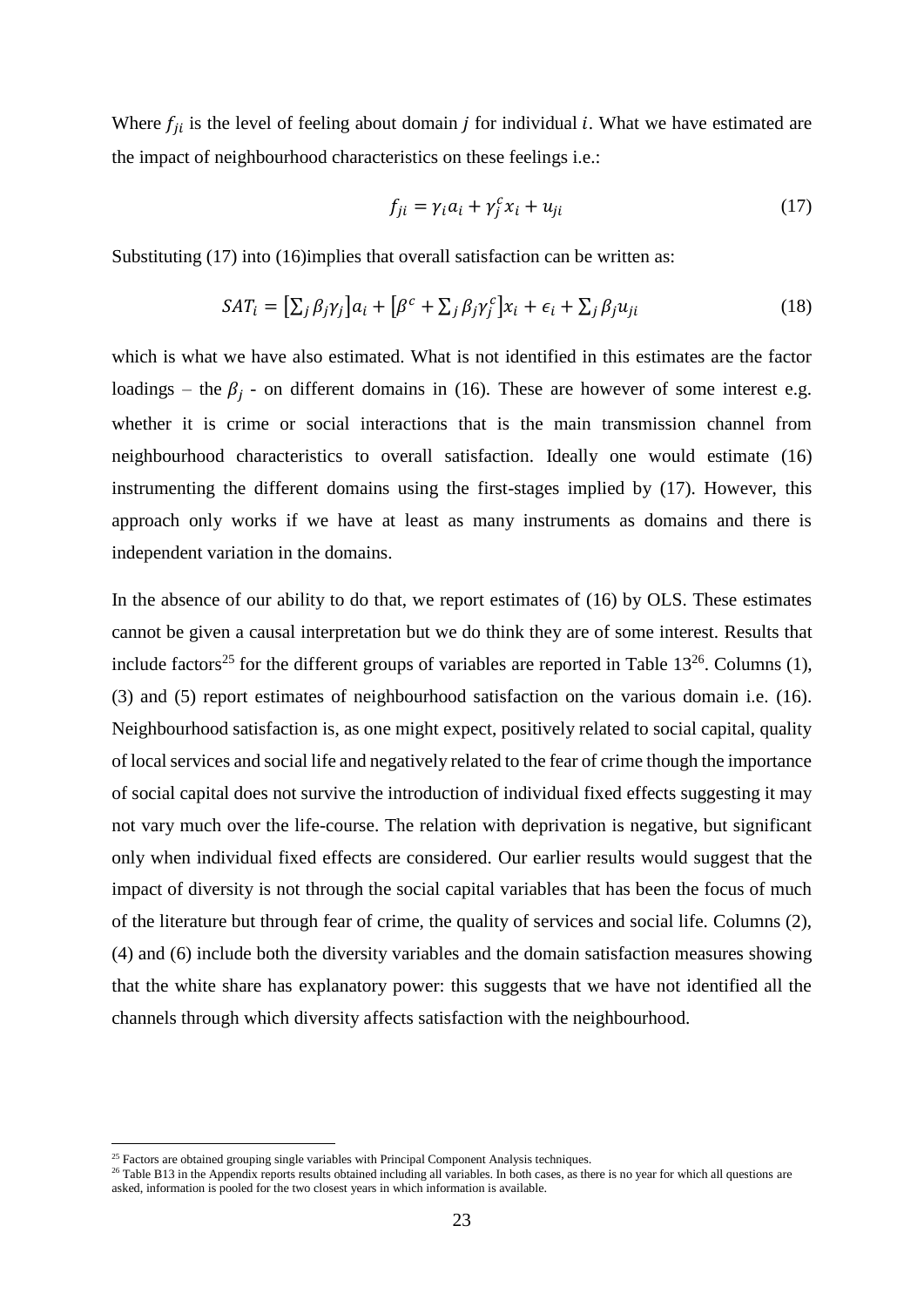#### 10. Conclusion

Our estimates suggest that people do care about the characteristics of their neighbours. While people may care about the nature of their neighbours, they cannot control who they are. My presence in an area may have some externalities on my neighbours, and my decision to move is not something they can control. This combination of caring about something but being unable to control it is the classic recipe for stress so it is not surprising that changing communities stir up strong emotions and reactions. Understanding these is critical to making communities thrive.

This paper has investigated how diversity affects various measures of satisfaction with neighbourhood, seeking more causal estimates of the impacts than is found in most of the existing literature. Our main conclusions are that there is evidence of some effect of diversity on both overall satisfaction with the neighbourhood and specific aspects like fear of crime and, less clearly, the quality of social life. However, we do not find any significant association with the most commonly used measures of social capital such as generalized trust and membership of organizations. Although our results are suggestive, they are not definitive. The results are not always as robust as one would like and there is undoubtedly considerable room for further research about what determines the level of neighbourhood satisfaction and how that can be mediated, a topic on which this paper remains silent.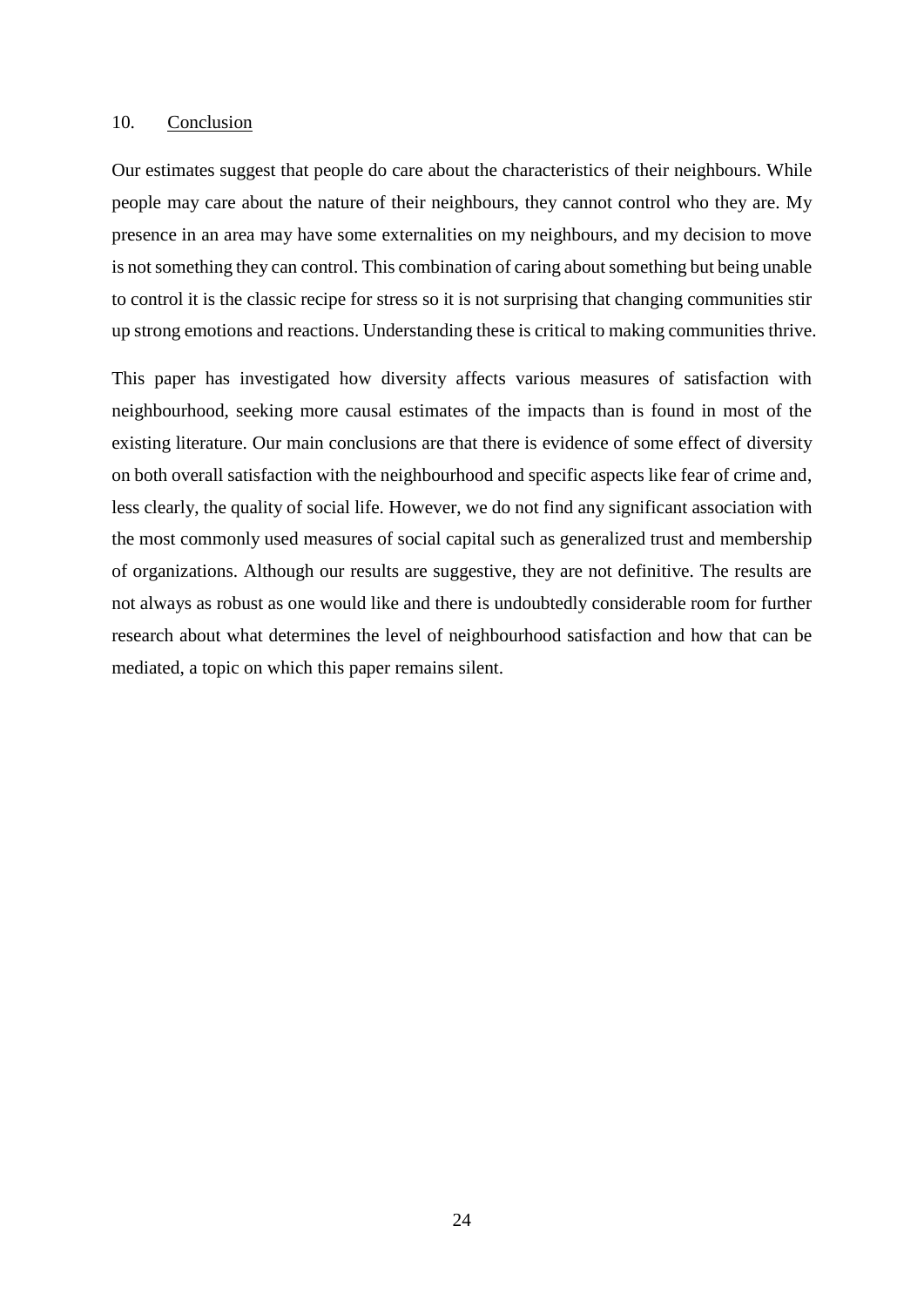## **References**

- Alesina, A., Baqir, R., and Easterly, W. (1999). " Public goods and ethnic divisions". *The Quarterly Journal of Economics*, vol. 114, no. 4, pp. 1243–1284.
- Alesina, A. and La Ferrara, E. (2000). "Participation in Heterogeneous Communities". The *Quarterly Journal of Economics*, vol. 115, no. 3, pp. 847-904.
- Alesina, A. and La Ferrara, E. (2002). "Who trusts others?". *Journal of Public Economics*, vol. 85, no. 2, pp. 207–234.
- Alesina, A. and La Ferrara, E. (2005). "Ethnic Diversity and Economic Performance". *Journal of Economic Literature*, vol. 63, no. 3, pp. 762–800.
- Alesina, A. and Zhuravskaya, E. (2011). "Segregation and the Quality of Government in a Cross Section of Countries."*, The American Economic Review,* vol. 101, no. 5, pp. 1872- 1911.
- Algan, Y., Hémet, C., and David L. (2016). "The Social Effects of Ethnic Diversity at the Local Level: A Natural Experiment with Exogenous Residential Allocation", *Journal of Political Economy,* vol. 124, no. 3, pp. 696-733.
- Amior, M. (2015). "Why are Higher Skilled Workers More Mobile Geographically? The Role of the Job Surplus", CEP Discussion Paper 1338.
- Ananat, E.O. (2011). "The Wrong Side(s) of the Tracks: The Causal Effects of Racial Segregation on Urban Poverty and Inequality", *The American Economic Journal: Applied Economics*, vol. 3, no. 2, pp. 34-66.
- Andrews, R. (2009). "Civic Engagement, Ethnic Heterogeneity and Social Capital in Urban Areas: Evidence from England", *Urban Affairs Review*, vol. 44, no. 3, pp. 428-440.
- Bartik, T. J. (1991). *Who Benefits from State and Local Economic Development Policies?,* W.E. Upjohn Institute for Employment Research: Kalamazoo, MI.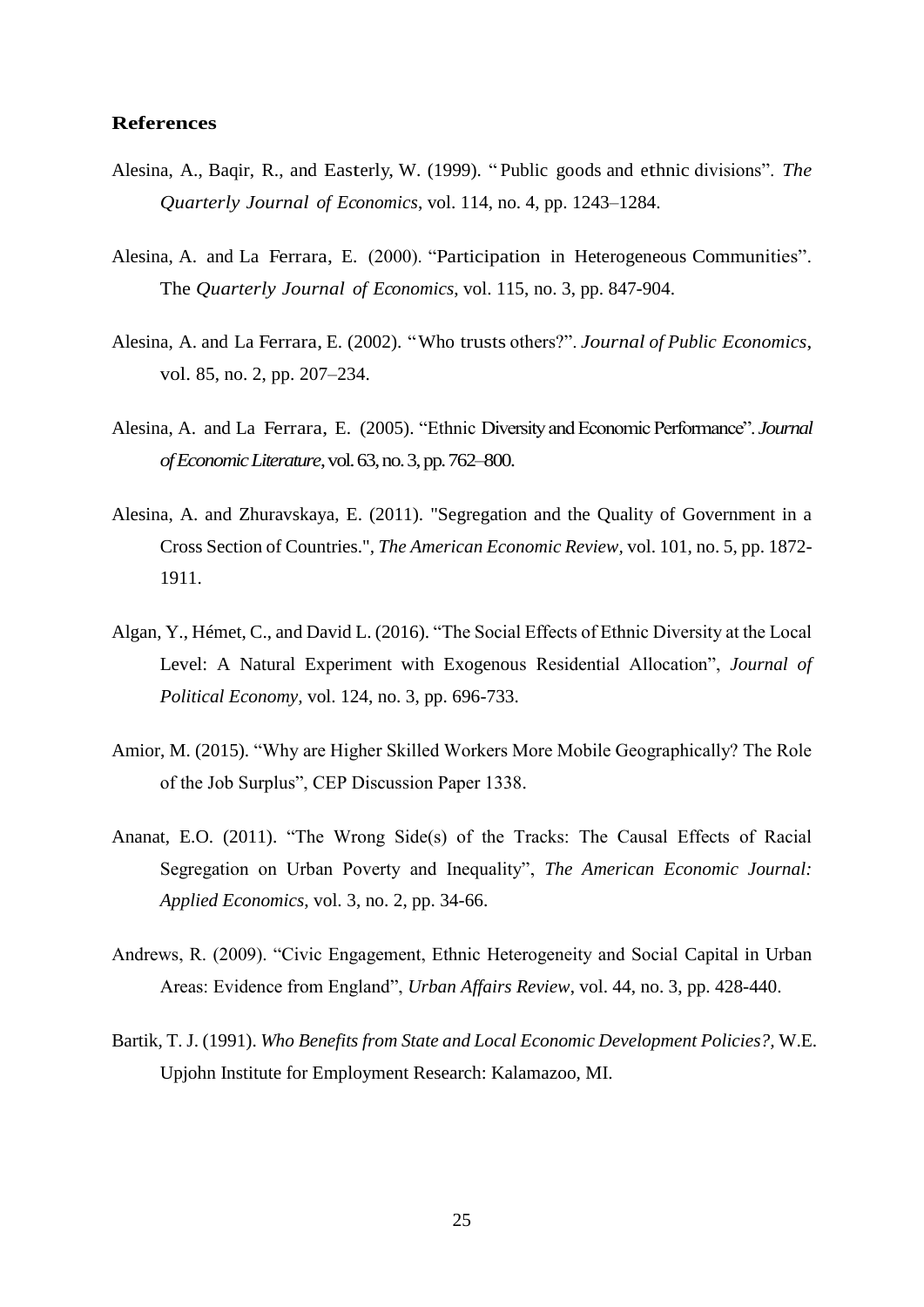- Becares L., Stafford M., Laurence J., and Nazroo, J. (2011). "Composition, concentration and deprivation: Exploring their association with social cohesion among different ethnic groups in the UK", *Urban Studies*, vol. 48, no. 13, pp. 2771–2787.
- Becker, G. (1968). "Crime and punishment: An economic approach", *Journal of Political Economy*, vol. 76, no. 2, pp. 169-217.
- Bell, B., Fasani, F. and Machin, S. (2013). "Crime and immigration: Evidence from large immigrant waves", *The Review of Economics and Statistics*, vol. 95, no. 4, pp. 1278- 1290.
- Bell, B. and Machin, S. (2013). "Immigration and crime", International Handbook on the Economics of Migration, ch. 19, pp. 353-372.
- Bianchi, M., Buonanno, P. and Pinotti, P. (2012). "Do immigrants cause crime?", *Journal of the European Economic Association*, vol. 10, no. 6, pp. 1318-1347.
- Bjørnskov, Christian (2007). ["Determinants of generalized trust: A cross-country comparison,](https://ideas.repec.org/a/kap/pubcho/v130y2007i1p1-21.html)" [Public Choice,](https://ideas.repec.org/s/kap/pubcho.html) Springer, vol. 130, no. 1, pp. 1-21.
- Borjas, G.J. (1987). "Self-Selection and the Earnings of Immigrants", *The American Economic Review*, vol. 77, no. 4, pp. 531-553.
- Borjas, G.J. (1994). "The Economics of Immigration", *Journal of Economic Literature*, vol. 32, no. 4, pp. 1667-1717.
- Borjas, G. J., Freeman, R. B., and Katz, L. F. (1996). "Searching for the Effect of Immigration on the Labor Market", *The American Economic Review*, vol. 86, no. 2, pp. 246–251.
- Boustan, L. P. (2010). "Was Postwar Suburbanization 'White Flight'? Evidence from the Black Migration", *Quarterly Journal of Economics*, vol. 125, no. 1, pp. 417-443.
- Boustan, L. P. (2012). "School Desegregation and Urban Change: Evidence from City Boundaries", *The American Economic Journal: Applied Economics*, vol. 4, no. 1, pp. 85-108.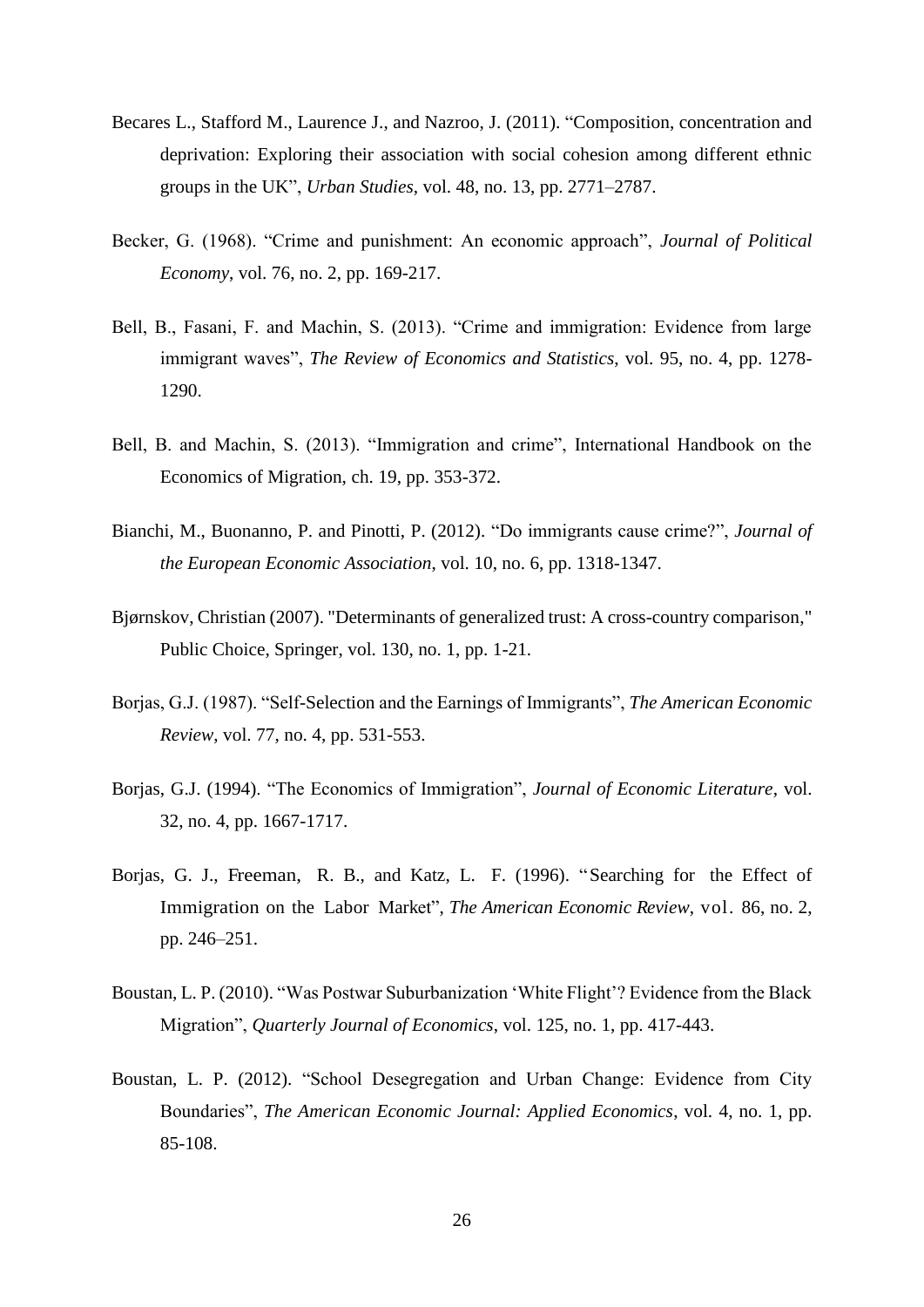- Card, D. (1990). " The Impact of the Mariel Boatlift on the Miami Labor Market", *Industrial and Labor Relations Review*, vol. 43, no. 2, pp. 245–257.
- Card, D. (2001). "Immigrant Inflows, Native Outflows, and the Local Labor Market Impacts of Higher Immigration", *Journal of Labor Economics*, vol. 19, no. 1, pp. 22-64.
- Card, D. (2005). "Is the New Immigration Really so Bad?", *The Economic Journal*, vol. 115, no. 507, pp. F300–F323.
- Card, D. and Di Nardo, J. (2000). " Do immigrant inflows lead to native outflows?", *T h e American Economic Review*, vol. 90, no. 2, pp. 360–367.
- Card, D., Mas, A., and Rothstein, J. (2008), "Tipping and the Dynamics of Segregation", *Quarterly Journal of Economics*, vol. 123, no. 1, pp. 177-218.
- Chalfin, A. (2014). "What is the contribution of Mexican immigration to US crime rates? Evidence from rainfall shocks in Mexico". *American Law and Economics Review*, vol. 16, no. 1, pp. 220-268.
- Chetty, Raj, Nathaniel Hendren and Lawrence F. Katz. (2016) "The Effects of Exposure to Better Neighborhoods on Children: New Evidence from the Moving to Opportunity Experiment." *American Economic Review,* 106, 855-902.
- Chetty, R., Hendren, N., Kline, P., and Saez E. (2014). "Where is the Land of Opportunity? The Geography of Intergenerational Mobility in the United States", *The Quarterly Journal of Economics*, vol. 129, no. 4, pp. 1553-1623.
- Costa, D. L. and Kahn, M. E. (2003). "Civic Engagement and Community Heterogeneity: An Economist's Perspective". *Perspective on Politics*, vol. 1, no. 1, pp. 103-111.
- Cutler, D. M. and Glaeser, Edward L. (1997). "Are Ghettos Good or Bad?", *Quarterly Journal of Economics*, vol. 112, no.3, pp. 827-872.
- Dahlberg, M., Edmark, K. and Lundqvist, H. (2012). "Ethnic Diversity and Preferences for Redistribution", *Journal of Political Economy*, vol. 120, no. 1, pp. 41-76.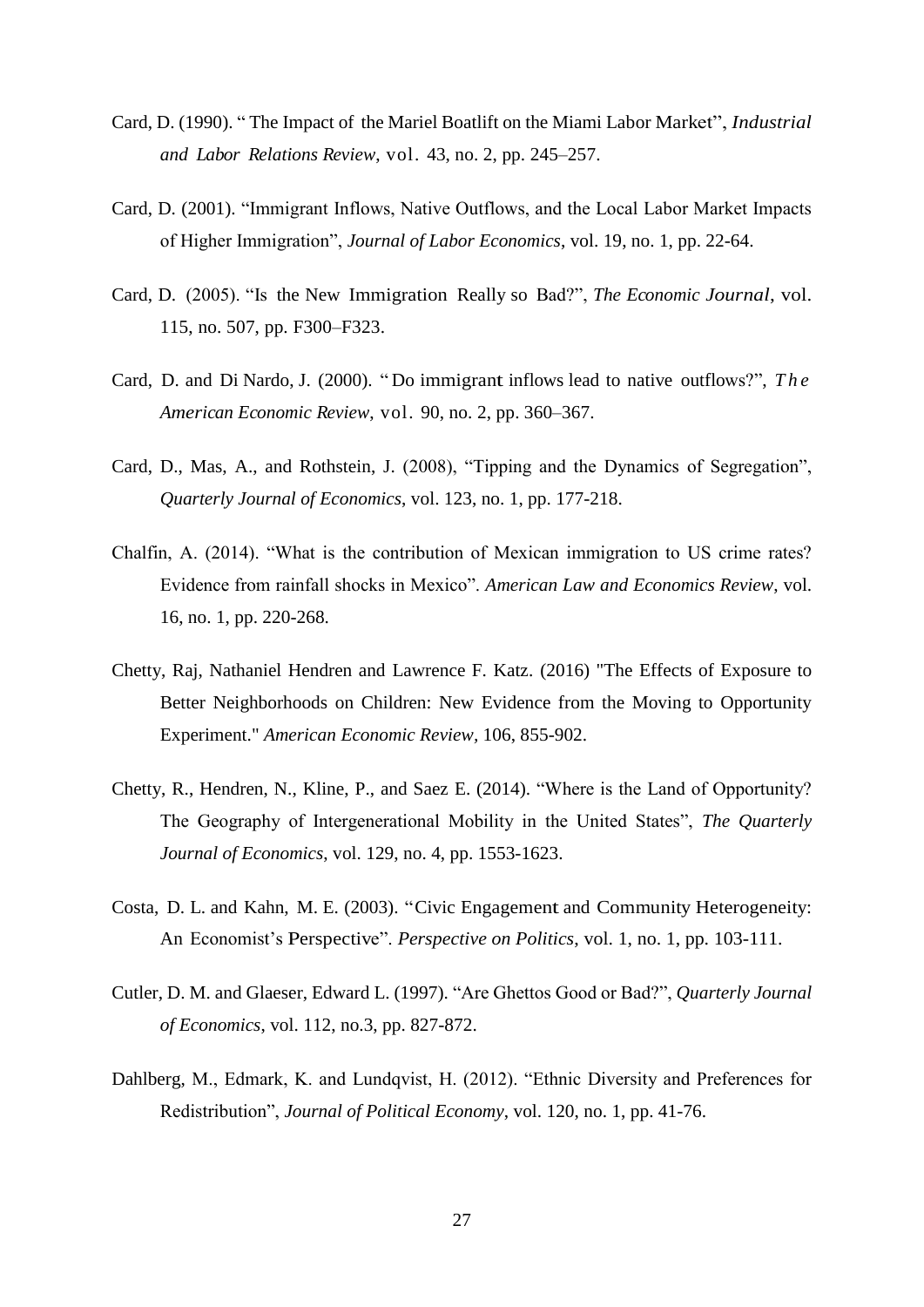- Das, M., Newey, W.K. and Vella, F. (2003). "Nonparametric Estimation of Sample Selection Models", *The Review of Economic Studies*, vol. 70, no. 1, pp. 33-58.
- Demireva, Neli and Anthony Heath (2014). "Diversity and the Civic Spirit in British Neighbourhoods: An Investigation with MCDS and EMBES 2010 Data". *Sociology*, vol. 48, pp. 643-662.
- Dinesen, P.T. and Sonderskov, K.M. (2012). "Trust in a Time of Increasing Diversity: On the Relationship between Ethnic Heterogeneity and Social Trust in Denmark from 1979 until Today", *Scandinavian Political Studies*, [vol. 35, no. 4,](http://onlinelibrary.wiley.com/doi/10.1111/scps.2012.35.issue-4/issuetoc) pp. 273–294.
- Fieldhouse, E. and Cutts, D. (2010). "Does Diversity Damage Social Capital? A Comparative Study of Neighbourhood Diversity and Social Capital in the US and Britain." *Canadian Journal of Political Science-Revue Canadienne de Science Politique*, vol. 43, no. 2, pp. 289-318.
- Gerritsen D. and Lubbers M. (2010). "Unknown is unloved? Diversity and inter-population trust in Europe", *European Union Politics* vol. 11, no. 2, pp. 267–87.
- Gesthuizen M., Van der Meer T. and Scheepers P. (2009). "Ethnic diversity and social capital in Europe: Tests of Putnam's thesis in European countries". *Scandinavian Political Studies* vol. 32, no. 2, pp. 121–142.
- Kaufmann, E. and Harris, G. (2015). " 'White Flight' or Positive Contact?: Local Diversity and Attitudes to Immigration in Britain, 2009-11", *Comparative Political Studies*, pp. 1–28.
- Kling JR, Liebman JB, Katz LF. (2007) ["Experimental Analysis of Neighborhood Effects.](http://scholar.harvard.edu/lkatz/publications/experimental-analysis-neighborhood-effects) Econometrica", 75, 83-119.
- Laurence, J. (2011). "The Effect of Ethnic Diversity and Community Disadvantage on Social Cohesion: A Multi-Level Analysis of Social Capital and Interethnic Relations in UK Communities." *European Sociological Review*, vol. 27.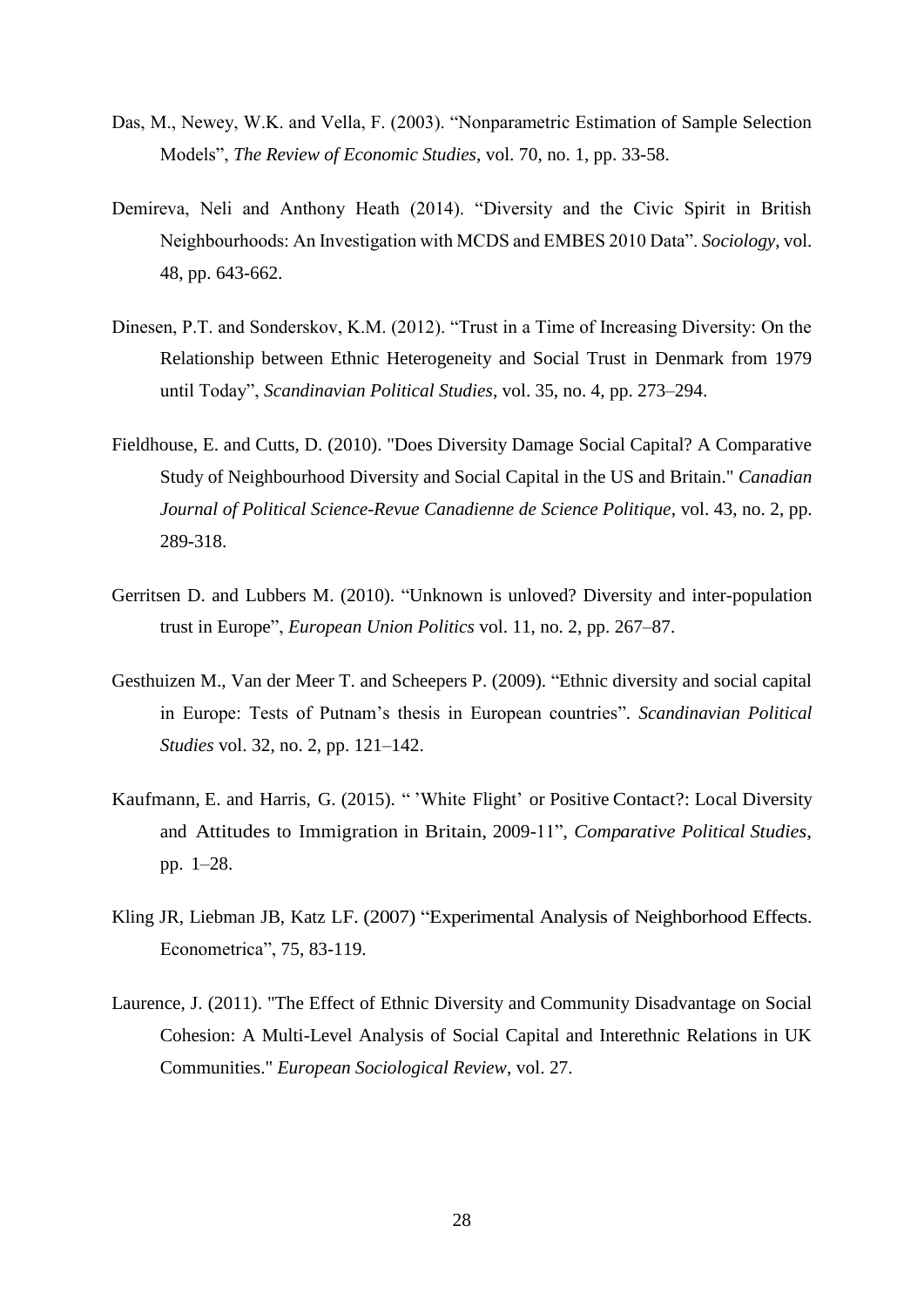- Laurence, J. and A. Heath (2008). "Predictors of Community Cohesion: Multi-Level Modelling of the 2005 Citizenship Survey." Department for Communities and Local Government, London.
- Leigh, Andrew 2006. ["Trust, Inequality and Ethnic Heterogeneity,](https://ideas.repec.org/a/bla/ecorec/v82y2006i258p268-280.html)" *[The Economic Record,](https://ideas.repec.org/s/bla/ecorec.html) The Economic Society of Australia*, vol. 82, no. 258, pp. 268-280.
- Letki, N. (2008). "Does Diversity Erode Social Cohesion? Social Capital and Race in British Neighbourhoods.", *Political Studies*, vol. 56, no. 1, pp. 99-126.
- Ludwig J, Duncan GJ, Gennetian LA, Katz LF, Kessler R, Kling JR, Sanbomatsu L. (2012) ["Neighborhood Effects on the Long-Term Well-Being of Low-Income Adults"](http://scholar.harvard.edu/lkatz/publications/neighborhood-effects-long-term-well-being-low-income-adults), *Science* [Internet]. 2012, 337, 1505-10.
- Mastrobuoni, G. and Pinotti, P. (2015). "Legal status and the criminal activity of migrants", *American Economic Journal: Applied Economics*, vol. 7, no. 2, pp. 175-206.
- Moehling, C. and Piehl, A. Morrison (2009). "Immigration, crime, and incarceration in early twentieth-century America", *Demography*, vol. 46, no. 4, pp. 739-763.
- Moehling, C. and Piehl, A. Morrison (2014). "Immigrant assimilation into US prisons, 1900- 1930", *Journal of Population Economics*, vol. 27, pp. 173-200.
- Nannestad P. (2008). "What have we learned about generalized trust, if anything?'', *Annual Review of Political Science*, vol. 11, pp. 413-436.
- Nunziata, L. (2015). "Immigration and crime: Evidence from victimisation data", *Journal of Population Economics*, vol. 28, pp. 697-736.
- Peri, G. and Ottaviano, G. (2006). "The Economic Value of Cultural Diversity: Evidence from US Cities". *Journal of Economic Geography*, vol. 6, no. 1, pp. 9–44.
- Portes, A. and Vickstrom, E. (2011). "Diversity, Social Capital, and Cohesion", *Annual Review of Sociology*, vol. 37, pp. 461-479.
- Putnam, R. D. (2000). *Bowling Alone: The Collapse and Revival of American Community*, New York: Simon and Schuster.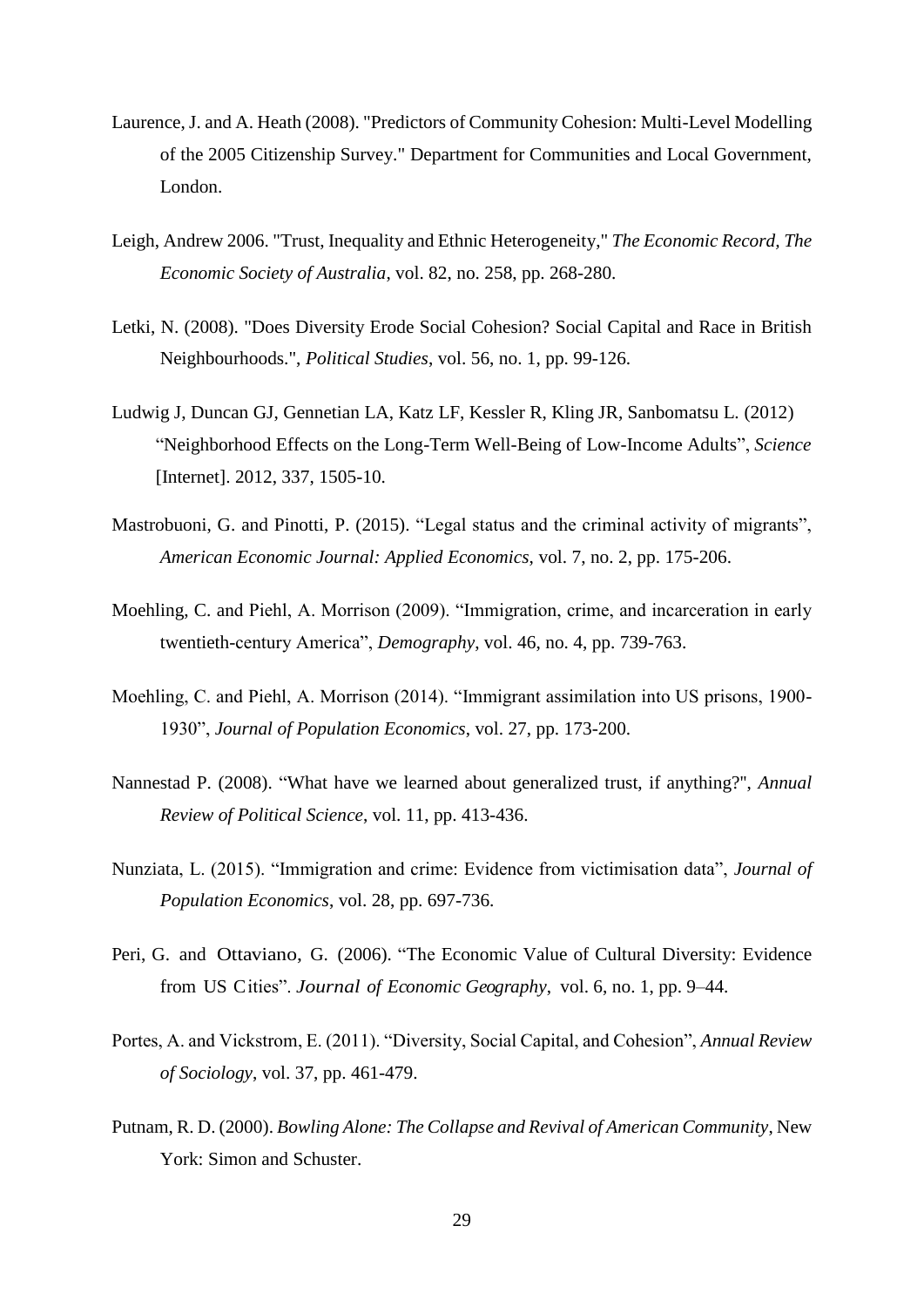- Putnam, R. D. (2007). "Et Pluribus Unum: Diversity and Community in the Twenty-first Century" *The 2006 Johan Skytte Prize Lecture*, vol. 30, no. 2, pp. 137–174.
- Sà, F. (2015). "Immigration and house prices in the UK", *The Economic Journal*, vol. 125, pp. 1393-1424.
- Saiz, A. and Wachter, S. (2011). "Immigration and the Neighborhood", *The American Economic Journal: Economic Policy*, vol. 3, no. 2, pp. 169-188.
- Schelling, T. (1971). "Dynamic Models of Segregation", *Journal of Mathematical Sociology*, vol. 1, pp. 143-186.
- Schelling, T. (1972). "A Process of Residential Segregation: Neighborhood Tipping", in Pascal, A. (ed.), *Racial Discrimination in Economic Life*, D.C. Heath, Lexington, MA.
- Spenkuch, JL (2014). "Understanding the impact of immigration on crime". *American Law and Economics Review,* vol. 16, no. 1, pp. 177–219.
- Sturgis P, Brunton-Smith I, Read S, Allum N, (2011). "Does ethnic diversity erode trust? Putnam's `hunkering-down' thesis reconsidered''. *British Journal of Political Science,* vol. 41, no. 1, pp. 57-82.
- Tesei, A. (2014). "Trust, Racial Fragmentation and Income Inequality: New Evidence from the U. S.", CESifo Working Paper n. 4718.
- [Twigg, L.,](https://researchportal.port.ac.uk/portal/en/persons/liz-twigg%28be49a4ac-446f-4a29-9795-8e76fd25363f%29.html) Taylor, J., & Mohan, J. (2010). ["Diversity or disadvantage? Putnam, Goodhart,](https://researchportal.port.ac.uk/portal/en/publications/diversity-or-disadvantage-putnam-goodhart-ethnic-heterogeneity-and-collective-efficacy%283c6b765b-a712-4465-8896-e998c2bf5c0c%29.html)  [ethnic heterogeneity, and collective efficacy"](https://researchportal.port.ac.uk/portal/en/publications/diversity-or-disadvantage-putnam-goodhart-ethnic-heterogeneity-and-collective-efficacy%283c6b765b-a712-4465-8896-e998c2bf5c0c%29.html), *Environment and Planning A*, vol. 42, pp. 1421-1438.
- Uslaner, Eric M. (2012). *Segregation and Mistrust: Diversity, Isolation, and Social Cohesion*, Cambridge, Cambridge University Press.
- Van der Meer, T. and Tolsma, J. (2014) "Ethnic Diversity and its Effects on Social Cohesion", *Annual Review of Sociology*, vol. 40, pp. 459-478.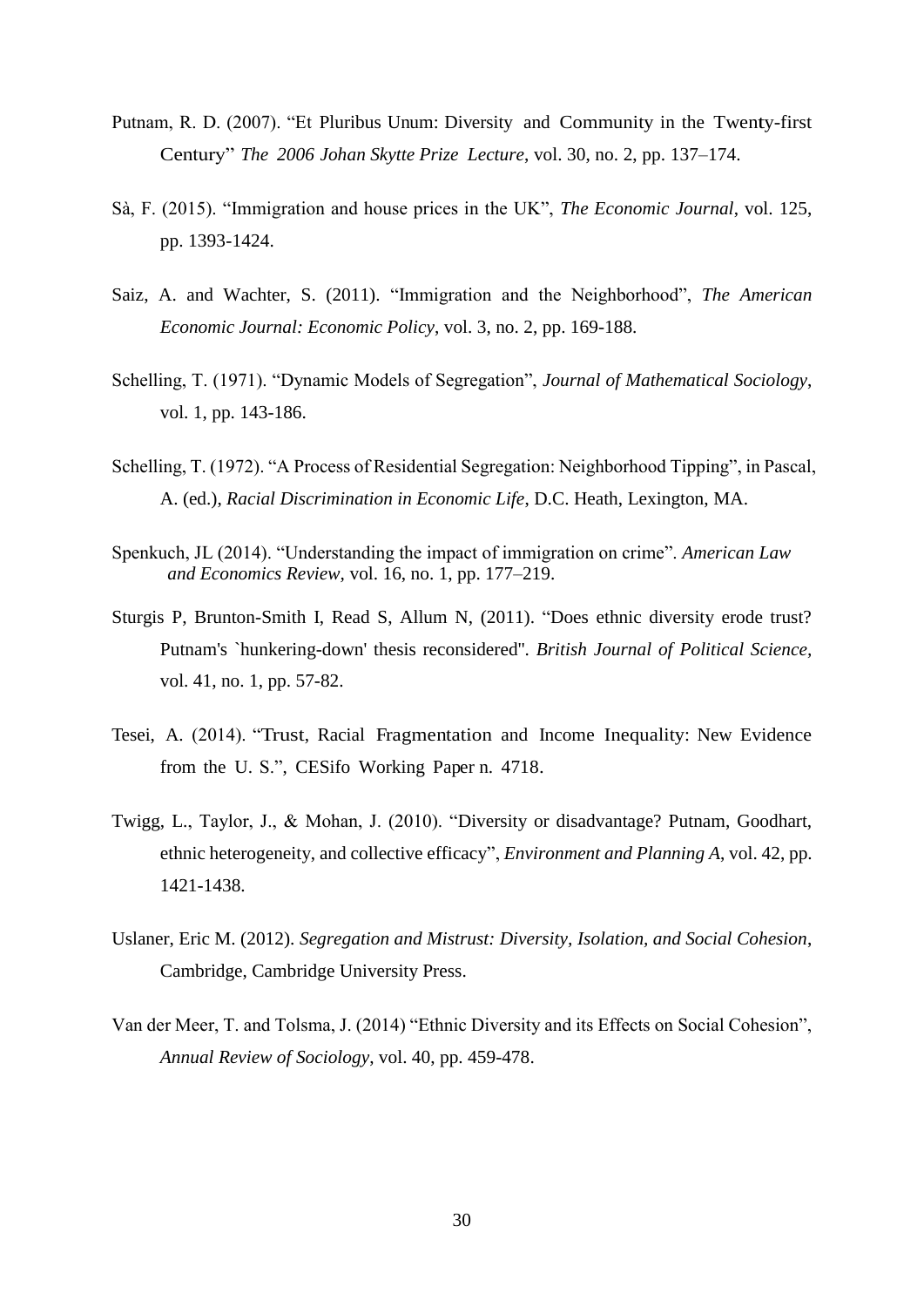# **Tables**

**Table 1.** Descriptive statistics for values and attitude variables in the British Household Panel and in Understanding Society.

| <b>Variable</b>                                 | <b>Mean</b> | <b>Standard</b><br><b>Deviation</b> | N       |
|-------------------------------------------------|-------------|-------------------------------------|---------|
| Satisfaction:                                   |             |                                     |         |
| Like your present neighbourhood                 | .926        | .262                                | 244,276 |
| Plan to stay in your neighbourhood              | .690        | .463                                | 102,012 |
| Actual mobility                                 | .067        | .250                                | 428,516 |
| Social capital:                                 |             |                                     |         |
| Generally speaking, most people can be trusted  | .368        | .482                                | 102,584 |
| Active in at least one organisation             | .585        | .493                                | 164,493 |
| Member of at least one organisation             | .530        | .499                                | 164,716 |
| Willing to improve your neighbourhood           | .760        | .427                                | 102,115 |
| Crime:                                          |             |                                     |         |
| Worry you're being victim of crime              | .478        | .500                                | 76,264  |
| Feel unsafe walking alone at night              | .182        | .386                                | 76,229  |
| Likely home broken into                         | .236        | .425                                | 33,480  |
| Likely car stolen/broken into                   | .078        | .269                                | 33,482  |
| Likely drunks/tramps on the street              | .149        | .356                                | 34,082  |
| Likely graffiti on the walls                    | .232        | .422                                | 34,152  |
| Likely people being attacked on the street      | .084        | .278                                | 34,302  |
| Likely racial insults/attacks                   | .056        | .230                                | 33,405  |
| Likely teenagers hanging about                  | .568        | .495                                | 34,114  |
| Likely vandalism                                | .263        | .440                                | 34,130  |
| Quality of local services:                      |             |                                     |         |
| Good schools                                    | .699        | .459                                | 61,387  |
| Good medical services                           | .706        | .456                                | 73,782  |
| Good transportation                             | .500        | .500                                | 70,804  |
| Good shopping facilities                        | .577        | .494                                | 75,323  |
| Good leisure facilities                         | .441        | .497                                | 71,382  |
| Suitable for children                           | .656        | .475                                | 32,953  |
| Social life:                                    |             |                                     |         |
| Meet your neighbours often                      | .773        | .419                                | 147,400 |
| Friends in the local neighbourhood              | .613        | .487                                | 102,377 |
| Can obtain advice locally                       | .553        | .496                                | 102,176 |
| Can you borrow from people in the neighbourhood | .440        | .496                                | 102,039 |
| Feel similar to people in the neighbourhood     | .605        | .489                                | 102,149 |
| Talk to people in your neighbourhood            | .694        | .460                                | 102,441 |
| Satisfied with social life                      | .656        | .475                                | 141,769 |

*Notes:* All variables are dummies constructed upon affirmative replies to the corresponding questions. Table B1 reports the waves where each variable appears.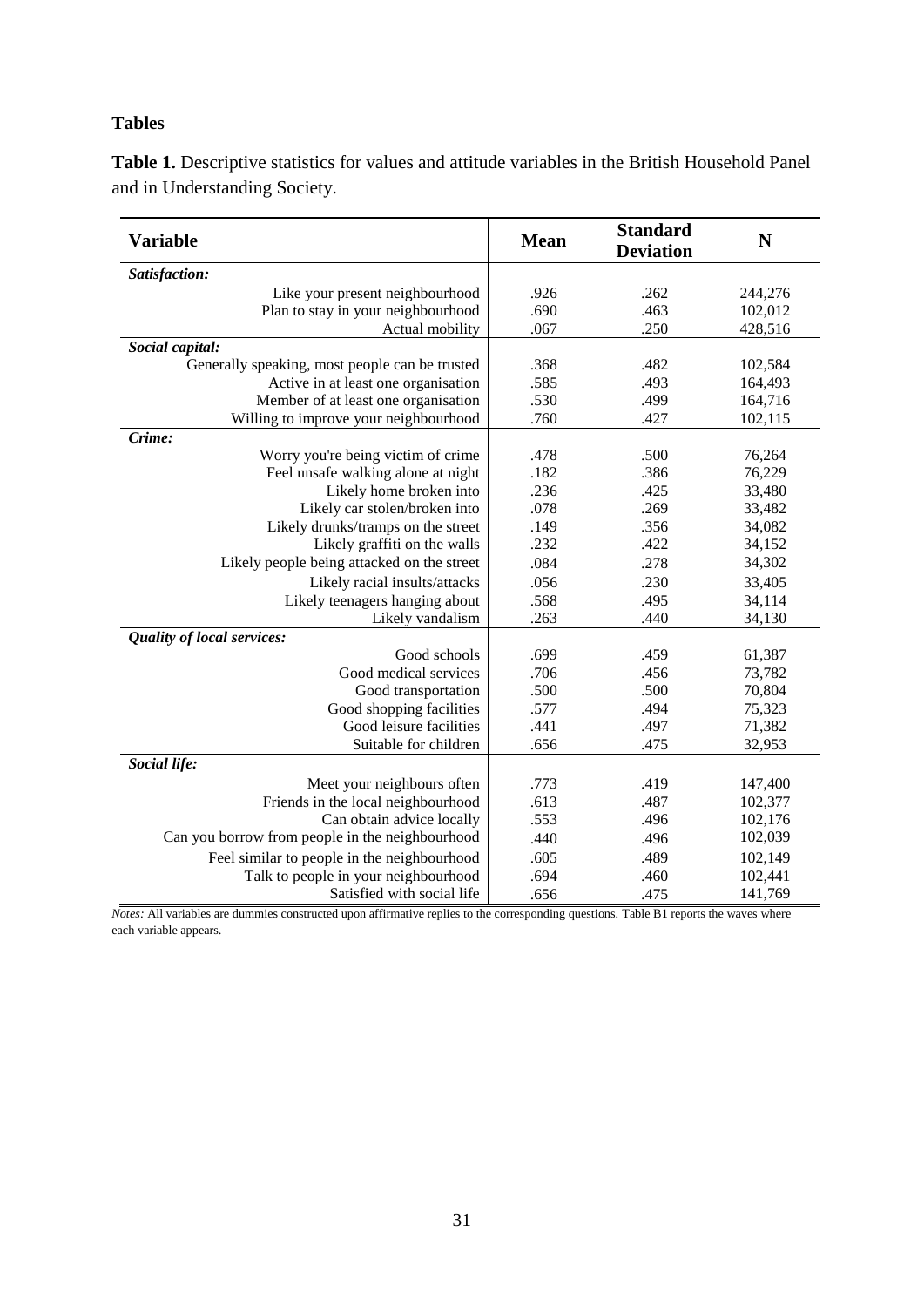| <b>Variable</b>     | Mean  | <b>Standard</b><br><b>Deviation</b> | Min      | <b>Max</b> |
|---------------------|-------|-------------------------------------|----------|------------|
| Age                 | 46.42 | 18.46                               | 14       | 104        |
| Female              | 0.539 | 0.498                               | 0        |            |
| Unemployed          | 0.045 | 0.208                               | 0        |            |
| Retired             | 0.215 | 0.411                               | $\theta$ |            |
| Full-time student   | 0.007 | 0.085                               | $\theta$ |            |
| Other non working   | 0.049 | 0.216                               | $\theta$ |            |
| Married             | 0.532 | 0.499                               | 0        |            |
| Number of children  | 0.511 | 0.929                               | $\theta$ | 10         |
| Non-white           | 0.097 | 0.297                               | $\theta$ |            |
| Higher education    | 0.279 | 0.449                               | $\theta$ |            |
| Low education       | 0.291 | 0.454                               | $\theta$ |            |
| No education        | 0.132 | 0.339                               | $\theta$ |            |
| Social house tenant | 0.180 | 0.384                               | $\theta$ |            |
| Private tenant      | 0.099 | 0.299                               | 0        |            |

**Table 2.** Descriptive statistics for individual-level control variables for the British Household Panel and Understanding Society sample.

*Notes:* Excluded dummies for each set – working, high school education, and home owners, for labour force status, education and house status, respectively – are not reported.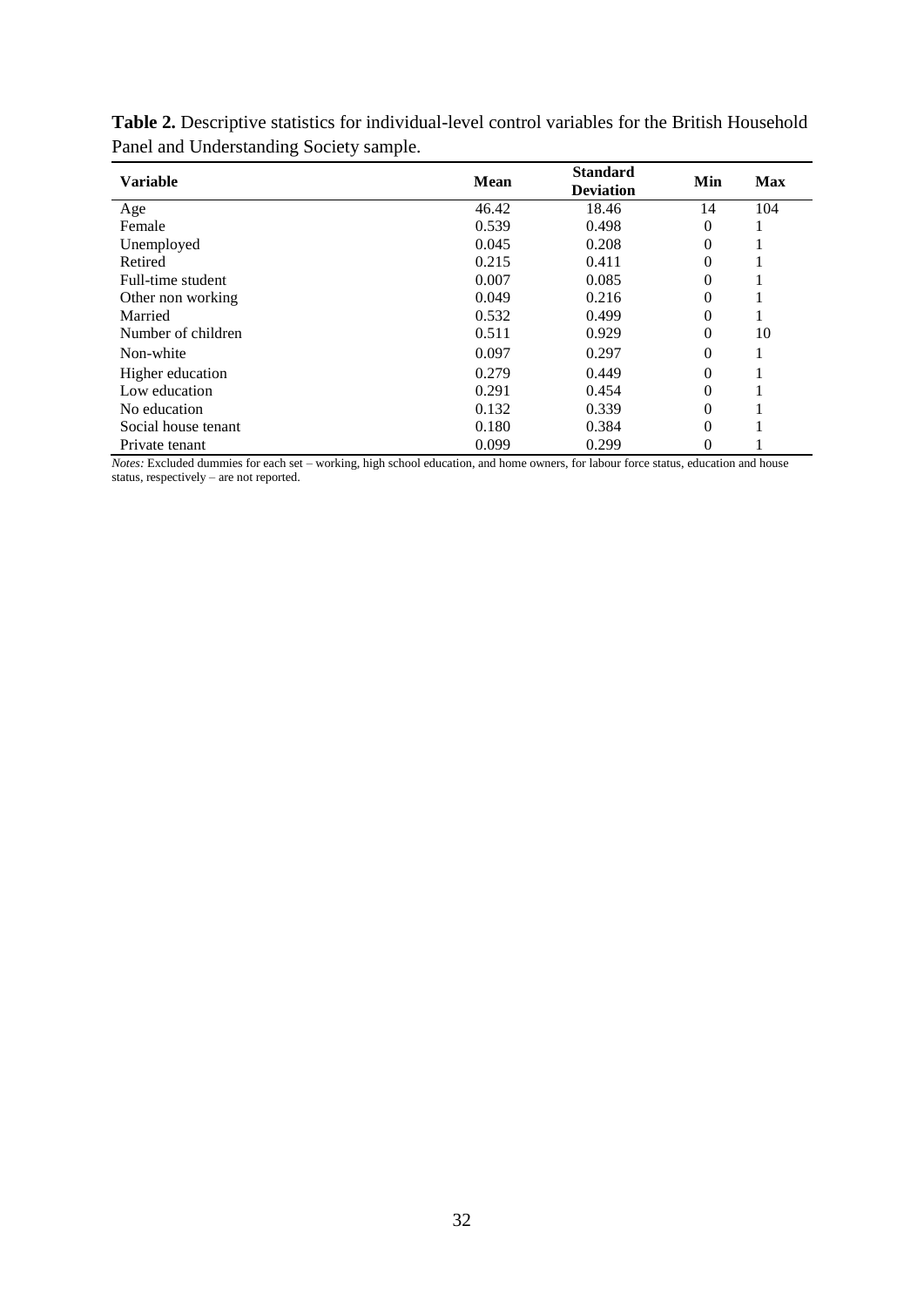| <b>Variable</b>                           | <b>Mean</b> | <b>Standard</b><br><b>Deviation</b> | Min              | <b>Max</b> |
|-------------------------------------------|-------------|-------------------------------------|------------------|------------|
| <b>Britain overall</b>                    |             |                                     |                  |            |
| White share                               | 0.918       | 0.143                               | 0.007            | 1          |
| Ethnic mix                                | 0.128       | 0.181                               | $\boldsymbol{0}$ | 0.870      |
| Immigrant mix                             | 0.132       | 0.135                               | $\boldsymbol{0}$ | 0.681      |
| <b>Black</b> share                        | 0.020       | 0.051                               | $\overline{0}$   | 0.637      |
| Immigrant share                           | 0.080       | 0.102                               | $\overline{0}$   | 0.939      |
| Asian share                               | 0.048       | 0.101                               | $\boldsymbol{0}$ | 0.997      |
| Muslim share                              | 0.029       | 0.075                               | $\boldsymbol{0}$ | 0.953      |
| Unemployment rate                         | 0.039       | 0.035                               | $\overline{0}$   | 0.986      |
| Area (Ha)                                 | 568         | 2,740                               | 0.73             | 115,963    |
| Country of birth mix in 1971 (area level) | 0.057       | 0.073                               | $\overline{0}$   | 0.629      |
| Age below 16 in 1991                      | 0.200       | 0.035                               | 0.053            | 0.406      |
| Age above 65 in 1991                      | 0.10        | 0.049                               | 0.014            | 0.593      |
| House owners in 1991                      | 0.642       | 0.197                               | 0.012            | 0.987      |
| Social housing in 1991                    | 0.229       | 0.162                               | $\boldsymbol{0}$ | 0.938      |
| Urban areas in 1991                       | 0.111       | 0.314                               | $\overline{0}$   | 1          |
| <b>BHPS</b> and US sample                 |             |                                     |                  |            |
| White share                               | 0.896       | 0.179                               | 0.004            | 1          |
| Ethnic mix                                | 0.152       | 0.207                               | $\boldsymbol{0}$ | 0.872      |
| Immigrant mix                             | 0.152       | 0.148                               | $\boldsymbol{0}$ | 0.683      |
| <b>Black</b> share                        | 0.023       | 0.057                               | $\overline{0}$   | 0.617      |
| Immigrant share                           | 0.094       | 0.118                               | 0                | 0.757      |
| Asian share                               | 0.059       | 0.128                               | $\overline{0}$   | 0.962      |
| Muslim share                              | 0.026       | 0.086                               | $\boldsymbol{0}$ | 0.952      |
| Unemployment rate                         | 0.037       | 0.029                               | $\overline{0}$   | 0.708      |
| Area (Ha)                                 | 599         | 2,152                               | 1.24             | 77,870     |
| Country of birth mix in 1971 (area level) | 0.055       | 0.073                               | $\overline{0}$   | 0.629      |
| Age below 16 in 1991                      | 0.201       | 0.036                               | 0.053            | 0.372      |
| Age above 65 in 1991                      | 0.162       | 0.049                               | 0.014            | 0.593      |
| House owners in 1991                      | 0.657       | 0.188                               | 0.012            | 0.987      |
| Social housing in 1991                    | 0.224       | 0.160                               | $\boldsymbol{0}$ | 0.987      |
| Urban areas in 1991                       | 0.106       | 0.308                               | $\boldsymbol{0}$ | 1          |

| <b>Table 3.</b> Descriptive statistics for main area-level variables. |  |  |  |
|-----------------------------------------------------------------------|--|--|--|
|-----------------------------------------------------------------------|--|--|--|

*Notes:* Area-level information refers to the Lower Super Output Area codification related to the 2001 census. *Britain overall* panel displays descriptives for all English, Welsh, and Scottish LSOAs in the non-ipolated years only. *BHPS and US sample* panel displays results for the subset of LSOAs that appears in the British Household Panel and in Understanding Society. Se Appendix A for a description of the variables. *Muslim share* is proxied by the share of Pakistani and Bangladeshi people in the area.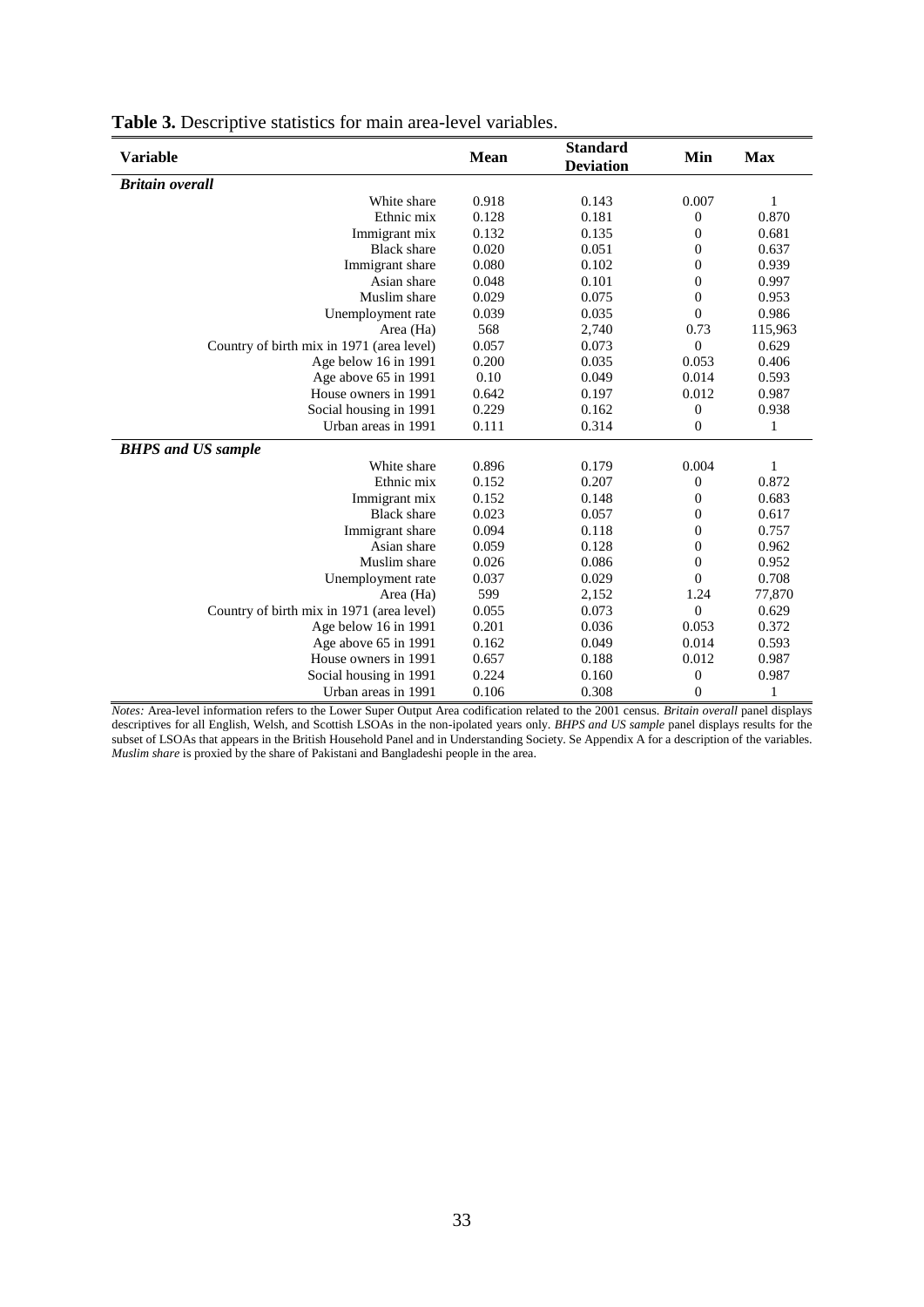|                        | Ethnic mix<br>index | Migrant mix<br>index | White<br>share | <b>Black</b><br>share | Immigrant<br>share | Asian<br>share | Muslim<br>share |
|------------------------|---------------------|----------------------|----------------|-----------------------|--------------------|----------------|-----------------|
| Ethnic mix index       |                     |                      |                |                       |                    |                |                 |
| Immigrant mix<br>index | $0.853*$            |                      |                |                       |                    |                |                 |
| White share            | $-0.958*$           | $-0.809*$            | 1              |                       |                    |                |                 |
| <b>Black share</b>     | $0.771*$            | $0.653*$             | $-0.727*$      | 1                     |                    |                |                 |
| Immigrant share        | $0.847*$            | $0.977*$             | $-0.839*$      | $0.658*$              | 1                  |                |                 |
| Asian share            | $0.800*$            | $0.641*$             | $-0.900*$      | $0.382*$              | $0.683*$           | 1              |                 |
| Muslim share           | $0.728*$            | $0.597*$             | $-0.832*$      | $0.420*$              | $0.633*$           | $0.870*$       | $\mathbf{I}$    |

# **Table 4:** Correlations.

*Notes:*  $* p < 0.01$ . Correlations are estimated for the universe of the 40,880 UK LSOAs, for the years for which census data are available, namely 1991, 2001, and 2011. Se Appendix A for a description of the variables.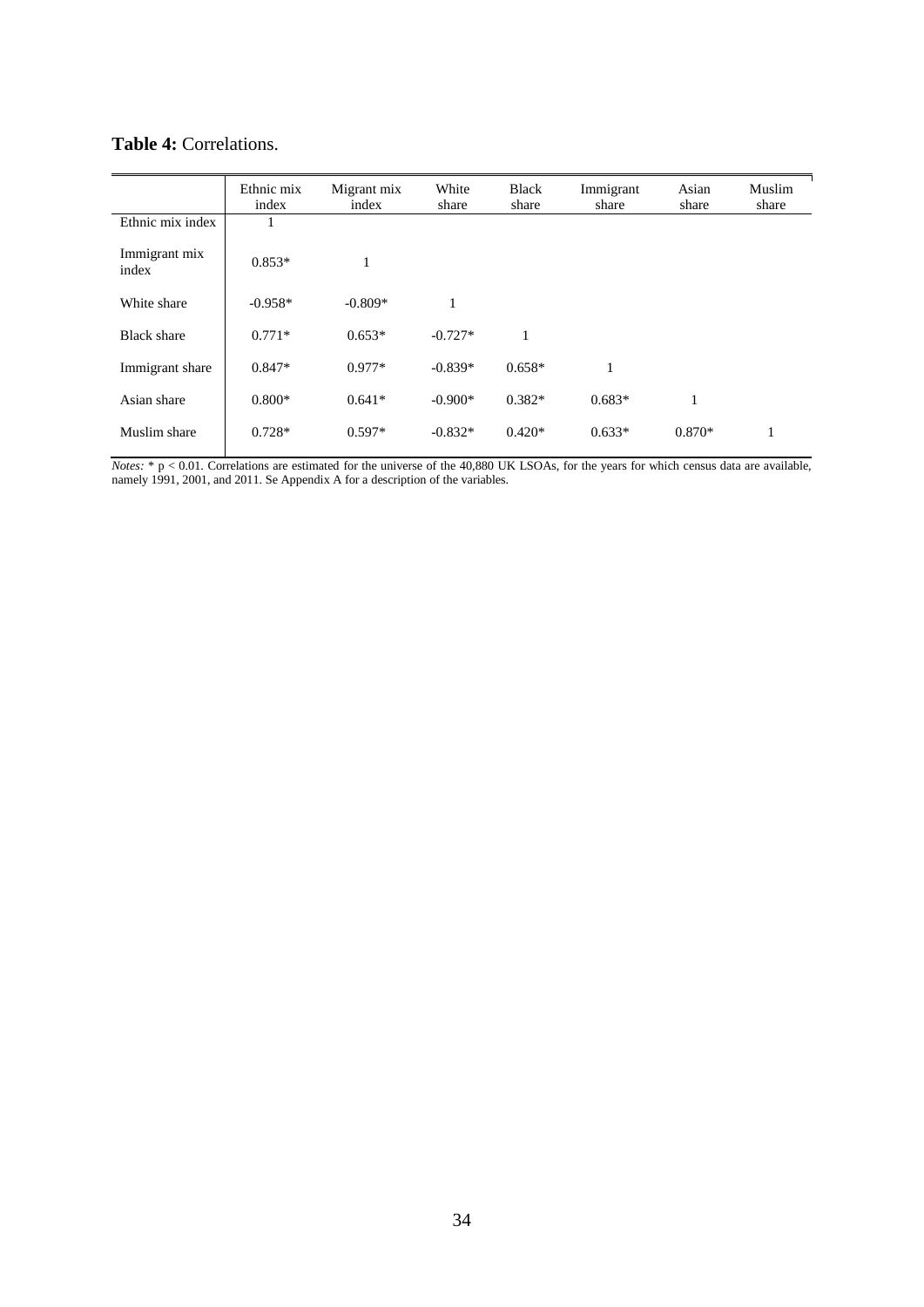|             |             |            | No sample selection |             |             | <b>Sample selection</b> |            |           |             |             |
|-------------|-------------|------------|---------------------|-------------|-------------|-------------------------|------------|-----------|-------------|-------------|
|             | (1)         | (2)        | (3)                 | (4)         | (5)         | (6)                     | (7)        | (8)       | (9)         | (10)        |
|             | No FE       | Individual | Area                | Individual* | Individual+ | No FE                   | Individual | Area      | Individual* | Individual+ |
|             |             | FE         | FE                  | Area FE     | Area FE     |                         | FE         | FE        | Area FE     | Area FE     |
|             |             |            |                     |             | A. OLS      |                         |            |           |             |             |
| White share | $0.123***$  | $0.224***$ | $0.112**$           | $0.204***$  | $0.206***$  | $0.122***$              | $0.241***$ | $0.116**$ | $0.274***$  | $0.282***$  |
|             | (0.017)     | (0.034)    | (0.051)             | (0.053)     | (0.053)     | (0.020)                 | (0.041)    | (0.056)   | (0.055)     | (0.055)     |
| N           | 224,362     | 199,312    | 220,144             | 191.413     | 197,618     | 224,362                 | 199,312    | 220,144   | 191,413     | 197,618     |
|             |             |            |                     |             |             |                         |            |           |             |             |
|             |             |            |                     |             | B. IV       |                         |            |           |             |             |
| White share | $0.084***$  | $0.225***$ | 0.105               | $0.356***$  | $0.346***$  | $0.086***$              | $0.220***$ | $0.131*$  | $0.327***$  | $0.337***$  |
|             | (0.023)     | (0.048)    | (0.076)             | (0.082)     | (0.082)     | (0.022)                 | (0.049)    | (0.074)   | (0.081)     | (0.076)     |
| N           | 224,362     | 199.312    | 220,144             | 191.413     | 197.618     | 224,362                 | 199,312    | 220,144   | 191.413     | 197,618     |
| <b>KP</b>   | $1.3e + 04$ | 3526.216   | 424.199             | 996.240     | 1016.209    | 780.445                 | 179.746    | 2.403     | 4.640       | 4.391       |
|             |             |            |                     |             |             |                         |            |           |             |             |

**Table 5:** The impact of ethnic mix on how you like your neighbourhood.

Notes: \*  $p < 0.1$  \*\*  $p < 0.05$  \*\*\*  $p < 0.001$ . Standard errors in parentheses. OLS is the baseline specification not including any individual or area Fixed Effects. Standard errors account for clusters at the individual l in OLS, Individual FE, and Area+Individual FE specifications. Standard errors account for clusters at the area level for Area FE, and for clusters ate the area-individual level in the Area\*Individual FE specifications. Area FE specifications include Lower Super Output area Fixed Effects, Area\*Individual FE include LSOA-individual level fixed effects, and Area+Individual FE include both LSOA and individual fixed effects, taken as separate FE sets. Panel B shows Instrumental Variable estimates. Right-hand panels include controls for sample selection, as illustrated by equation (13), with α equal to 1. IV-Sample Selection specifications use instrumental variables for both the share of white people and for the corresponding sample selection variable. Sample selection coefficients are reported in Table B3 of the Appendix. All regressions include individual, area-level controls, and year dummy variables. Se Appendix A for a description of the control variables and of the variables of interest. KP is the Kleibergen-Paap weak instrument statistic.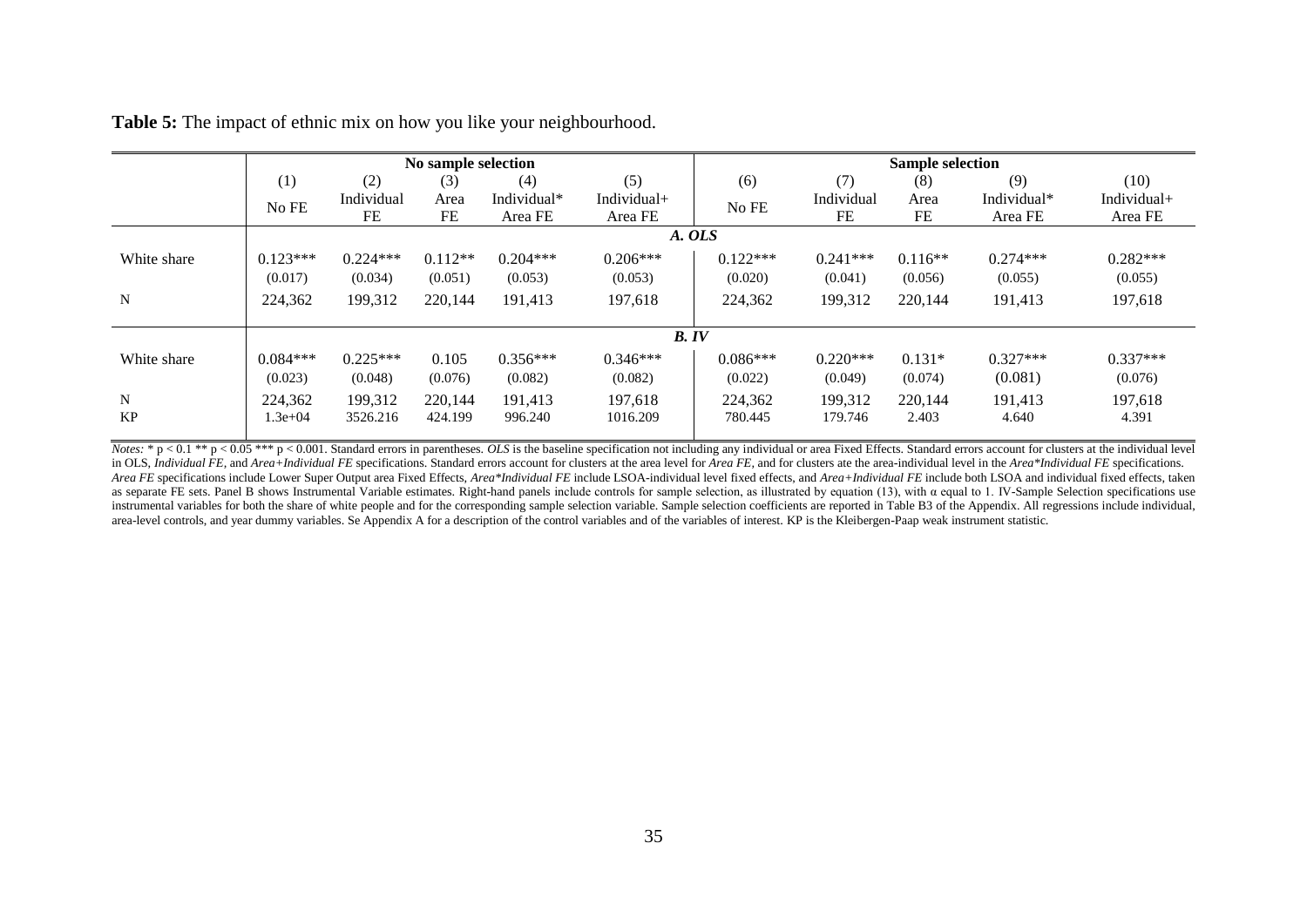|                                       | <b>No Sample Selection</b> |          |                |                 |            | <b>Sample Selection</b> |                |                 |  |  |
|---------------------------------------|----------------------------|----------|----------------|-----------------|------------|-------------------------|----------------|-----------------|--|--|
|                                       | (1)                        | (2)      | (3)            | (4)             | (5)        | (6)                     | (7)            | (8)             |  |  |
|                                       | <b>FD</b>                  | FD fixed | <b>Full FD</b> | FD within       | <b>FD</b>  | <b>FD</b>               | <b>Full FD</b> | FD within       |  |  |
|                                       |                            |          | decomposition  | area*individual |            | fixed                   | decomposition  | area*individual |  |  |
|                                       |                            |          |                | A. OLS          |            |                         |                |                 |  |  |
| White share (difference)              | $0.419***$                 | $-0.121$ | $0.184***$     | $0.465***$      | $0.446***$ | $-0.132$                | $0.172*$       | $0.462***$      |  |  |
|                                       | (0.046)                    | (0.094)  | (0.092)        | (0.092)         | (0.051)    | (0.098)                 | (0.095)        | (0.096)         |  |  |
| White share: between areas difference |                            |          | $0.394***$     |                 |            |                         | $0.436***$     |                 |  |  |
|                                       |                            |          | (0.047)        |                 |            |                         | (0.057)        |                 |  |  |
| $\mathbf N$                           | 170,042                    | 170,057  | 170,042        | 155,788         | 170,042    | 170,057                 | 170,042        | 155,778         |  |  |
|                                       |                            |          |                |                 |            |                         |                |                 |  |  |
|                                       |                            |          |                | B. IV           |            |                         |                |                 |  |  |
| White share (difference)              | $0.412***$                 | $-0.247$ | $0.463***$     | $1.141$ ***     | $0.439***$ | $-0.236$                | $0.462***$     | $1.118***$      |  |  |
|                                       | (0.055)                    | (0.167)  | (0.161)        | (0.181)         | (0.062)    | (0.086)                 | (0.159)        | (0.192)         |  |  |
| White share: between areas difference |                            |          | $0.371***$     |                 |            |                         | $0.398***$     |                 |  |  |
|                                       |                            |          | (0.056)        |                 |            |                         | (0.062)        |                 |  |  |
| N                                     | 168,572                    | 168,631  | 168,572        | 154,528         | 168,572    | 168,631                 | 168,572        | 154,528         |  |  |
| <b>KP</b>                             | 3758.990                   | 1889.531 | 926.808        | 1635.509        | 134.215    | 8.422                   | 4.015          | 7.549           |  |  |

**Table 6:** The impact of ethnic mix on how you like your neighbourhood. *First difference results.*

Notes: \*  $p < 0.1$  \*\*  $p < 0.05$  \*\*\*  $p < 0.001$ . Robust standard errors clustered at the individual level in parentheses. In each regression the dependent variable is a dummy that takes value 1 if the respondent states to l the neighbourhood in which he/she lives. See Appendix A for a description of the control variables and of the variables of interest. See Section 4 for a discussion of the various First Difference Specifications, Instrument Variables, and controls for sample selection. KP is the Kleibergen-Paap weak instrument statistic.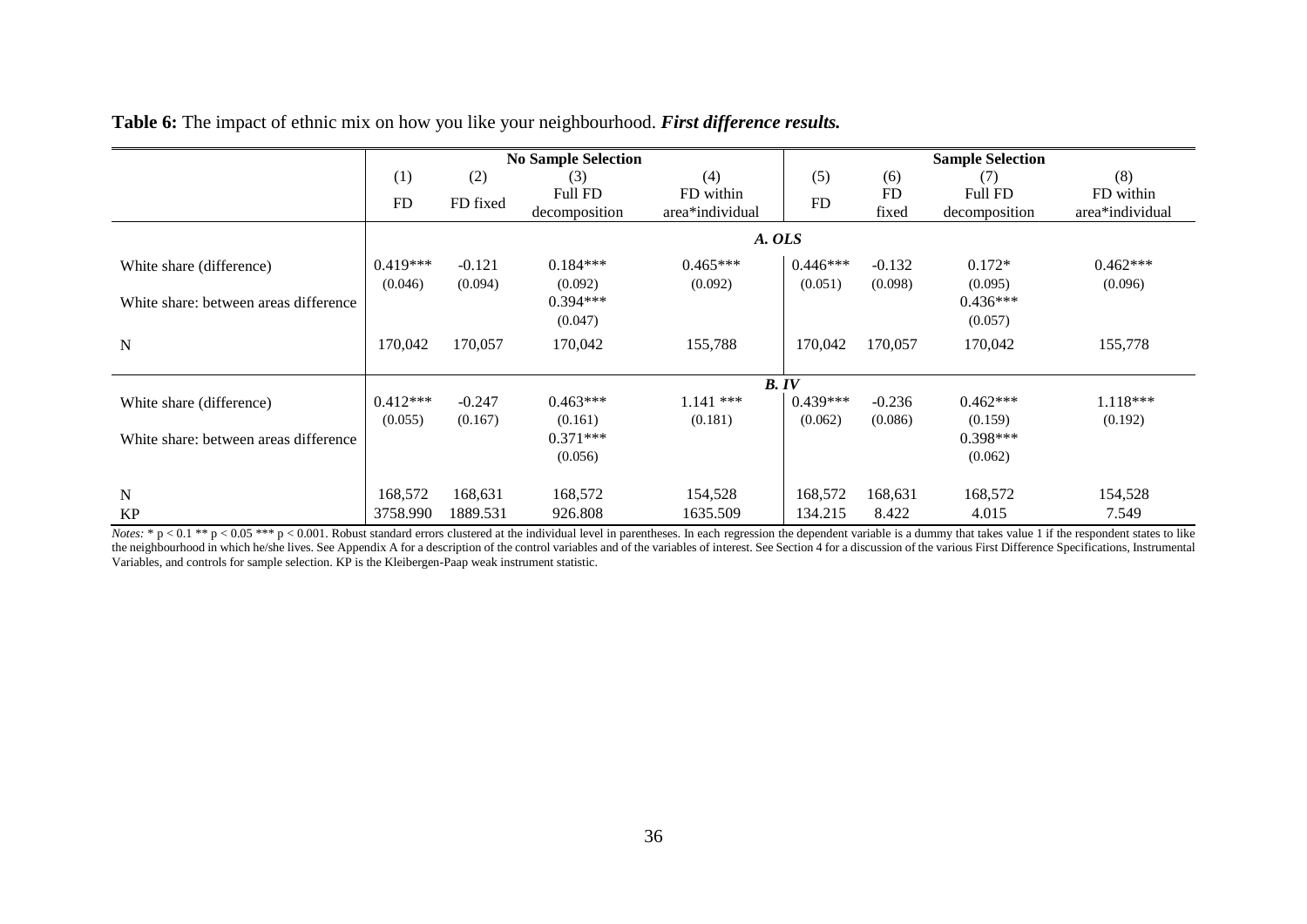|                                                                                                                                                                                                                          |             | <i>OLS</i>    |             | $I\bar{V}$           |
|--------------------------------------------------------------------------------------------------------------------------------------------------------------------------------------------------------------------------|-------------|---------------|-------------|----------------------|
|                                                                                                                                                                                                                          | (1)         | (2)           | (3)         | (4)                  |
|                                                                                                                                                                                                                          | No FE       | Individual FE | No FE       | <b>Individual FE</b> |
|                                                                                                                                                                                                                          |             |               |             |                      |
| White share                                                                                                                                                                                                              | $0.191***$  | $0.179***$    | $0.135***$  | $0.199***$           |
|                                                                                                                                                                                                                          | (0.024)     | (0.048)       | (0.026)     | (0.057)              |
| White share *NonWhite                                                                                                                                                                                                    | $-0.080***$ | 0.056         | $-0.060***$ | $0.255***$           |
|                                                                                                                                                                                                                          | (0.015)     | (0.058)       | (0.017)     | (0.071)              |
| White share *Higher Education                                                                                                                                                                                            | $-0.095***$ | $-0.188***$   | $-0.123***$ | $-0.293***$          |
|                                                                                                                                                                                                                          | (0.015)     | (0.045)       | (0.016)     | (0.052)              |
| White share*Low Education                                                                                                                                                                                                | $-0.056***$ | 0.092         | $-0.049***$ | $-0.094$             |
|                                                                                                                                                                                                                          | (0.016)     | (0.061)       | (0.017)     | (0.080)              |
| White share*No Education                                                                                                                                                                                                 | $-0.062***$ | 0.047         | $-0.041*$   | $0.145*$             |
|                                                                                                                                                                                                                          | (0.021)     | (0.065)       | (0.022)     | (0.082)              |
| White share *Age50                                                                                                                                                                                                       | $-0.011$    | 0.018         | $-0.012$    | $-0.011$             |
|                                                                                                                                                                                                                          | (0.0114)    | (0.029)       | (0.015)     | (0.032)              |
| White share *Home Owner                                                                                                                                                                                                  | 0.014       | $0.069**$     | 0.024       | $0.087***$           |
|                                                                                                                                                                                                                          | (0.017)     | (0.033)       | (0.018)     | (0.035)              |
| White share*Social Tenant                                                                                                                                                                                                | $-0.013$    | 0.045         | $-0.013$    | 0.015                |
|                                                                                                                                                                                                                          | (0.021)     | (0.049)       | (0.022)     | (0.052)              |
|                                                                                                                                                                                                                          |             |               |             |                      |
| $\mathbf N$<br>$M_{\text{data}}$ $k_{\text{max}}$ $\wedge$ 0.1 $\frac{k_{\text{max}}}{k_{\text{max}}}$ $\wedge$ 0.01. Standard among in nagapitages, slugtened at the individual level. Please mfor to Notes of Toble 5. | 228,636     | 199,353       | 228,636     | 199,353              |

**Table 7:** Heterogeneity of results. **Dependent variable:** 1 if affirmative answer to *Do you like your neighbourhood?*

*Notes:* \*  $p < 0.1$  \*\*  $p < 0.05$  \*\*\*  $p < 0.001$ . Standard errors in parentheses, clustered at the individual level. Please refer to Notes of Table 5 for references about different specifications, and to Appendix A for full control variables description.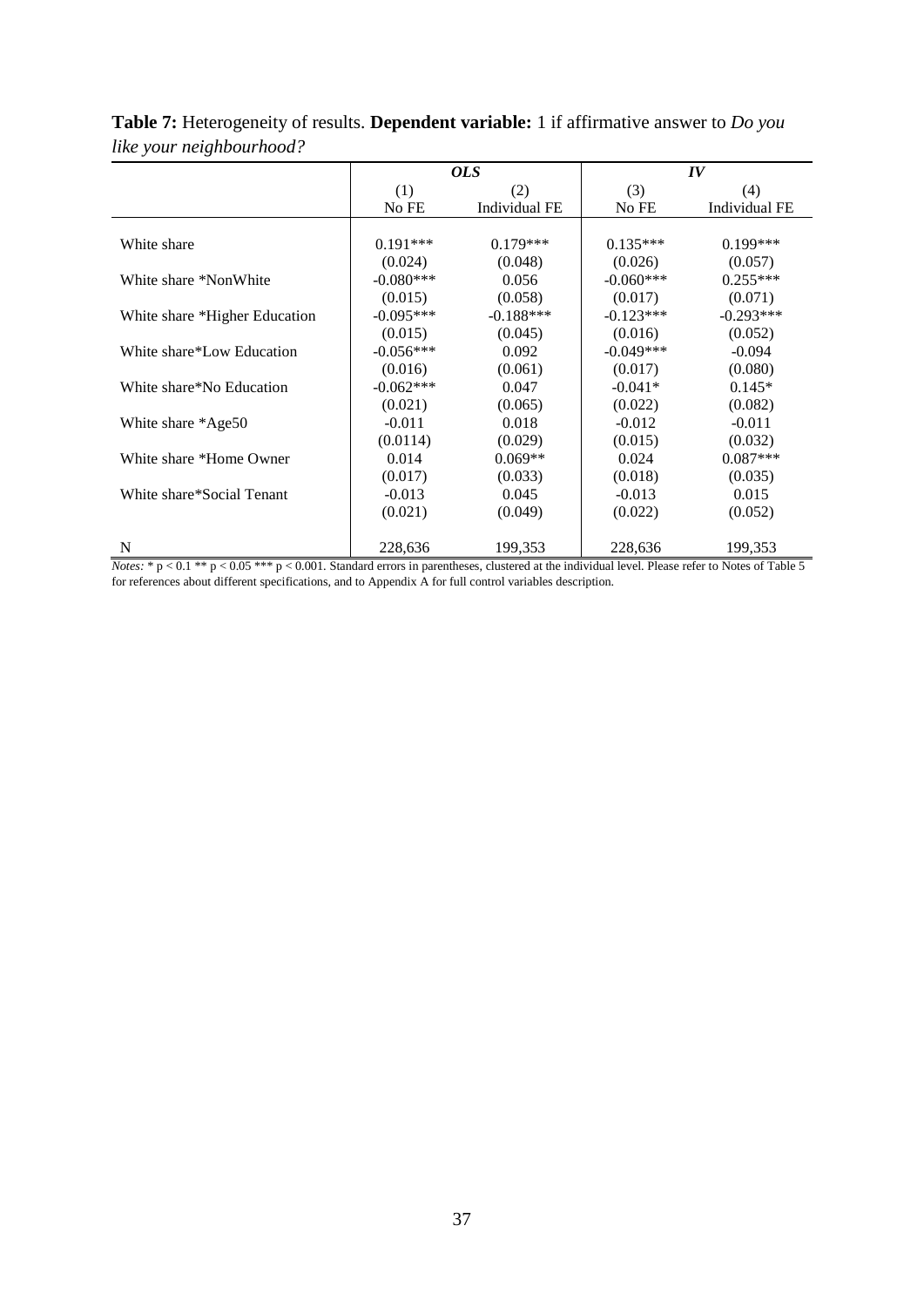|                                  | (1)         | (2)                                           | (3)         | (4)         |
|----------------------------------|-------------|-----------------------------------------------|-------------|-------------|
| A                                | No FE       | Individual FE                                 | Area FE     | FD (lagged) |
|                                  |             | Dependent variable: Actual moving             |             |             |
| Like your neighbourhood (lagged) | $-0.084***$ | $-0.110***$                                   | $-0.089***$ | $-0.037***$ |
|                                  | (0.003)     | (0.005)                                       | (0.005)     | (0.004)     |
|                                  |             |                                               |             |             |
| $\mathbf N$                      | 198,431     | 174,328                                       | 193,914     | 145,757     |
|                                  | (1)         | (2)                                           |             | (3)         |
| B                                | No FE       | Individual FE                                 |             | Area FE     |
|                                  |             | <b>Dependent variable:</b> Propensity to stay |             |             |
| Like your neighbourhood          | $0.487***$  | $0.357***$                                    |             | $0.405***$  |
|                                  | (0.007)     | (0.014)                                       |             | (0.010)     |
| N                                | 61,316      | 33,129                                        |             | 56,654      |

**Table 8:** Actual moving and propensity to stay in the area. Linear probability models.

*Notes:* \* p < 0.1 \*\* p < 0.05 \*\*\* p < 0.001. Standard errors in parentheses. Actual moving is a dummy that takes value 1 if the respondent is observed in 2 different LSOAs from one year to the other. *Propensity to stay* is a dummy variable that takes value 1 if the respondent states that he/she is willing to stay in the area. See Notes of Table 5.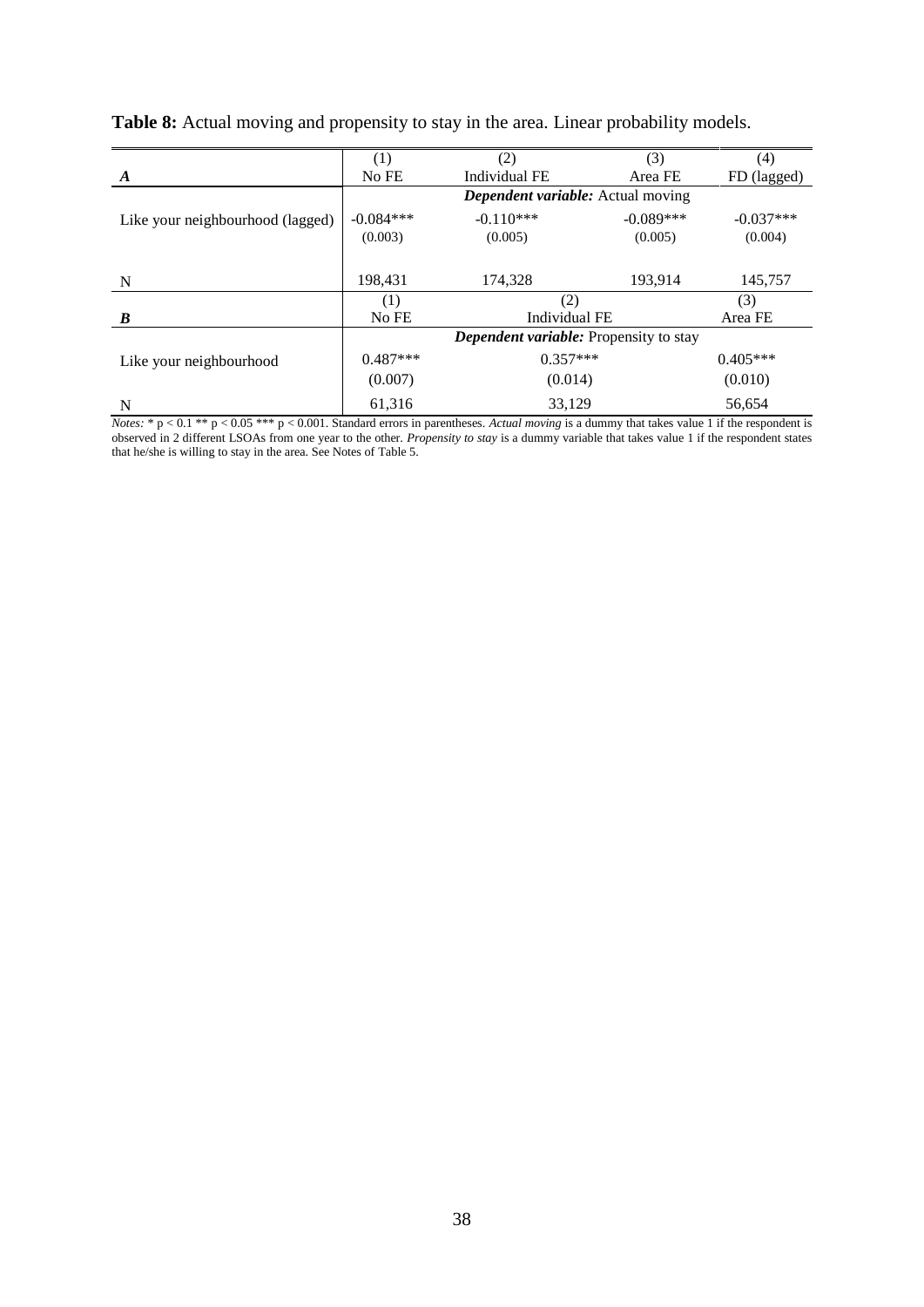|  |  |  |  |  | Table 9: Trust and activity in organisations. |
|--|--|--|--|--|-----------------------------------------------|
|--|--|--|--|--|-----------------------------------------------|

|                          |          |                      | <b>OLS</b> |                       |                                                       |                        |                     | IV                 |                       |                       |
|--------------------------|----------|----------------------|------------|-----------------------|-------------------------------------------------------|------------------------|---------------------|--------------------|-----------------------|-----------------------|
|                          | (1)      | (2)                  | (3)        | (4)                   | (5)                                                   | (1)                    | (2)                 | (3)                | (4)                   | (5)                   |
|                          | No FE    | <b>Individual FE</b> | Area FE    | Individual*Area<br>FE | Individual+Area<br>FE                                 | No FE                  | Individual<br>FE    | Area<br>FE         | Individual*Area<br>FE | Individual+Area<br>FE |
|                          |          |                      |            |                       | Dependent variable: Generalised trust                 |                        |                     |                    |                       |                       |
| White share              | 0.016    | 0.018                | $-0.078$   | $-0.039$              | $-0.069$                                              | $-0.063*$              | $0.134*$            | 0.097              | 0.144                 | 0.120                 |
|                          | (0.024)  | (0.052)              | (0.112)    | (0.122)               | (0.128)                                               | (0.032)                | (0.075)             | (0.189)            | (0.210)               | (0.220)               |
| ${\bf N}$<br><b>KP</b>   | 90,799   | 64,394               | 86,672     | 58,849                | 62,961                                                | 90,799<br>$1.1e+04$    | 64,394<br>1536.050  | 86,672<br>451.487  | 58,849<br>1057.199    | 62,961<br>961.337     |
|                          |          |                      |            |                       | <b>Dependent variable:</b> Active in any organisation |                        |                     |                    |                       |                       |
| White share              | $-0.023$ | $-0.045$             | $-0.065$   | $-0.054$              | $-0.053$                                              | $-0.036$               | $-0.015$            | 0.095              | 0.133                 | 0.106                 |
|                          | (0.021)  | (0.044)              | (0.068)    | (0.078)               | (0.079)                                               | (0.028)                | (0.062)             | (0.105)            | (0.133)               | (0.134)               |
| $\mathbf N$<br><b>KP</b> | 148,651  | 120,258              | 144,562    | 111,814               | 118,342                                               | 148,651<br>$1.9e + 04$ | 120,258<br>3640.095 | 144,562<br>442.256 | 111,814<br>917.578    | 118,342<br>906.409    |

*Notes:*  $* p < 0.1$   $** p < 0.05$   $*** p < 0.001$ . Standard errors in parentheses. See notes of Table 5.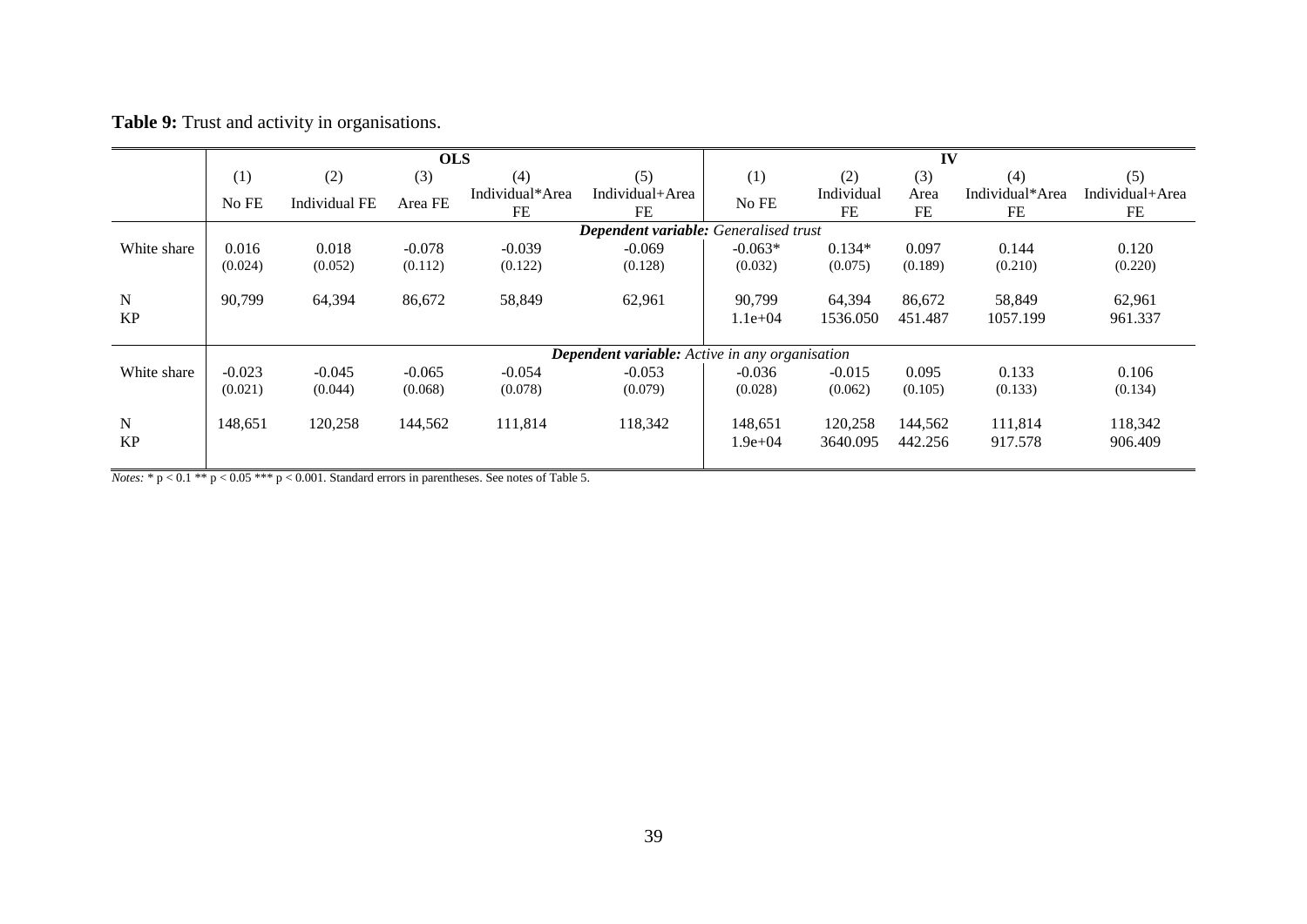| $\circ$<br>. |             |               |                                  |                       |                    |  |
|--------------|-------------|---------------|----------------------------------|-----------------------|--------------------|--|
|              | (1)         | (2)           | (3)                              | (4)                   | (5)                |  |
|              | No FE       | Individual FE | Individual*Area<br>Area FE<br>FE |                       | Individual+Area FE |  |
|              |             |               |                                  | <b>OLS</b>            |                    |  |
| White share  | $-0.120***$ | $-0.104$      | $-0.390***$                      | $-0.324**$            | $-0.321**$         |  |
|              | (0.024)     | (0.076)       | (0.114)                          | (0.136)               | (0.147)            |  |
|              |             |               |                                  |                       |                    |  |
| N            | 65,162      | 34,799        | 60,501                           | 28,070                | 32,778             |  |
|              | (1)         | (2)           | (3)                              | (4)                   | (5)                |  |
|              | No FE       | Individual FE | Area FE                          | Individual*Area<br>FE | Individual+Area FE |  |
|              |             |               |                                  | $I\bar{V}$            |                    |  |
| White share  | $-0.139***$ | $-0.228**$    | $-1.029***$                      | $-1.404***$           | $-1.374***$        |  |
|              | (0.032)     | (0.112)       | (0.191)                          | (0.236)               | (0.255)            |  |
|              |             |               |                                  |                       |                    |  |
| N            | 65,162      | 34.799        | 60,501                           | 28,070                | 32,778             |  |
| KP           | $1.3e+04$   | 1541.112      | 697.085                          | 1126.676              | 964.205            |  |

**Table 10:** Fear of Crime. **Dependent variable:** 1 if affirmative answer to *Are you worried of being victim of a crime?*

*Notes:*  $* p < 0.1 ** p < 0.05 *** p < 0.001$ . Standard errors in parentheses. See notes of Table 5.

| <b>Table 11:</b> Quality of services in the area. <b>Dependent variable:</b> Quality of services in the |  |
|---------------------------------------------------------------------------------------------------------|--|
| area index                                                                                              |  |

|             | (1)       | (2)                  | (3)      | (4)                   | (5)                |
|-------------|-----------|----------------------|----------|-----------------------|--------------------|
|             | No FE     | <b>Individual FE</b> | Area FE  | Individual*Area<br>FE | Individual+Area FE |
|             |           |                      |          | <i>OLS</i>            |                    |
| White share | $-0.159$  | 0.023                | $-0.149$ | $-0.836*$             | $-0.841$           |
|             | (0.126)   | (0.278)              | (0.477)  | (0.468)               | (0.521)            |
|             |           |                      |          |                       |                    |
| N           | 21,942    | 15,012               | 20,253   | 11,738                | 13,307             |
|             | (1)       | (2)                  | (3)      | (4)                   | (5)                |
|             | No FE     | Individual FE        | Area FE  | Individual*Area<br>FE | Individual+Area FE |
|             |           |                      |          | IV                    |                    |
| White share | $-0.269*$ | 0.208                | $-0.526$ | $-0.602$              | $-0.663$           |
|             | (0.159)   | (0.426)              | (0.692)  | (0.697)               | (0.776)            |
|             |           |                      |          |                       |                    |
| N           | 21,942    | 15,012               | 20,253   | 11,738                | 13,307             |
| <b>KP</b>   | 4049.557  | 742.314              | 294.616  | 673.939               | 541.340            |

*Notes:* \*  $p < 0.1$  \*\*  $p < 0.05$  \*\*\*  $p < 0.001$ . Standard errors in parentheses. See notes of Table 5.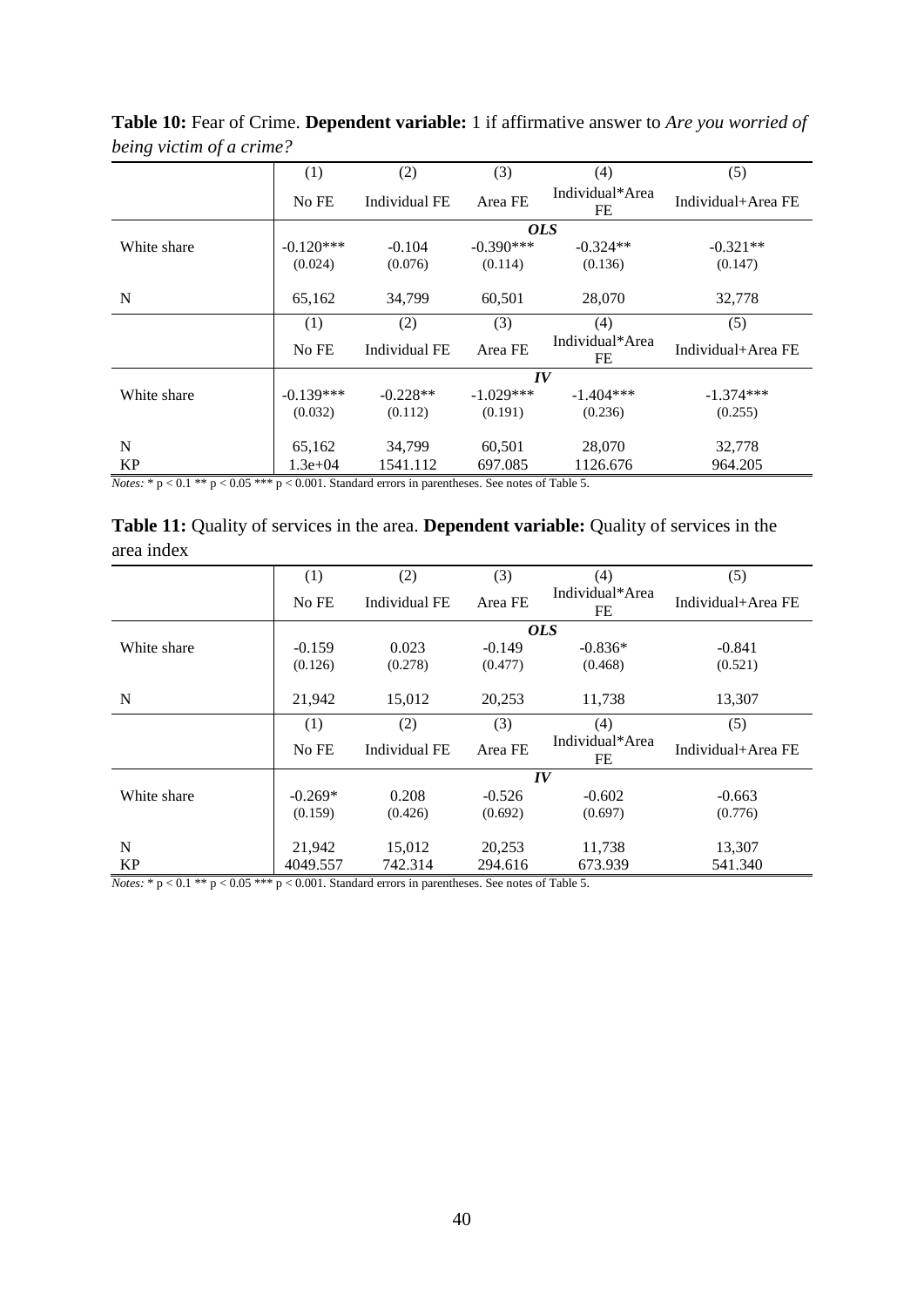|                                                        | (1)        | (2)                  | (3)     | (4)                   | (5)                |
|--------------------------------------------------------|------------|----------------------|---------|-----------------------|--------------------|
|                                                        | No FE      | Individual FE        | Area FE | Individual*Area<br>FE | Individual+Area FE |
|                                                        |            |                      |         | <i>OLS</i>            |                    |
| White share                                            | $0.351***$ | 0.300                | 0.403   | $0.802***$            | $0.791**$          |
|                                                        | (0.108)    | (0.212)              | (0.388) | (0.328)               | (0.361)            |
| N                                                      | 31,157     | 24,538               | 29,643  | 18,770                | 22,430             |
|                                                        | (1)        | (2)                  | (3)     | (4)                   | (5)                |
|                                                        | No FE      | <b>Individual FE</b> | Area FE | Individual*Area<br>FE | Individual+Area FE |
|                                                        |            |                      |         | IV                    |                    |
| White share                                            | $0.401***$ | 0.294                | 0.424   | $0.830*$              | 0.835              |
|                                                        | (0.140)    | (0.300)              | (0.561) | (0.495)               | (0.545)            |
|                                                        |            |                      |         |                       |                    |
| N                                                      | 31,157     | 24,538               | 29,643  | 18,770                | 22,430             |
| KP                                                     | 3782.681   | 1265.654             | 438.880 | 1210.790              | 996.177            |
| $\alpha$ $\alpha$ = $\alpha$ .<br>$\sim$ $\sim$ $\sim$ |            |                      |         | $\sim$ $ \sim$ $+$    |                    |

**Table 12:** Quality of social life. **Dependent variable:** Quality of social life index

*Notes:*  $* p < 0.1 ** p < 0.05 *** p < 0.001$ . Standard errors in parentheses. See notes of Table 5.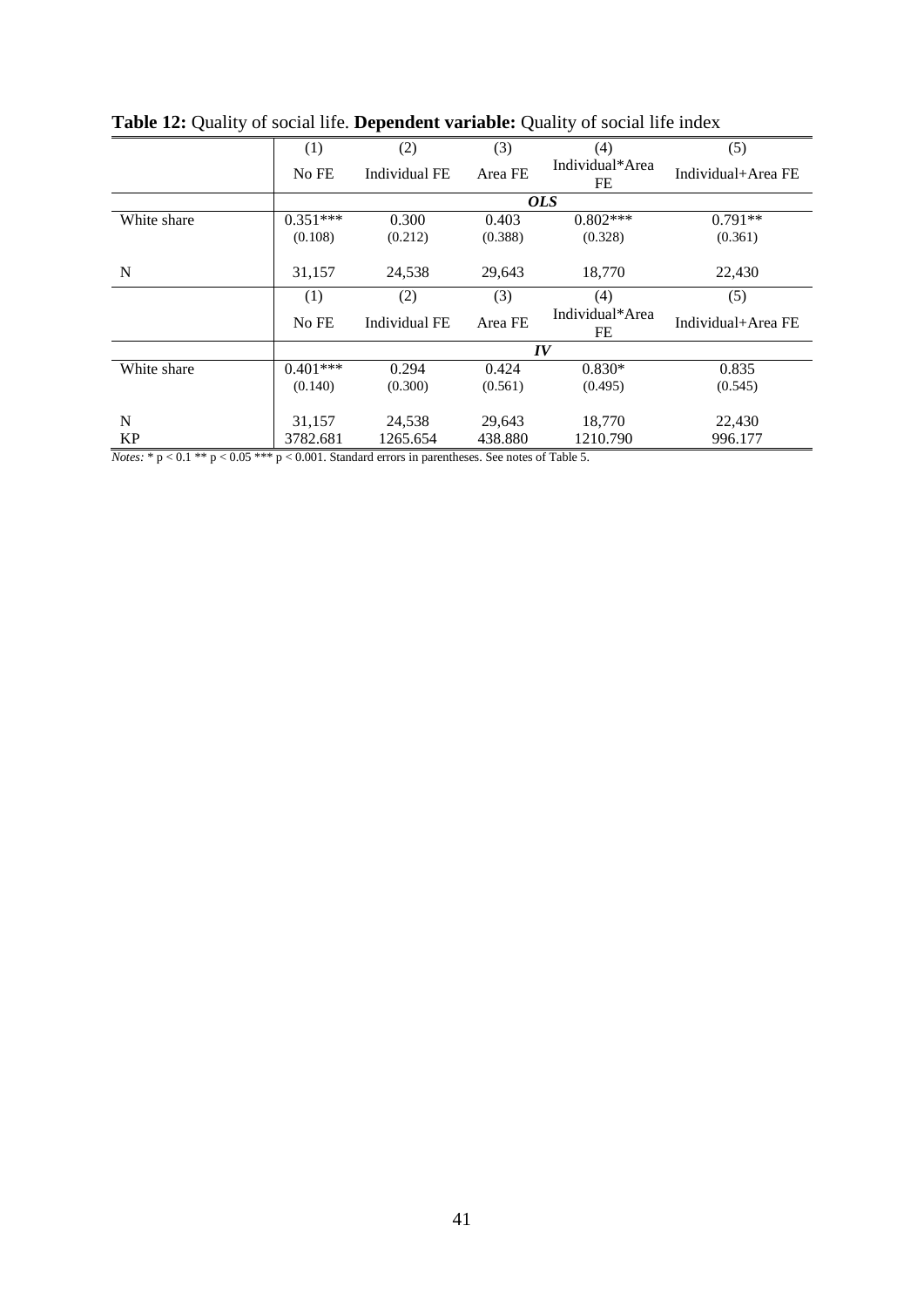|                           | No FE            |             |             | <b>Individual FE</b> | <b>Area FE</b> |             |  |
|---------------------------|------------------|-------------|-------------|----------------------|----------------|-------------|--|
|                           | $\left(1\right)$ | (2)         | (3)         | (4)                  | (5)            | (6)         |  |
|                           |                  |             |             |                      |                |             |  |
| White share               |                  | $0.109***$  |             | $0.327***$           |                | 0.056       |  |
|                           |                  | (0.023)     |             | (0.105)              |                | (0.121)     |  |
| Social capital            | $0.007***$       | $0.007***$  | 0.003       | 0.003                | $0.003**$      | $0.003*$    |  |
|                           | (0.001)          | (0.001)     | (0.003)     | (0.002)              | (0.002)        | (0.002)     |  |
| Crime                     | $-0.034***$      | $-0.033***$ | $-0.026***$ | $-0.026***$          | $-0.023***$    | $-0.023***$ |  |
|                           | (0.001)          | (0.002)     | (0.003)     | (0.003)              | (0.002)        | (0.002)     |  |
| Quality of local services | $0.013***$       | $0.014***$  | $0.008***$  | $0.008***$           | $0.008***$     | $0.008***$  |  |
|                           | (0.001)          | (0.001)     | (0.002)     | (0.002)              | (0.002)        | (0.002)     |  |
| Social life               | $0.024***$       | $0.024***$  | $0.020***$  | $0.019***$           | $0.021***$     | $0.021***$  |  |
|                           | (0.001)          | (0.001)     | (0.003)     | (0.003)              | (0.002)        | (0.002)     |  |
|                           |                  |             |             |                      |                |             |  |
| Observations              | 20,143           | 20,118      | 13,273      | 13,256               | 18,359         | 18,331      |  |

**Table 13.** Satisfaction production function. **Dependent variable:** 1 if affirmative answer to Do you like your neighbourhood?

 $\overline{Notes: * p < 0.1 ** p < 0.05 ** p < 0.001.}$  Bootstrapped standard errors (200 replications) in parentheses. The full set of variables is not available for all years. The sample is therefore pooled to aggregate information for closest subsequent years for which information is available. See Appendix A for a description of the main variables and Table B2 in the Appendix for a description of the Principal Component Analysis used to construct the variables *Social Capital*, *Crime*, *Quality of local services*, and *Social life*.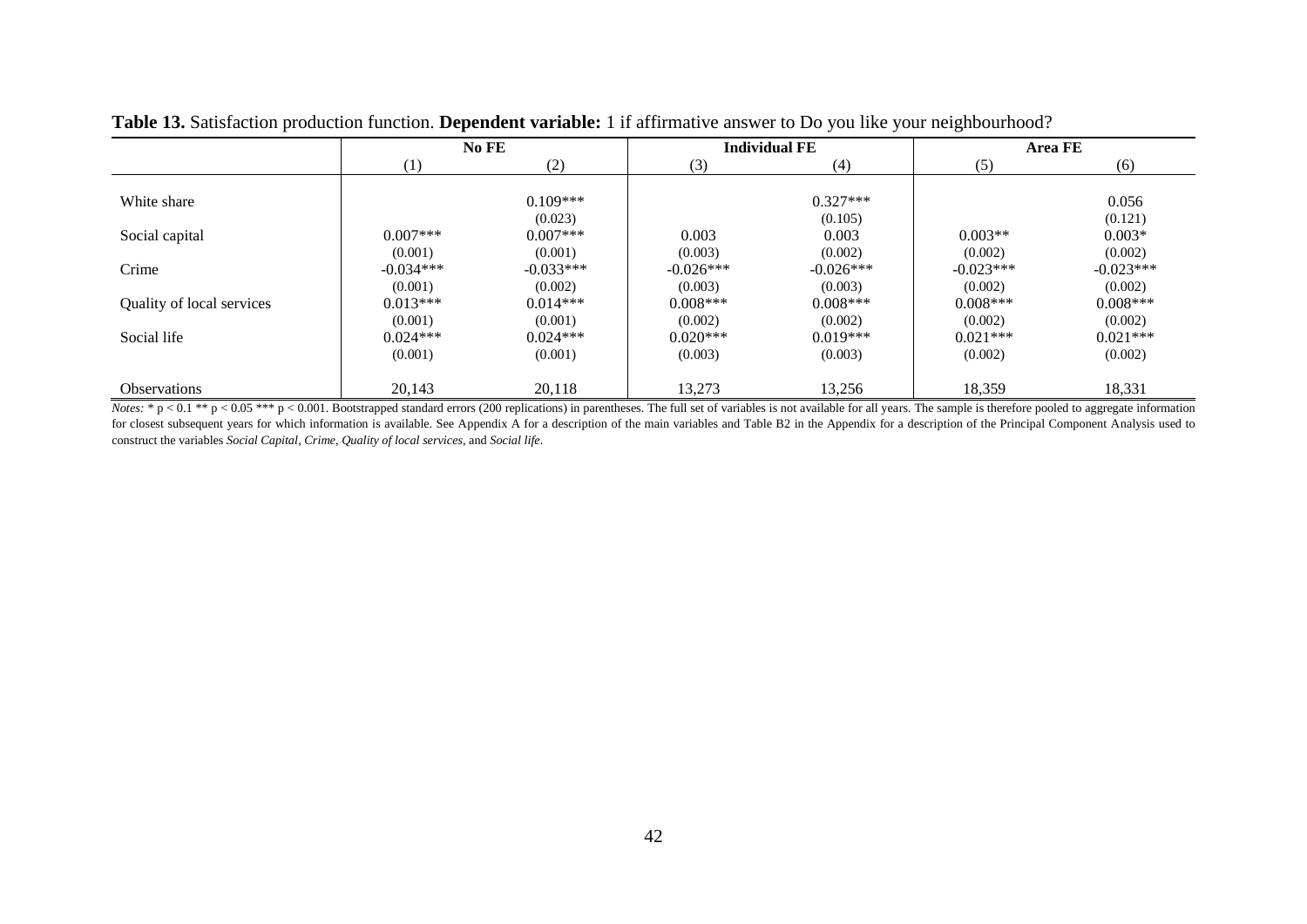# **Appendix**

# **A –Variables description**

*All area level variables refer to the Lower Super Output Areas (LSOA) level. Data for inter census years have been derived from LSOA level linear ipolation.*

## **Other diversity variables**

*Ethnic mix* index of ethnic fractionalisation calculated following Alesina and La Ferrara (2000)

$$
Ethnic\ Mix = 1 - \sum_{i} s_{ia}^2
$$

where  $s_{ia}$  is the share of people in each ethnic group *i* in the population area *a*. The ethnic group considered are White, Indian, Pakistani, Bangladeshi, Chinese, Other Asian, Black Carribean, Black African, Other Black, and Other Ethnic groups. Source: C*ensus of population* 1991-2011.

- *Migrant mix* index of country of birth fractionalisation calculated in the same way as the Ethnic mix, over the share of people born in UK, Europe, Africa, India, Pakistan, and other countries. Source: *Census of population* 1991-2011.
- *Immigrant share* people born outside UK over the total population. Source: *Census of population* 1991-2011.
- *White share*, *Asian share*, *Black share*, and *Muslim share* (we proxy the Muslim share with the share of Pakistani and Bangladeshi people in the area as religion is not available for all censuses considered). Source: *Census of population* 1991-2011.

# **Control variables**

All regressions control for the following individual level characteristics from BHPS and Understanding Society

## **Individual level characteristics**

- Age
- Gender dummy
- Level of education (Dummy variables: Higher Education Primary No education. Excluded category: Secondary education)
- Working status (Dummy variables: Unemployed Retired Full time student Out of the labour force for other reasons, Excluded category: Working)
- Ethnicity (Dummy: Non-white vs White)
- Marital status (Dummy: Married vs Not married)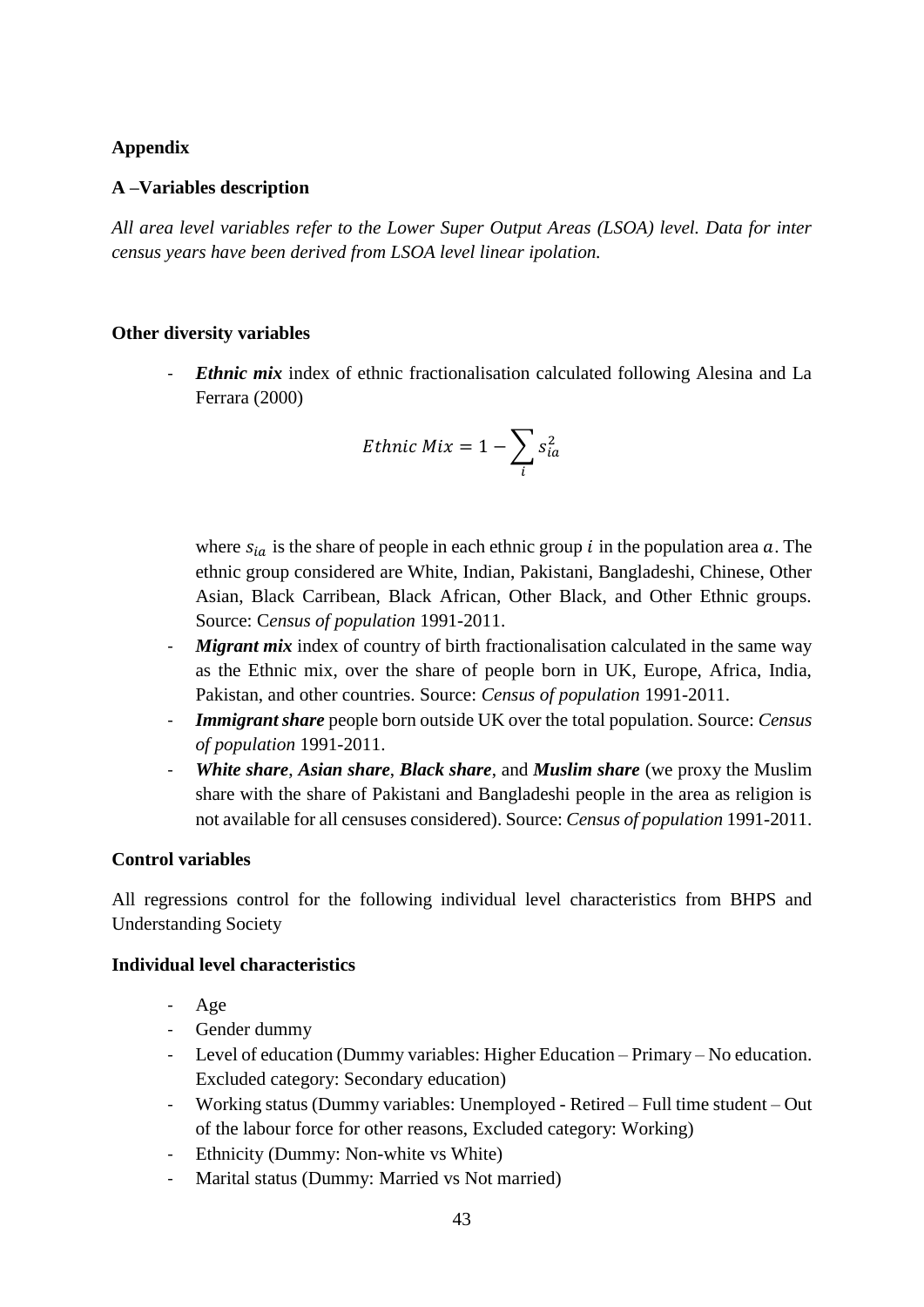- Number of children
- House ownership status (Dummy variables: Private tenant, Social house tenant. Excluded category: Home owner)

# **Time invariant LSOA level characteristics**. Source: *Census of population*

- Government Office Regions dummies
- 1971 migrant mix
- 1991 share of people employed in each 1-digit SIC industry
- 1991 age structure percentage of people aged less than 16 and more than 65
- 1991 proportions of house owners and of households living in council houses
- Dummy for urban areas in 1991
- Logarithm of the size of the LSOA (hectares)

# **Time-variant LSOA level characteristics**

- **Rate of unemployment** average monthly number of people claiming for unemployment related benefits as a share of the working age population. Source: *Business Register and Employment Survey* (BRES) 1991-2014.
- *Index of Multiple Deprivation* it combines information on different domains income, employment, education, skills and training, health and disability, barriers to housing and services, living environment – at the Lower-layer Super Output Area. Source: Department for Communities and Local Government for England, Welsh Government National Statistics for Wales, and Scottish Government National Statistics for Scotland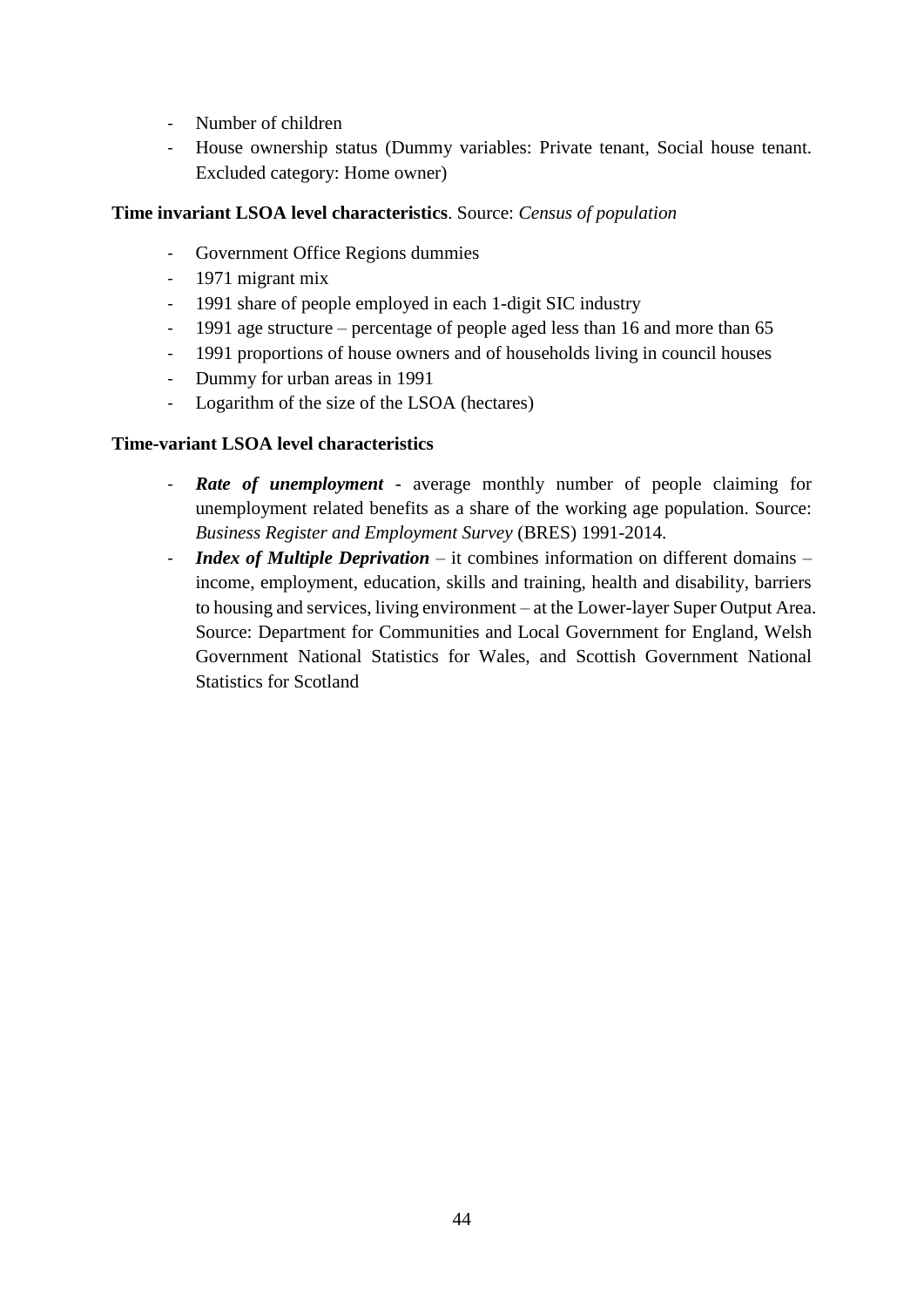# **B – Additional Tables**

**Table B1:** Values and attitude questions in the British Household Panel (B) and in Understanding Society (U).

| Variable                                        | <b>Waves</b>                        |
|-------------------------------------------------|-------------------------------------|
| Satisfaction:                                   |                                     |
| Like your present neighbourhood                 | B: all - U: 3                       |
| Plan to stay in your neighbourhood              | $B: 8, 13, 18 - U: 3$               |
| Social capital:                                 |                                     |
| Generally speaking, most people can be trusted  | B: 8, 10, 13, 15, 17 - U: 1         |
| Active in at least one organisation             | B: 1-5, 7, 9, 11, 13, 15, 17 – U: 3 |
| Member of at least one organisation             | B: 1-5, 7, 9, 11, 13, 15, 17 – U: 3 |
| Willing to improve your neighbourhood           | $B: 8, 13, 18 - U: 3$               |
| Crime:                                          |                                     |
| Worry you're being victim of crime              | $B: 7, 12, 17 - U: 3$               |
| Feel unsafe walking alone at night              | B: 7, 12, 17 - U: 3                 |
| Likely home broken into                         | B: 7, 12, 17                        |
| Likely car stolen/broken into                   | B: 7, 12, 17                        |
| Likely drunks/tramps on the street              | B: 7, 12, 17                        |
| Likely graffiti on the walls                    | B: 7, 12, 17                        |
| Likely people being attacked on the street      | B: 7, 12, 17                        |
| Likely racial insults/attacks                   | B: 7, 12, 17                        |
| Likely teenagers hanging about                  | B: 7, 12, 17                        |
| Likely vandalism                                | B: 7, 12, 17                        |
| Quality of local services:                      |                                     |
| Good schools                                    | $B: 8, 13, 18 - U: 3$               |
| Good medical services                           | B: 8, 13, 18 - U: 3                 |
| Good transportation                             | $B: 8, 13, 18 - U: 3$               |
| Good shopping facilities                        | $B: 8, 13, 18 - U: 3$               |
| Good leisure facilities                         | $B: 8, 13, 18 - U: 3$               |
| Suitable for children                           | B: 8, 13, 18                        |
| Social life:                                    |                                     |
| Meet your neighbours often                      | $B: 8, 13, 18 - U: 3$               |
| Friends in the local neighbourhood              | $B: 8, 13, 18 - U: 3$               |
| Can obtain advice locally                       | $B: 8, 13, 18 - U: 3$               |
| Can you borrow from people in the neighbourhood | $B: 8, 13, 18 - U: 3$               |
| Feel similar to people in the neighbourhood     | $B: 8, 13, 18 - U: 3$               |
| Talk to people in your neighbourhood            | $B: 8, 13, 18 - U: 3$               |
| Satisfied with social life                      | $B: 6-10, 12-18$                    |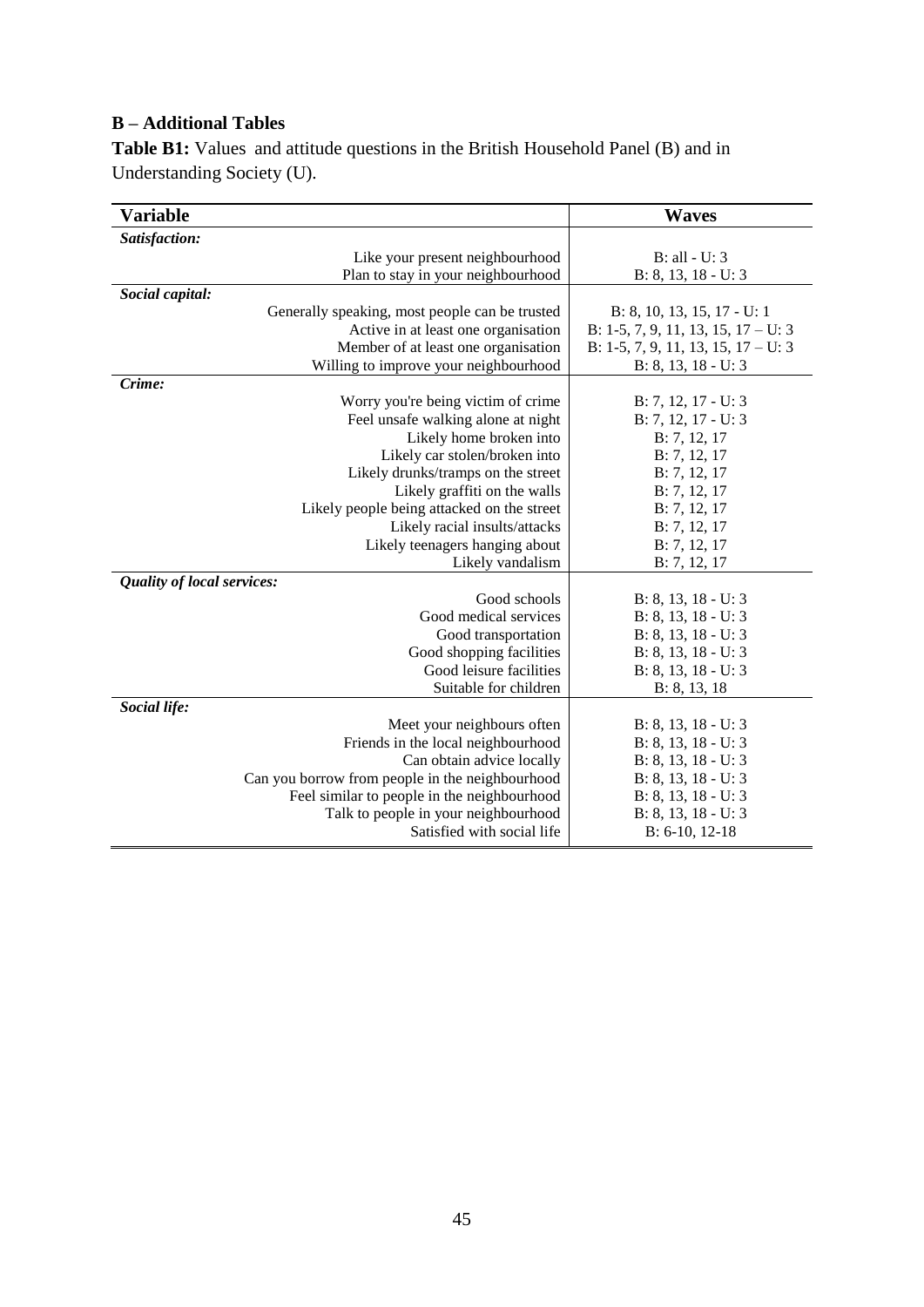# **Table B2.** Correlations between indices and Principal Component Analysis.

# **Panel A.** Correlation matrix

|                                  | <b>Social</b><br>capital | <b>Crime</b> | <b>Quality of local services</b> | <b>Social life</b> |
|----------------------------------|--------------------------|--------------|----------------------------------|--------------------|
| Social capital                   |                          |              |                                  |                    |
| <b>Crime</b>                     | $-0.108*$                |              |                                  |                    |
| <b>Quality of local services</b> | $0.116*$                 | $-0.184*$    |                                  |                    |
| Social life and neighbourhood    | $0.151*$                 | $-0.072*$    | $0.206*$                         |                    |

*Notes:* \* p < 0.01.

**Panel B.** Principal Components Analysis - Eigenvalues

|                            | <b>Social</b><br>capital | <b>Crime</b> | <b>Quality of local</b><br>services | <b>Social life and</b><br>Neighbourhood |
|----------------------------|--------------------------|--------------|-------------------------------------|-----------------------------------------|
| 1 <sup>st</sup> Component  | 1.682                    | 3.443        | 2.033                               | 2.685                                   |
| $2nd$ Component            | 1.002                    | 1.073        | 1.211                               | 0.988                                   |
| 3rd Component              | 0.914                    | 0.969        | 0.887                               | 0.864                                   |
| 4 <sup>th</sup> Component  | 0.402                    | 0.838        | 0.702                               | 0.813                                   |
| 5 <sup>th</sup> Component  |                          | 0.765        | 0.595                               | 0.634                                   |
| 6 <sup>th</sup> Component  |                          | 0.667        | 0.572                               | 0.549                                   |
| 7 <sup>th</sup> Component  |                          | 0.641        |                                     | 0.467                                   |
| 8 <sup>th</sup> Component  |                          | 0.570        |                                     | $\overline{\phantom{0}}$                |
| 9 <sup>th</sup> Component  |                          | 0.563        |                                     | -                                       |
| 10 <sup>th</sup> Component |                          | 0.472        |                                     |                                         |

Panel C. Principal Components Analysis - 1<sup>st</sup> Principal Components

| <b>Social Capital</b>               |      | <b>Crime</b>                                |       |
|-------------------------------------|------|---------------------------------------------|-------|
| Generally speaking, most people can | .276 | Worry you're being victim of crime          | .154  |
| be trusted                          |      |                                             |       |
| Active in at least one organisation | .658 | Feel unsafe walking alone at night          | .224  |
| Member of at least one organisation | .666 | Likely home broken into                     | .351  |
| Willing to improve your             | .219 | Likely car stolen/broken into               | .331  |
| neighbourhood                       |      |                                             |       |
|                                     |      | Likely drunks/tramps on the street          | .331  |
|                                     |      | Likely graffiti on the walls                | .345  |
|                                     |      | Likely people being attacked on the street  | .351  |
|                                     |      | Likely racial insults/attacks               | .309  |
|                                     |      | Likely teenagers hanging about              | .292  |
|                                     |      | Likely vandalism                            | .402  |
| <b>Quality of local services</b>    |      | <b>Social life and Neighbourhood</b>        | Crime |
| Good schools                        | .412 | Meet your neighbours often                  | .341  |
| Good medical services               | .450 | Friends in the local neighbourhood          | .465  |
| Good transportation                 | .356 | Can obtain advice locally                   | .441  |
| Good shopping facilities            | .427 | Can you borrow from people in the           | .354  |
|                                     |      | neighbourhood                               |       |
| Good leisure facilities             | .433 | Feel similar to people in the neighbourhood | .369  |
| Suitable for children               | .362 | Talk to people in your neighbourhood        | .446  |
|                                     |      | Satisfied with social life                  | .113  |

*Notes:* There is no year in which all questions have been asked, therefore, for this table, information is kept only for adjacent waves that maximize the number of variables observed, namely for waves 7 and 8, 12 and 13, and 17 and 18 of the BHPS.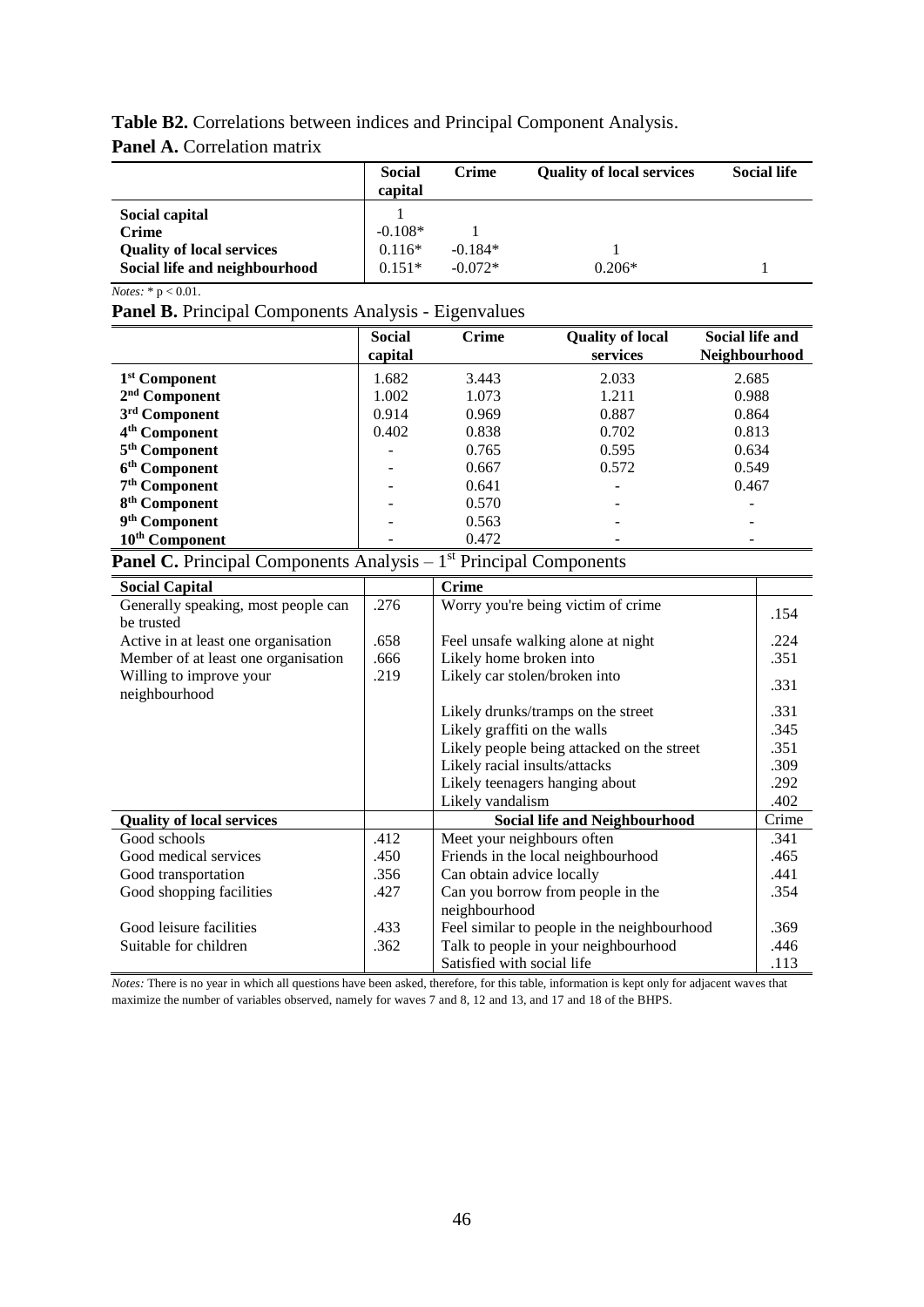**Table B3.** Main results, first stage regressions. **Dependent variable:** 1 if affirmative answer to *Do you like your neighbourhood?*

| Dependent variables | <b>Specification</b> | White share       |
|---------------------|----------------------|-------------------|
| White share         | No FE                | $0.981***$ (.009) |
|                     | Individual FE        | $0.899***$ (.015) |
|                     | Area FE              | $1.226***$ (.060) |
|                     | Area*Individual FE   | $1.225***(039)$   |
|                     | Area+Individual FE   | $1.218***$ (.038) |

**Panel A:** No sample selection

**Panel B:** Sample selection

|                    |                    | <b>Instrumental Variable First Stage Coefficients</b> |                                         |  |  |  |  |
|--------------------|--------------------|-------------------------------------------------------|-----------------------------------------|--|--|--|--|
| Dependent variable |                    | White share                                           | <b>Sample selection: White</b><br>share |  |  |  |  |
| White share        | No FE              | $1.067***$ $(.008)$                                   | $-0.282***(0.014)$                      |  |  |  |  |
|                    | Individual FE      | $1.007***$ (.017)                                     | $-0.289***$ (.030)                      |  |  |  |  |
|                    | Area FE            | $1.408***$ (.059)                                     | $-1.255***$ (.164)                      |  |  |  |  |
|                    | Area*Individual FE | $1.412***$ (.040)                                     | $-1.386***$ (.099)                      |  |  |  |  |
|                    | Area+Individual FE | $1.411***$ (.039)                                     | $-1.387***$ (.099)                      |  |  |  |  |
| Sample selection:  |                    |                                                       |                                         |  |  |  |  |
| White share        | No FE              | 0.013(0.008)                                          | $0.573***$ (.018)                       |  |  |  |  |
|                    | Individual FE      | $-0.023(0.018)$                                       | $0.558***(0.037)$                       |  |  |  |  |
|                    | Area FE            | $0.021$ $(.041)$                                      | $0.266**$ (.234)                        |  |  |  |  |
|                    | Area*Individual FE | 0.001(.028)                                           | $0.250***$ (.081)                       |  |  |  |  |
|                    | Area+Individual FE | $-0.001$ $(.028)$                                     | $0.236***(079)$                         |  |  |  |  |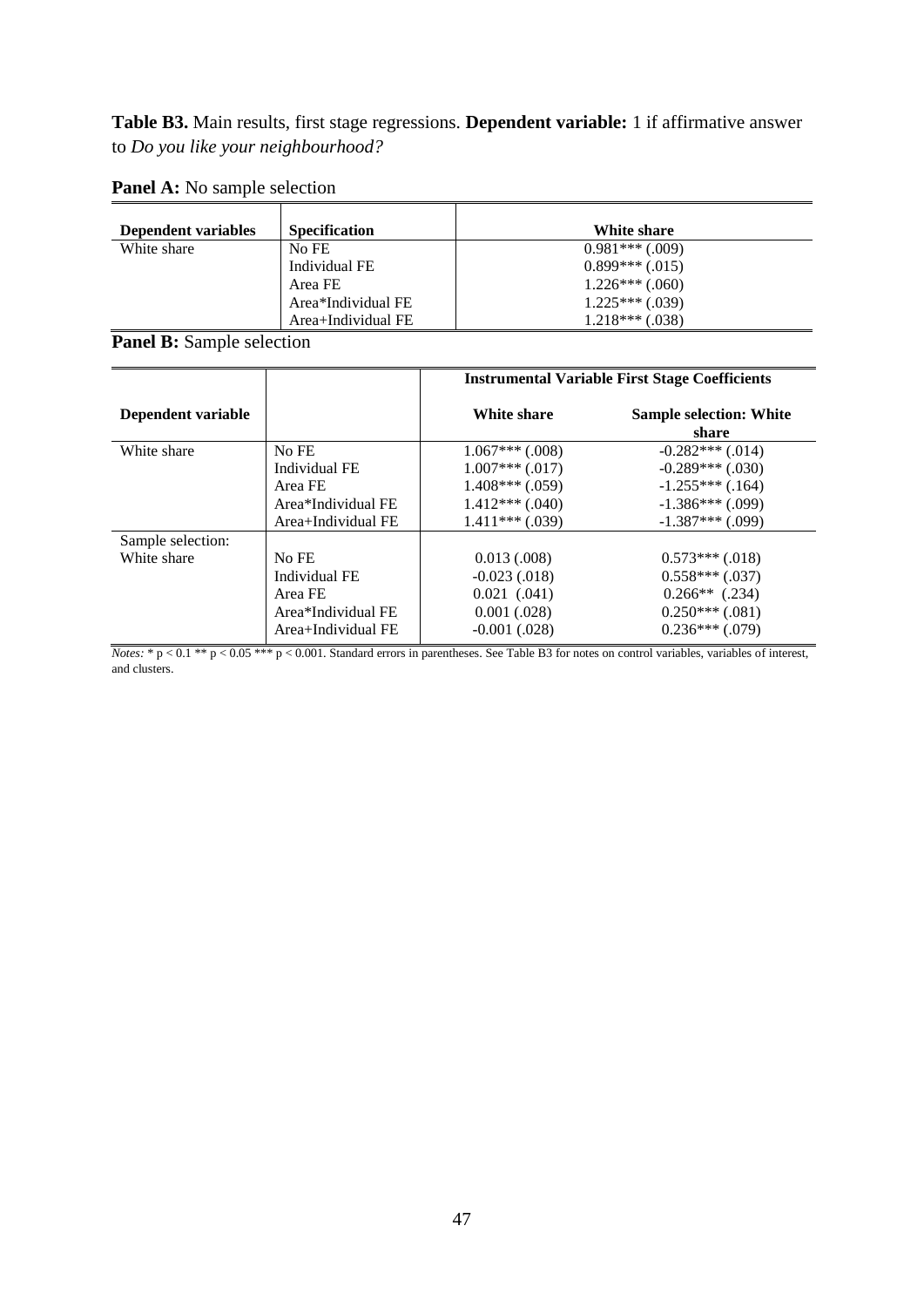|                   | <b>OLS</b>       |            |           |             |                  | IV       |            |         |                 |             |
|-------------------|------------------|------------|-----------|-------------|------------------|----------|------------|---------|-----------------|-------------|
|                   | $\left(1\right)$ | (2)        | (3)       | (4)         | (5)              |          | (8)        | (9)     | (10)            | (11)        |
|                   | No FE            | Individual | Area      | Individual* | Individual+ Area | No FE    | Individual | Area FE | Individual*Area | Individual+ |
|                   |                  | <b>FE</b>  | <b>FE</b> | Area FE     | FE               |          | <b>FE</b>  |         | <b>FE</b>       | Area FE     |
| Sample selection: |                  |            |           |             |                  |          |            |         |                 |             |
| White share       | $-0.083**$       | $-0.154**$ | $-0.064$  | $-0.246***$ | $-0.272***$      | $-0.028$ | $-0.237$   | 0.117   | 1.657           | 1.068       |
|                   | (0.037)          | (0.063)    | (0.084)   | (0.087)     | (0.087)          | (0.108)  | (0.151)    | (1.154) | (1.615)         | (1.504)     |
|                   |                  |            |           |             |                  |          |            |         |                 |             |
| N                 | 225,688          | 200,497    | 221,471   | 192,451     | 198,839          | 225,688  | 200,497    | 221,471 | 192,451         | 198,839     |
|                   |                  |            |           |             |                  |          |            |         |                 |             |

**Table B4.** Main results, levels. Coefficients of sample selection control variables. **Dependent variable:** 1 if affirmative answer to *Do you like your neighbourhood?*

*Notes:* \* p < 0.1 \*\* p < 0.05 \*\*\* p < 0.001. See Notes for Table 5.

**Table B5.** The impact on the ethnic mix fractionalisation index on how you like your neighbourhood

|                   | <b>OLS</b>          |             |            |                  | IV               |             |             |          |             |             |
|-------------------|---------------------|-------------|------------|------------------|------------------|-------------|-------------|----------|-------------|-------------|
|                   | $\left(1\right)$    | (2)         | (3)        | (4)              | (5)              | (7)         | (8)         | (9)      | (10)        | (11)        |
|                   | No FE               | Individual  | Area FE    | Individual* Area | Individual+ Area | No FE       | Individual  | Area     | Individual* | Individual+ |
|                   |                     | FE          |            | FE               | FE               |             | FE          | FE       | Area FE     | Area FE     |
|                   | No sample selection |             |            |                  |                  |             |             |          |             |             |
| Fractionalisation | $-0.020***$         | $-0.025***$ | $-0.016**$ | $-0.026***$      | $-0.026***$      | $-0.013***$ | $-0.027***$ | $-0.020$ | $-0.056***$ | $-0.054***$ |
|                   | (0.003)             | (0.004)     | (0.007)    | (0.007)          | (0.007)          | (0.003)     | (0.007)     | (0.044)  | (0.045)     | (0.013)     |
| N                 | 224,362             | 199,312     | 220,144    | 191,413          | 197,618          | 224,362     | 199,312     | 220.144  | 191,413     | 197,618     |
| <b>KP</b>         |                     |             |            |                  |                  | 1.7e+04     | 6319.330    | 455.241  | 1116.179    | 1150.846    |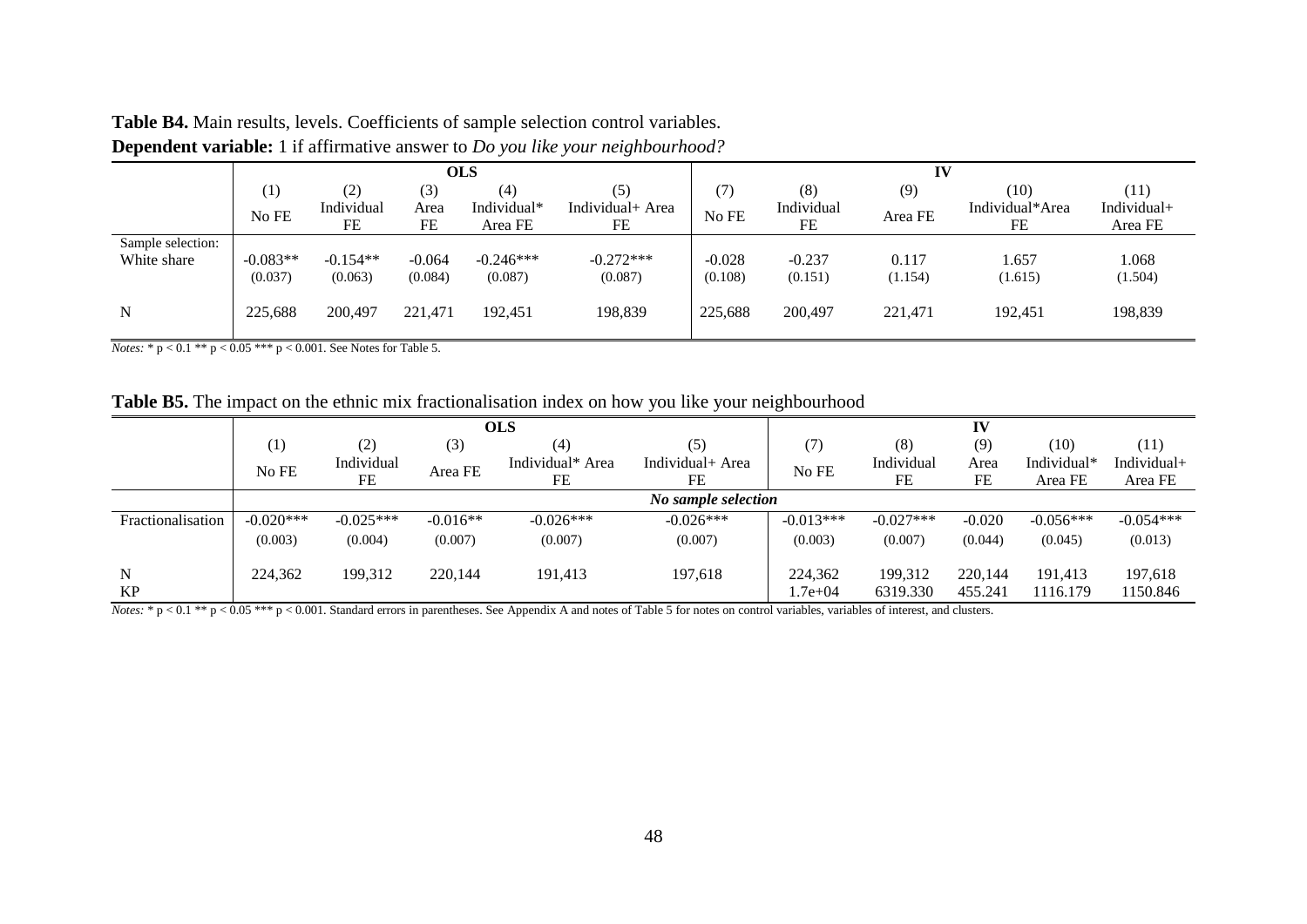|                    |             |             | <b>OLS</b> |             |                |                     |            | IV      |                  |                  |
|--------------------|-------------|-------------|------------|-------------|----------------|---------------------|------------|---------|------------------|------------------|
|                    | (1)         | (2)         | (3)        | (4)         | (5)            | (6)                 | (7)        | (8)     | (9)              | (10)             |
|                    | No FE       | Individual  | Area FE    | Individual* | Individual $+$ | No FE               | Individual | Area    | Individual* Area | Individual+ Area |
|                    |             | FE          |            | Area FE     | Area FE        |                     | FE         | FE      | FE               | FE               |
|                    |             |             |            |             |                | No sample selection |            |         |                  |                  |
| White share        | $0.093***$  | $0.118***$  | 0.011      | 0.082       | 0.068          | $0.092***$          | $0.156**$  | 0.242   | $0.512*$         | 0.400            |
|                    | (0.019)     | (0.043)     | (0.068)    | (0.070)     | (0.709)        | (0.026)             | (0.061)    | (0.244) | (0.263)          | (0.253)          |
| <b>Black share</b> | $-0.171***$ | $-0.480***$ | $-0.548**$ | $-0.641**$  | $-0.764***$    | 0.048               | $-0.231$   | 0.776   | 0.827            | 0.298            |
|                    | (0.052)     | (0.120)     | (0.254)    | (0.279)     | (0.274)        | (0.062)             | (0.155)    | (1.258) | (1.292)          | (1.236)          |
| N                  | 224,362     | 199,312     | 220,144    | 191,413     | 197,618        | 224,362             | 199,312    | 220,144 | 191,413          | 197,618          |
| KP                 |             |             |            |             |                | 2753.834            | 1335.770   | 5.642   | 9.750            | 10.609           |

**Table B6.** The impact of diversity on how you like your neighbourhood. Black share control variable

*Notes:* \*  $p < 0.1$  \*\*  $p < 0.05$  \*\*\*  $p < 0.001$ . Standard errors in parentheses. See Appendix A and notes of Table 5 for notes on control variables, variables of interest, and clusters.

|  |  |  | <b>Table B7.</b> The impact of diversity on how you like your neighbourhood. Asian share control variable |  |  |  |  |  |  |  |  |  |  |  |  |  |  |  |  |  |
|--|--|--|-----------------------------------------------------------------------------------------------------------|--|--|--|--|--|--|--|--|--|--|--|--|--|--|--|--|--|
|--|--|--|-----------------------------------------------------------------------------------------------------------|--|--|--|--|--|--|--|--|--|--|--|--|--|--|--|--|--|

|             |            |            | <b>OLS</b> |                  |             | IV                  |            |          |                  |                  |  |
|-------------|------------|------------|------------|------------------|-------------|---------------------|------------|----------|------------------|------------------|--|
|             | (1)        | (2)        | (3)        | (4)              | (5)         | (7)                 | (8)        | (9)      | (10)             | (11)             |  |
|             | No FE      | Individual | Area FE    | Individual* Area | Individual+ | No FE               | Individual | Area     | Individual* Area | Individual+ Area |  |
|             |            | FE         |            | FE               | Area FE     |                     | FE         | FE       | FE               | FE               |  |
|             |            |            |            |                  |             | No sample selection |            |          |                  |                  |  |
| White share | $0.179***$ | $0.349***$ | $0.312***$ | $0.443***$       | $0.483***$  | $-0.025$            | $0.178*$   | 0.079    | 0.217            | 0.321            |  |
|             | (0.033)    | (0.064)    | (0.102)    | (0.109)          | (0.108)     | (0.044)             | (0.099)    | (0.309)  | (0.342)          | (0.337)          |  |
| Asian share | $0.077*$   | $0.205**$  | $0.339**$  | $0.407**$        | $0.472***$  | $-0.149***$         | $-0.045$   | $-0.036$ | $-0.253$         | $-0.041$         |  |
|             | (0.041)    | (0.091)    | (0.157)    | (0.167)          | (0.167)     | (0.055)             | (0.161)    | (0.534)  | (0.603)          | (0.593)          |  |
|             |            |            |            |                  |             |                     |            |          |                  |                  |  |
| N           | 224,362    | 199,312    | 220,144    | 191,413          | 197,618     | 224,362             | 199,312    | 220,144  | 191,413          | 197,618          |  |
| KP          |            |            |            |                  |             | 1578.601            | 752.657    | 21.847   | 45.827           | 47.403           |  |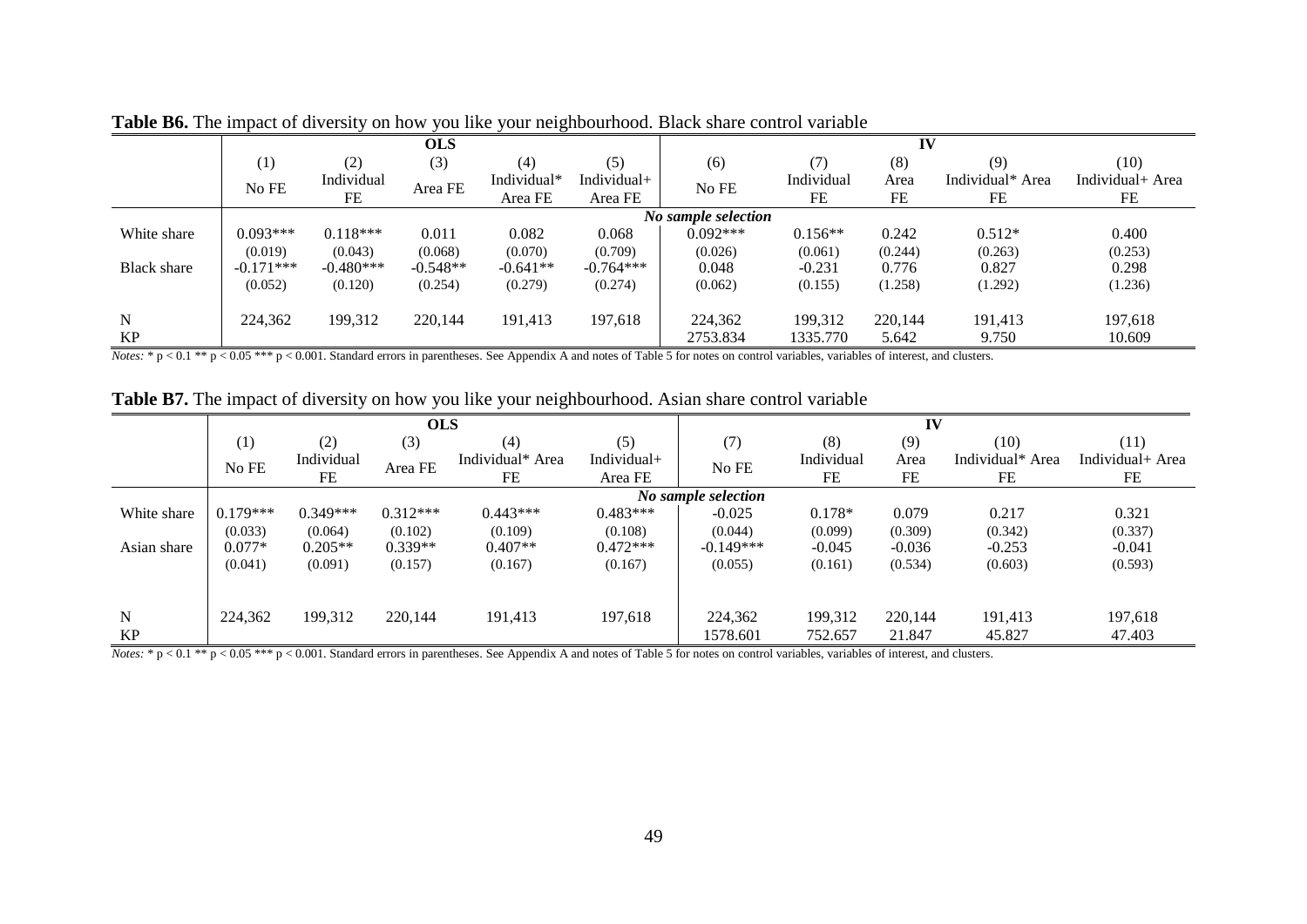|              |            |            |            | <b>OLS</b>      |                     | IV         |            |          |                 |                 |  |  |
|--------------|------------|------------|------------|-----------------|---------------------|------------|------------|----------|-----------------|-----------------|--|--|
|              | (1)        | (2)        | (3)        | (4)             | (5)                 | (7)        | (8)        | (9)      | (10)            | (11)            |  |  |
|              | No FE      | Individual | Area FE    | Individual*Area | Individual+Area     | No FE      | Individual | Area     | Individual*Area | Individual+Area |  |  |
|              |            | <b>FE</b>  |            | FE              | FE                  |            | FE         | FE       | FE              | FE              |  |  |
|              |            |            |            |                 | No sample selection |            |            |          |                 |                 |  |  |
| White share  | $0.150***$ | $0.234***$ | $0.174***$ | $0.286***$      | $0.301***$          | $0.087***$ | $0.157***$ | 0.064    | $0.268**$       | $0.315**$       |  |  |
|              | (0.021)    | (0.040)    | (0.064)    | (0.063)         | (0.062)             | (0.027)    | (0.058)    | (0.123)  | (0.135)         | (0.133)         |  |  |
| Muslim share | $0.068*$   | 0.056      | 0.207      | $0.283*$        | $0.330**$           | 0.012      | $-0.153$   | $-0.132$ | $-0.357$        | $-0.116$        |  |  |
|              | (0.036)    | (0.083)    | (0.163)    | (0.163)         | (0.162)             | (0.045)    | (0.128)    | (0.407)  | (0.537)         | (0.526)         |  |  |
| N            | 224,362    | 199,312    | 220,144    | 191,413         | 197,618             | 224,362    | 199,312    | 220,144  | 191,413         | 197,618         |  |  |
| KP           |            |            |            |                 |                     | 3523.271   | 502.735    | 12.745   | 24.081          | 25.214          |  |  |

**Table B8.** The impact of diversity on how you like your neighbourhood. Muslim share control variable

*Notes:* \* p < 0.1 \*\* p < 0.05 \*\*\* p < 0.001. Standard errors in parentheses. See Appendix A and notes of Table 5 for notes on control variables, variables of interest, and clusters.

|                        |                       |                       |                      | <b>OLS</b>       |                  |                       |                       |                  | IV               |                  |
|------------------------|-----------------------|-----------------------|----------------------|------------------|------------------|-----------------------|-----------------------|------------------|------------------|------------------|
|                        | (1)                   | (2)                   | (3)                  | (4)              | (5)              | (6)                   | (7)                   | (8)              | (9)              | (10)             |
|                        | No FE                 | Individual            | Area                 | Individual*Area  | Individual+Area  | No FE                 | Individual            | Area FE          | Individual*Area  | Individual+Area  |
|                        |                       | FE                    | FE                   | FE               | FE               |                       | FE                    |                  | FE               | FE               |
|                        |                       |                       |                      |                  |                  |                       |                       |                  |                  |                  |
|                        |                       |                       |                      |                  |                  | No sample selection   |                       |                  |                  |                  |
| White share            | $0.215***$<br>(0.025) | $0.295***$<br>(0.048) | $0.133**$<br>(0.066) | 0.075<br>(0.069) | 0.101<br>(0.069) | $0.278***$<br>(0.035) | $0.458***$<br>(0.083) | 0.354<br>(0.834) | 2.174<br>(1.679) | 1.273<br>(1.535) |
| Foreigners share       | $0.189***$            | $0.150**$             | 0.030                | $-0.181**$       | $-0.146*$        | $0.385***$            | $0.450***$            | 0.219            | 1.546            | 0.787            |
|                        | (0.035)               | (0.058)               | (0.073)              | (0.081)          | (0.080)          | (0.054)               | (0.105)               | (0.713)          | (1.419)          | (1.295)          |
| ${\bf N}$<br><b>KP</b> | 224,362               | 199,312               | 220,144              | 191,413          | 197,618          | 224,362<br>4161.402   | 199,312<br>749.246    | 220.144<br>4.995 | 191,413<br>4.941 | 197,618<br>5.258 |
|                        |                       |                       |                      |                  |                  |                       |                       |                  |                  |                  |

**Table B9.** The impact of diversity on how you like your neighbourhood. Immigrant share control variable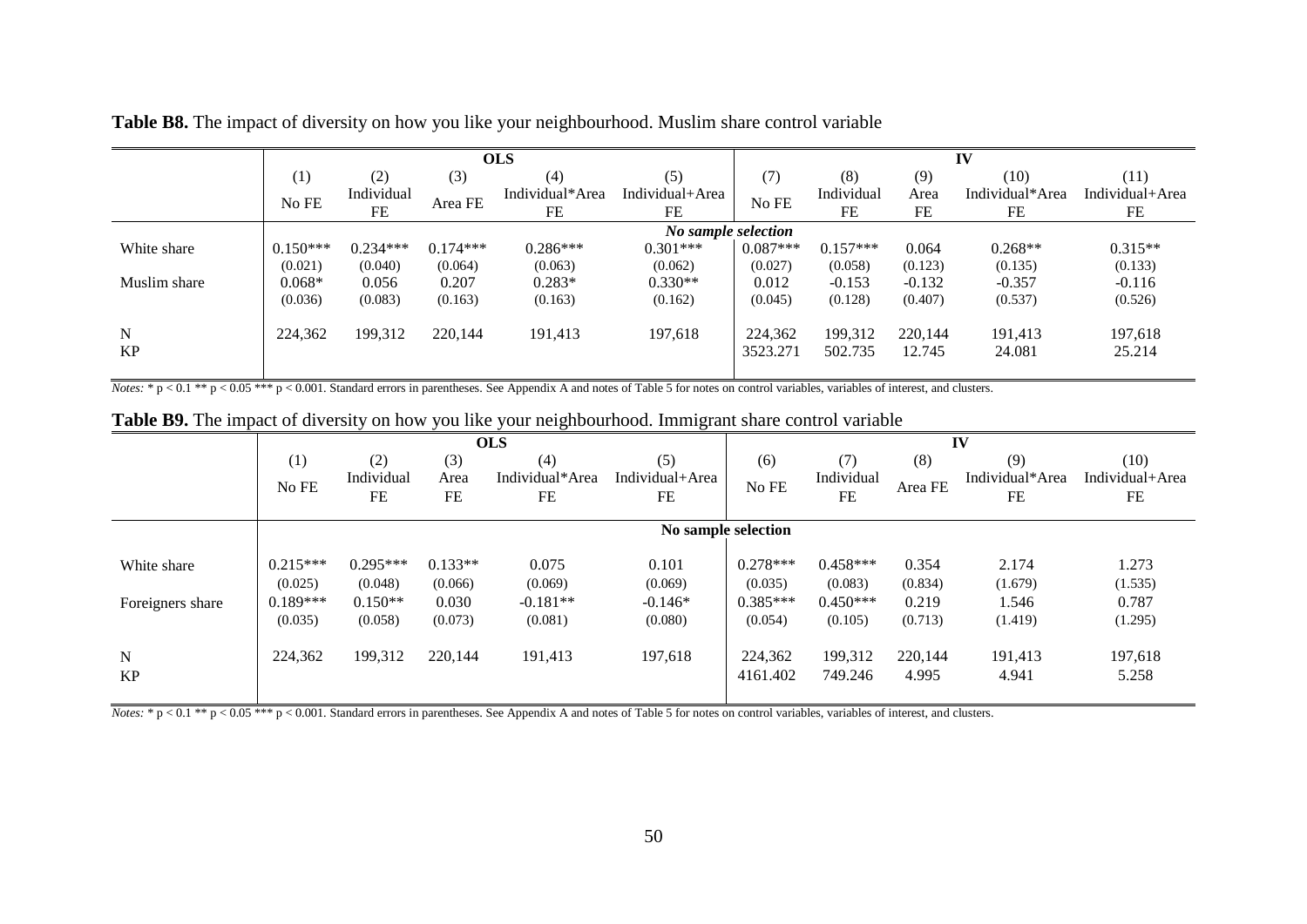|             |                | No sample selection           |                   |                | <b>Sample selection</b> |                    |
|-------------|----------------|-------------------------------|-------------------|----------------|-------------------------|--------------------|
|             | (1)            | (2)                           | (3)               | (4)            | (5)                     | (6)                |
|             | <b>TTWA FE</b> | Individual*<br><b>TTWA FE</b> | Individual+TTWAFE | <b>TTWA FE</b> | Individual*TTWAFE       | Individual+TTWA FE |
|             |                |                               | A. OLS            |                |                         |                    |
| White share | $0.108**$      | $0.235***$                    | $0.202***$        | $0.110***$     | $0.281***$              | $0.223***$         |
|             | (0.026)        | (0.058)                       | (0.034)           | (0.021)        | (0.046)                 | (0.042)            |
| $\mathbf N$ | 224,361        | 197,712                       | 199,311           | 224,361        | 197,712                 | 199,311            |
|             |                | B. IV                         |                   |                |                         |                    |
| White share | $0.065***$     | $0.283***$                    | $0.203***$        | $0.060***$     | $0.289***$              | $0.201***$         |
|             | (0.024)        | (0.055)                       | (0.049)           | (0.015)        | (0.060)                 | (0.051)            |
| ${\bf N}$   | 224,361        | 197,712                       | 199,311           | 224,361        | 197,712                 | 199,311            |
| <b>KP</b>   | 563.763        | 2257.511                      | 3310.845          | 33.635         | 85.984                  | 155.886            |

**Table B10.** The impact of diversity on how you like your neighbourhood. Travel to Work Area Fixed effects.

 $\sqrt{Notes: * p < 0.1 ** p < 0.05 ** p < 0.001$ . Standard errors in parentheses.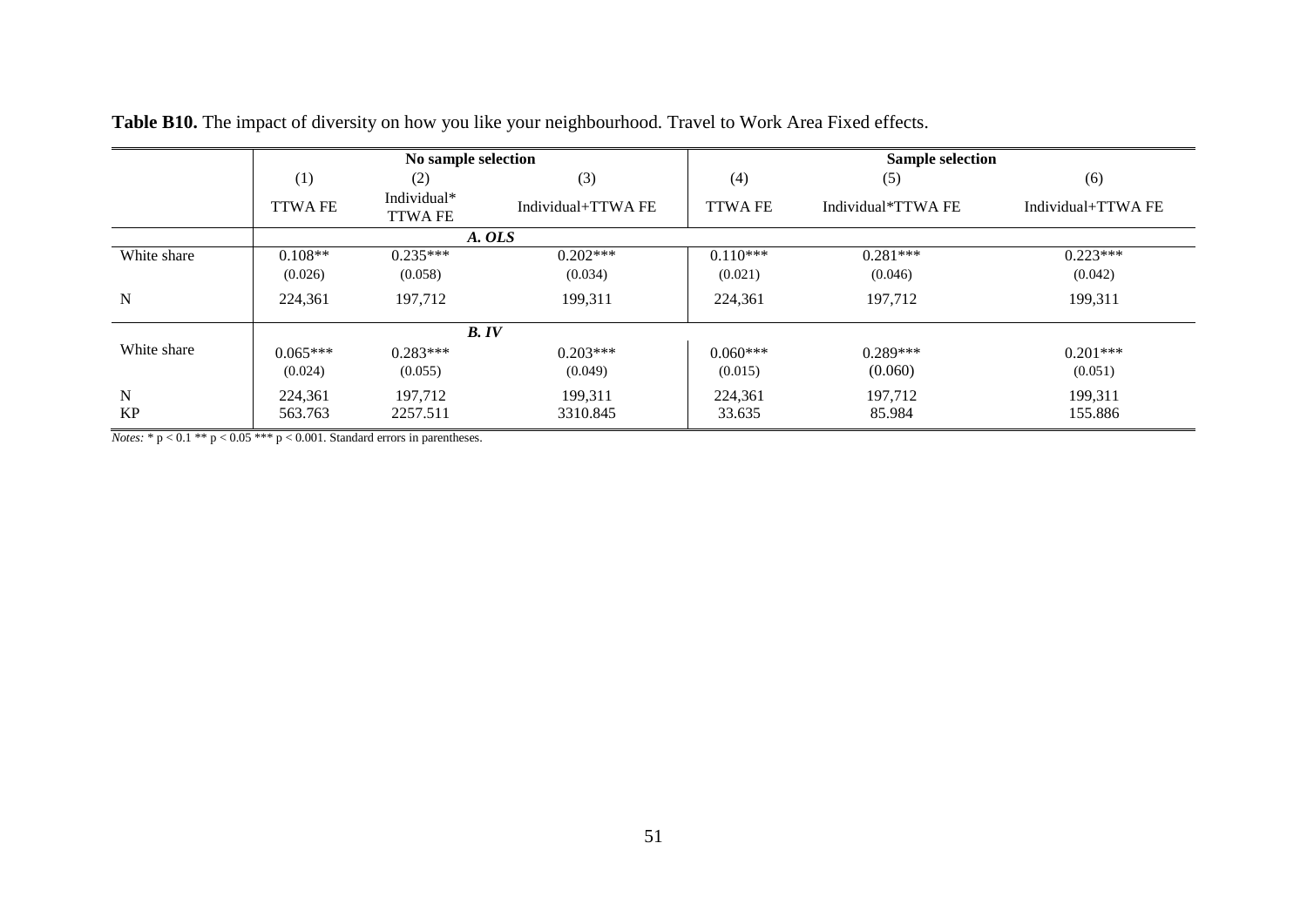|                   |            |            | No sample selection |                |                |            |            | <b>Sample selection</b> |                |                |
|-------------------|------------|------------|---------------------|----------------|----------------|------------|------------|-------------------------|----------------|----------------|
|                   | (1)        | (2)        | (3)                 | (4)            | (5)            | (6)        | (7)        | (8)                     | (9)            | (10)           |
|                   | No FE      | Individual | <b>TTWA FE</b>      | Individual*    | Individual+    | No FE      | Individual | <b>TTWA</b>             | Individual*    | Individual+    |
|                   |            | <b>FE</b>  |                     | <b>TTWA FE</b> | <b>TTWA FE</b> |            | FE         | FE                      | <b>TTWA FE</b> | <b>TTWA FE</b> |
|                   |            |            |                     | A. OLS         |                |            |            |                         |                |                |
| White share       | $0.102***$ | $0.204***$ | $0.120**$           | $0.231***$     | $0.208***$     | $0.097***$ | $0.227***$ | $0.119***$              | $0.297***$     | $0.254***$     |
|                   | (0.018)    | (0.038)    | (0.029)             | (0.042)        | (0.038)        | (0.023)    | (0.050)    | (0.028)                 | (0.059)        | (0.051)        |
| White share       |            |            |                     |                |                |            |            |                         |                |                |
| <b>TTWA</b> level | 0.030      | 0.032      | $-0.162***$         | 0.013          | $-0.044$       | 0.034      | 0.014      | $-0.161**$              | $-0.049$       | $-0.078$       |
|                   | (0.025)    | (0.050)    | (0.063)             | (0.064)        | (0.061)        | (0.027)    | (0.056)    | (0.066)                 | (0.074)        | (0.070)        |
| ${\bf N}$         | 224,362    | 199,312    | 224,361             | 197,712        | 199,311        | 224,362    | 199,312    | 224,361                 | 197,712        | 199,311        |
|                   |            |            |                     |                |                |            |            |                         |                |                |
|                   |            |            | B. IV               |                |                |            |            |                         |                |                |
| White share       | $0.051**$  | $0.187***$ | $0.072***$          | $0.275***$     | $0.184*$       | $0.052**$  | $0.179***$ | $0.071***$              | $0.282***$     | $0.200***$     |
|                   | (0.025)    | (0.054)    | (0.027)             | (0.064)        | (0.151)        | (0.025)    | (0.059)    | (0.019)                 | (0.075)        | (0.060)        |
| White share       |            |            |                     |                |                |            |            |                         |                |                |
| <b>TTWA</b> level | $0.059**$  | 0.067      | $-0.139**$          | 0.026          | 0.081          | $0.059**$  | 0.074      | $-0.138**$              | 0.019          | $-0.007$       |
|                   | (0.027)    | (0.059)    | (0.062)             | (0.087)        | (0.140)        | (0.029)    | (0.064)    | (0.056)                 | (0.094)        | (0.084)        |
| $\mathbf N$       | 224,362    | 199,312    | 224,361             | 197,712        | 199,311        | 224,362    | 199,312    | 224,361                 | 197,712        | 199,311        |
| <b>KP</b>         | 5612.847   | 1498.096   | 290.875             | 912.301        | 165.694        | 474.356    | 109.597    | 22.446                  | 54.126         | 99.753         |

**Table B11.** The impact of diversity on how you like your neighbourhood. Controls for Travel to Work Area variables and fixed effects

*Notes:* \* p < 0.1 \*\* p < 0.05 \*\*\* p < 0.001. Standard errors in parentheses.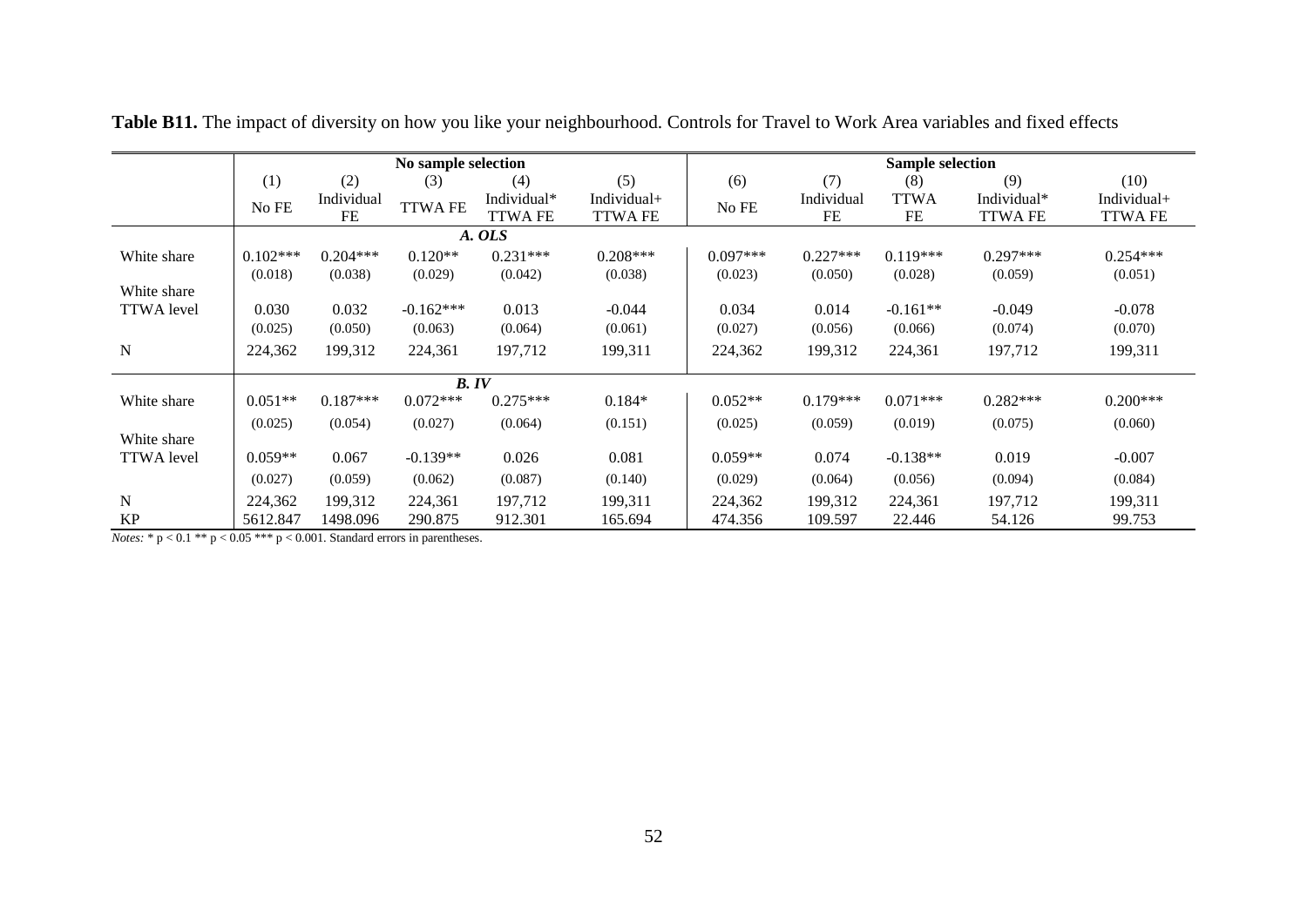|             |            |            | No sample selection |             |                 |            |            |         | <b>Sample selection</b><br>(9)<br>(8)<br>Individual*Area<br>FE<br>FE<br>0.120<br>(0.076)<br>13,525<br>0.073 |                 |
|-------------|------------|------------|---------------------|-------------|-----------------|------------|------------|---------|-------------------------------------------------------------------------------------------------------------|-----------------|
|             | (1)        | (2)        | (3)                 | (4)         | (5)             | (6)        | (7)        |         |                                                                                                             | (10)            |
|             | No FE      | Individual | Area                | Individual* | Individual+Area | No FE      | Individual | Area    |                                                                                                             | Individual+Area |
|             |            | FE         | FE                  | Area FE     | FE              |            | FE         |         |                                                                                                             | FE              |
|             |            |            |                     | A. OLS      |                 |            |            |         |                                                                                                             |                 |
| White share | $0.083***$ | $0.141***$ | 0.074               | $0.119*$    | 0.105           | $0.079***$ | $0.115*$   | 0.031   |                                                                                                             | 0.111           |
|             | (0.014)    | (0.054)    | (0.067)             | (0.072)     | (0.080)         | (0.017)    | (0.060)    | (0.071) |                                                                                                             | (0.084)         |
| N           | 54,791     | 21,045     | 50,029              | 13,525      | 18,327          | 54,791     | 21,045     | 50,029  |                                                                                                             | 18,327          |
|             |            |            |                     | B. IV       |                 |            |            |         |                                                                                                             |                 |
| White share | $0.035*$   | $0.199***$ | $-0.023$            | 0.102       | 0.082           | $0.040**$  | $0.172***$ | 0.039   |                                                                                                             | 0.073           |
|             | (0.019)    | (0.082)    | (0.090)             | (0.109)     | (0.120)         | (0.010)    | (0.079)    | (0.101) | (0.102)                                                                                                     | (0.111)         |
| N           | 54.791     | 21,045     | 50,029              | 13,525      | 18,327          | 54,791     | 21,045     | 50,029  | 13,525                                                                                                      | 18,327          |
| <b>KP</b>   | $1.5e+04$  | 1201.846   | 369.928             | 605.281     | 502.618         | 464.350    | 46.277     | 3.514   | 4.989                                                                                                       | 4.502           |

|  |  | Table B12. The impact of diversity on how you like your neighbourhood. Census years only |  |
|--|--|------------------------------------------------------------------------------------------|--|
|  |  |                                                                                          |  |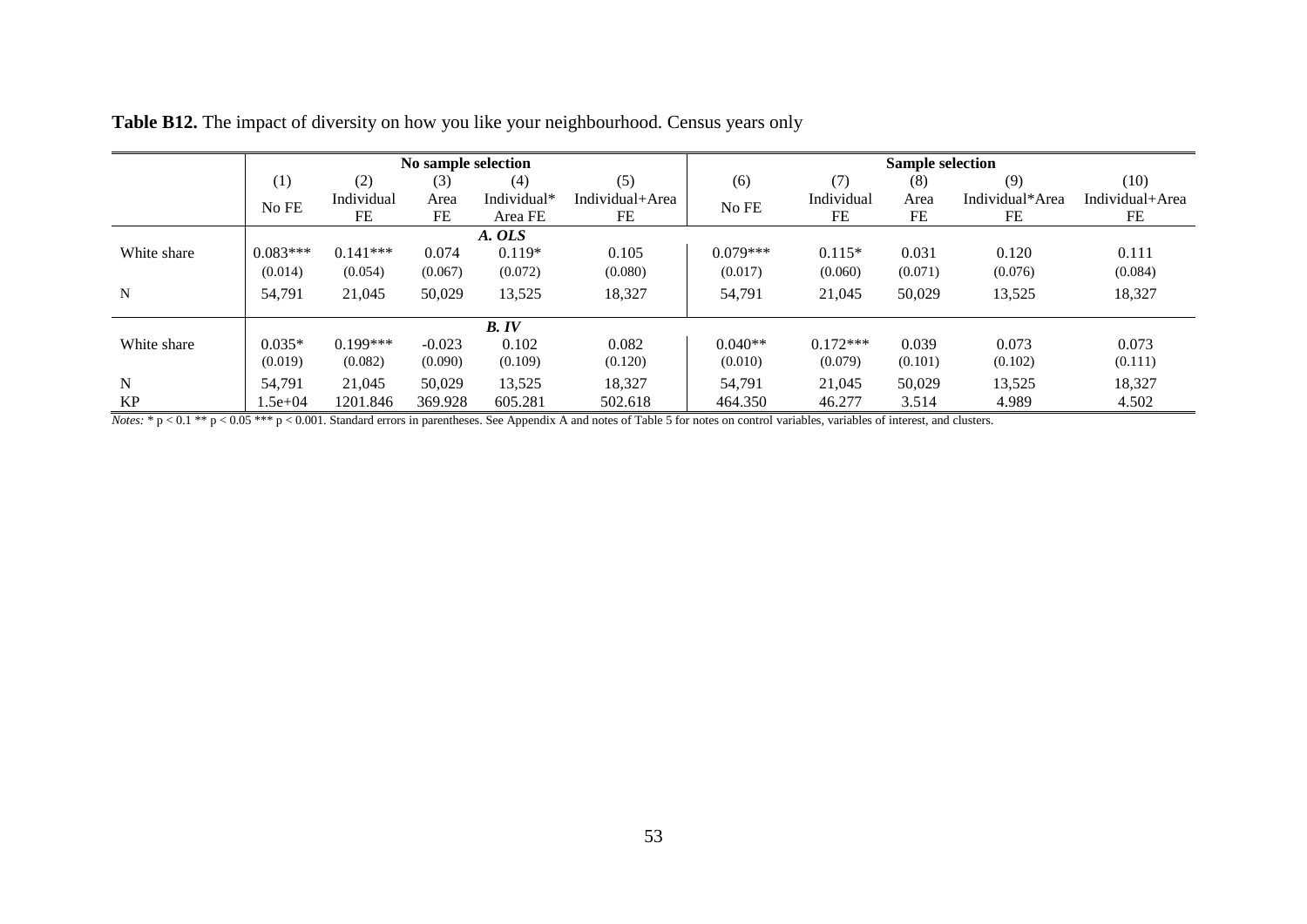|                                       |             | <b>No Fixed Effects</b> | <b>Individual FE</b> |             |             | Area FE     |
|---------------------------------------|-------------|-------------------------|----------------------|-------------|-------------|-------------|
|                                       | (1)         | (2)                     | (3)                  | (4)         | (5)         | (6)         |
|                                       |             |                         |                      |             |             |             |
| White share                           |             | $0.064**$               |                      | $0.304***$  |             | 0.060       |
|                                       |             | (0.025)                 |                      | (0.101)     |             | (0.119)     |
| Social capital                        |             |                         |                      |             |             |             |
| General trust                         | $0.009***$  | $0.009***$              | 0.003                | 0.003       | $0.007**$   | $0.008**$   |
|                                       | (0.003)     | (0.003)                 | (0.005)              | (0.005)     | (0.004)     | (0.004)     |
| Active in any organisation            | $-0.001$    | $-0.001$                | 0.004                | 0.003       | 0.002       | 0.002       |
|                                       | (0.004)     | (0.004)                 | (0.006)              | (0.006)     | (0.005)     | (0.005)     |
| Member of any organisation            | $0.008**$   | $0.008**$               | 0.001                | 0.002       | 0.001       | 0.001       |
|                                       | (0.004)     | (0.004)                 | (0.006)              | (0.006)     | (0.005)     | (0.005)     |
| Willing to improve your neighbourhood | $0.011**$   | $0.011**$               | 0.007                | 0.007       | 0.006       | 0.006       |
|                                       | (0.005)     | (0.005)                 | (0.008)              | (0.008)     | (0.006)     | (0.006)     |
| <b>Crime</b>                          |             |                         |                      |             |             |             |
| Worry being victim of a crime         | 0.001       | 0.001                   | $-0.003$             | $-0.003$    | $-0.004$    | $-0.004$    |
|                                       | (0.003)     | (0.003)                 | (0.005)              | (0.005)     | (0.004)     | (0.004)     |
| Worry alone at night                  | $-0.039***$ | $-0.038***$             | $-0.037***$          | $-0.037***$ | $-0.041***$ | $-0.041***$ |
|                                       | (0.005)     | (0.005)                 | (0.008)              | (0.008)     | (0.006)     | (0.006)     |
| Likely home broken into               | $-0.017***$ | $-0.017***$             | $-0.010$             | $-0.011$    | $-0.013**$  | $-0.013**$  |
|                                       | (0.005)     | (0.005)                 | (0.007)              | (0.007)     | (0.006)     | (0.006)     |
| Likely car stolen                     | $-0.070***$ | $-0.070***$             | $-0.050***$          | $-0.052***$ | $-0.053***$ | $-0.053***$ |
|                                       | (0.011)     | (0.011)                 | (0.015)              | (0.015)     | (0.012)     | (0.012)     |
| Likely drunk/trumps                   | $-0.021***$ | $-0.020***$             | $-0.037***$          | $-0.035***$ | $-0.016*$   | $-0.016*$   |
|                                       | (0.007)     | (0.007)                 | (0.011)              | (0.011)     | (0.009)     | (0.009)     |
| Likely graffiti                       | $-0.011**$  | $-0.010*$               | $-0.018**$           | $-0.018**$  | $-0.007$    | $-0.007$    |
|                                       | (0.005)     | (0.005)                 | (0.008)              | (0.008)     | (0.006)     | (0.006)     |
| Likely people being assaulted         | $-0.039***$ | $-0.037***$             | $-0.015$             | $-0.013$    | $-0.029**$  | $-0.028**$  |
|                                       | (0.011)     | (0.011)                 | (0.017)              | (0.017)     | (0.012)     | (0.012)     |
| Likely racial insults                 | $-0.052***$ | $-0.050***$             | $-0.034*$            | $-0.032$    | $-0.021$    | $-0.021$    |
|                                       | (0.013)     | (0.013)                 | (0.020)              | (0.020)     | (0.015)     | (0.015)     |
| Likely teens hanging about            | $-0.004$    | $-0.005$                | $-0.007$             | $-0.008$    | $-0.000$    | 0.000       |
|                                       | (0.003)     | (0.003)                 | (0.006)              | (0.006)     | (0.004)     | (0.004)     |
| Likely vandalism                      | $-0.025***$ | $-0.027***$             | $-0.022***$          | $-0.022***$ | $-0.019***$ | $-0.019***$ |
|                                       | (0.005)     | (0.005)                 | (0.008)              | (0.008)     | (0.006)     | (0.006)     |
|                                       |             |                         |                      |             |             |             |

# **Table B13.** Satisfaction production function. **Dependent variable:** 1 if affirmative answer to Do you like your neighbourhood?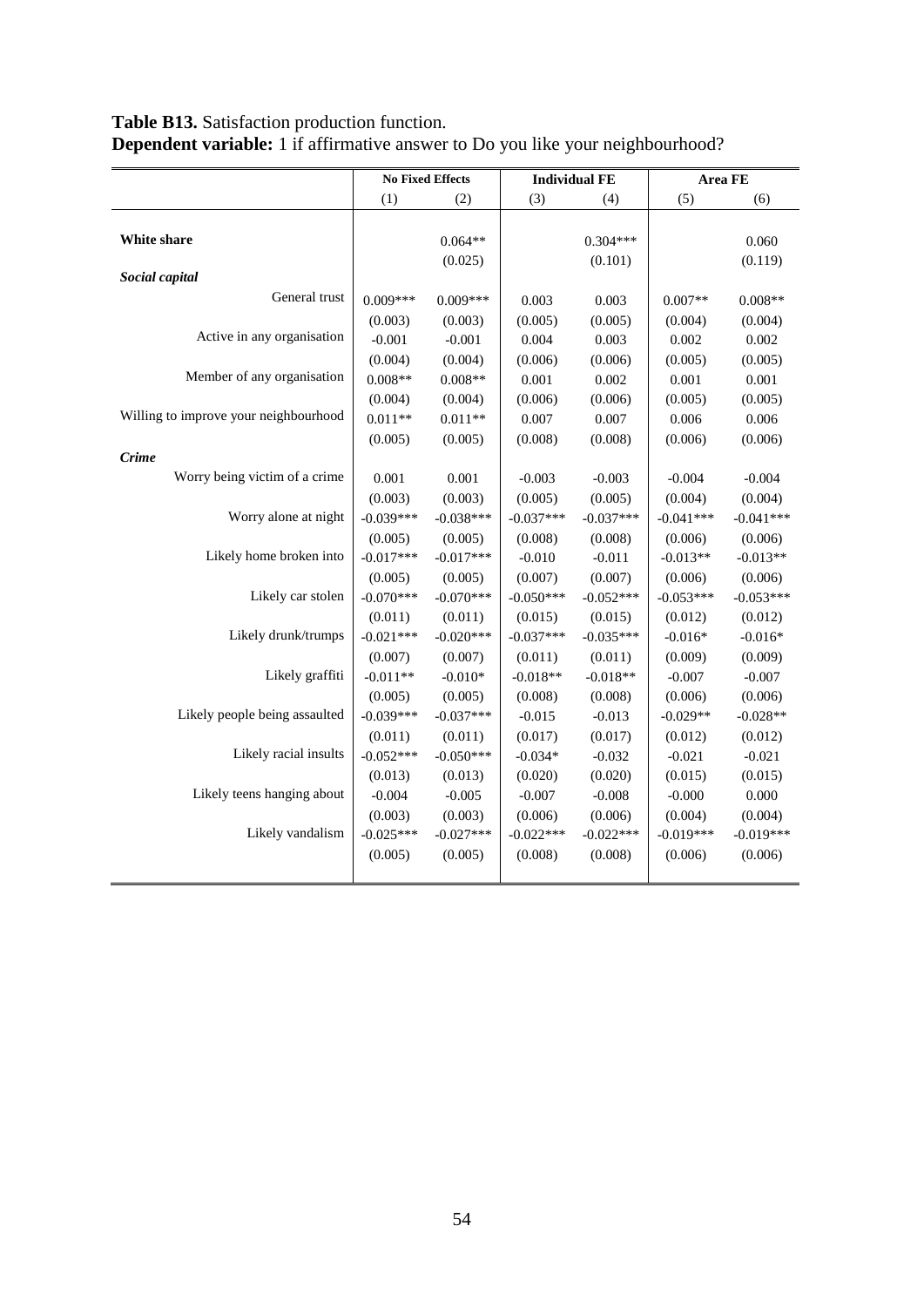# **Table B13 (cont'ed).** Satisfaction production function.

|                                  |            | <b>No Fixed Effects</b> |            | <b>Individual FE</b> |            | Area FE    |
|----------------------------------|------------|-------------------------|------------|----------------------|------------|------------|
|                                  | (1)        | (2)                     | (3)        | (4)                  | (5)        | (6)        |
| <b>Quality of local services</b> |            |                         |            |                      |            |            |
| Good schools                     | 0.001      | 0.000                   | 0.001      | 0.001                | $-0.002$   | $-0.002$   |
|                                  | (0.004)    | (0.004)                 | (0.007)    | (0.007)              | (0.005)    | (0.005)    |
| Good medical services            | 0.001      | 0.001                   | 0.003      | 0.003                | 0.004      | 0.004      |
|                                  | (0.004)    | (0.004)                 | (0.006)    | (0.006)              | (0.004)    | (0.004)    |
| Good transports                  | 0.000      | 0.001                   | $-0.001$   | 0.001                | $-0.003$   | $-0.003$   |
|                                  | (0.003)    | (0.003)                 | (0.005)    | (0.006)              | (0.004)    | (0.004)    |
| Good shopping facilities         | 0.001      | 0.002                   | $-0.002$   | $-0.002$             | 0.004      | 0.004      |
|                                  | (0.004)    | (0.004)                 | (0.005)    | (0.005)              | (0.004)    | (0.004)    |
| Good leisure facilities          | $-0.001$   | $-0.000$                | 0.005      | 0.005                | 0.000      | 0.001      |
|                                  | (0.003)    | (0.003)                 | (0.005)    | (0.005)              | (0.004)    | (0.004)    |
| Good children facilities         | $0.076***$ | $0.075***$              | $0.042***$ | $0.041***$           | $0.043***$ | $0.043***$ |
|                                  | (0.005)    | (0.005)                 | (0.007)    | (0.007)              | (0.006)    | (0.006)    |
| <b>Social life</b>               |            |                         |            |                      |            |            |
| Meet Neigh. Often                | $-0.002$   | $-0.003$                | $0.015*$   | $0.014*$             | 0.005      | 0.005      |
|                                  | (0.005)    | (0.005)                 | (0.008)    | (0.008)              | (0.006)    | (0.006)    |
| Have friends in the neighb.      | $0.032***$ | $0.032***$              | $0.023***$ | $0.024***$           | $0.029***$ | $0.029***$ |
|                                  | (0.005)    | (0.005)                 | (0.007)    | (0.007)              | (0.005)    | (0.005)    |
| Can have advice in the neighb.   | $0.011***$ | $0.011**$               | 0.007      | 0.006                | $0.011**$  | $0.010**$  |
|                                  | (0.004)    | (0.004)                 | (0.007)    | (0.007)              | (0.005)    | (0.005)    |
| Can borrow from neighbours       | $-0.005$   | $-0.005$                | 0.007      | 0.007                | 0.001      | 0.001      |
|                                  | (0.003)    | (0.003)                 | (0.006)    | (0.006)              | (0.004)    | (0.004)    |
| Feel similar to neighbourhood    | $0.044***$ | $0.043***$              | $0.034***$ | $0.033***$           | $0.036***$ | $0.036***$ |
|                                  | (0.004)    | (0.004)                 | (0.007)    | (0.007)              | (0.005)    | (0.005)    |
| Talk to neighbours               | $0.020***$ | $0.020***$              | 0.012      | 0.011                | $0.018***$ | $0.019***$ |
|                                  | (0.005)    | (0.005)                 | (0.008)    | (0.008)              | (0.006)    | (0.006)    |
| Satisfied with social life       | $0.031***$ | $0.031***$              | 0.004      | 0.003                | $0.020***$ | $0.020***$ |
|                                  | (0.004)    | (0.004)                 | (0.007)    | (0.007)              | (0.005)    | (0.005)    |
| Observations                     | 20,143     | 20,118                  | 13,273     | 13,256               | 18,393     | 18,365     |

**Dependent variable:** 1 if affirmative answer to Do you like your neighbourhood?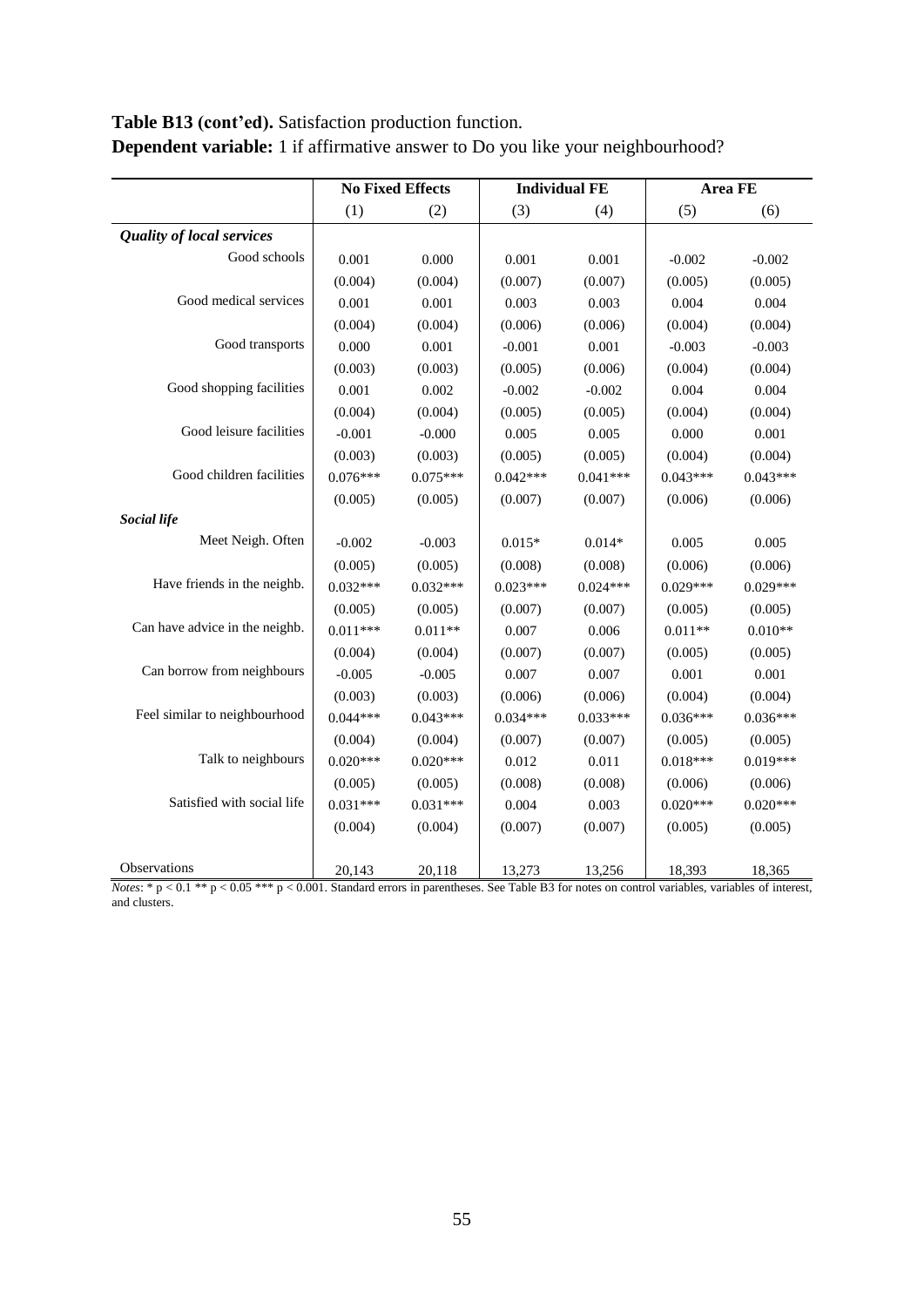#### **C – Endogenous deprivation**

A large amount of discussion in the UK context has been focusing on how deprivation affects various aspects of social life and in particular social cohesion (Laurence and Heath, 2008; Letki, 2008; Andrews, 2009; Fieldhouse and Cutts, 2010; Twigg et al, 2010; Laurence, 2011; Becares et al, 2011; Sturgis et al, 2011; Demireva and Heath, 2014). One concern may be that deprivation can partly capture the effect that we attribute to diversity, and that our estimates could actually be partly biased. Our approach throughout the paper is to control for two measures of deprivation, the unemployment rate (source: Nomis) and the Index of Multiple Deprivation (source: ONS).

Because of the interest these variables have attracted Table C1 shows the coefficients on the unemployment rate for the regressions reported in Table 5. In specifications without fixed effects or only individual fixed effects there is a significant negative effect of unemployment on neighbourhood satisfaction. But it is not as robust as the estimated effect of the white share.

One might be concerned about the exogeneity of the unemployment rate so we try to go a bit further and to consider unemployment as an additional endogenous factor.

As we do for diversity, we pursue two approaches; one relies on instrumental variables and the other attempts at controlling for the location bias. For the latter we mimic what illustrated in Section 4, *Sample Selection* paragraph, and therefore we add as a control a weighted average of the unemployment rate (*u*) constructed as follows

$$
\hat{u}_{1(n)t} \equiv \sum_{j \neq n} e^{-\alpha d_{nj}} \hat{u}_{jt}
$$

where  $d_{nj}$  is the distance between the neighbourhoods and  $\alpha$  is a measure of the cost of distance – that we set equal to 1 for simplicity, although trying with different cost values does not change the results.

The instrumental variable that we use is, as for diversity, a Bartik style instrument (Bartik, 1991), which exploits the fact that, due to historical reasons, areas differ in the industrial mix of local employment. Being  $\phi_{sn}$  the share working age people employed in sector *s* i in neighbourhood *n* in some base year, and  $(log L<sub>st</sub> - log L<sub>st-1</sub>)$  the change in log employment in the sector at time  $t$ , the change in demand given is then: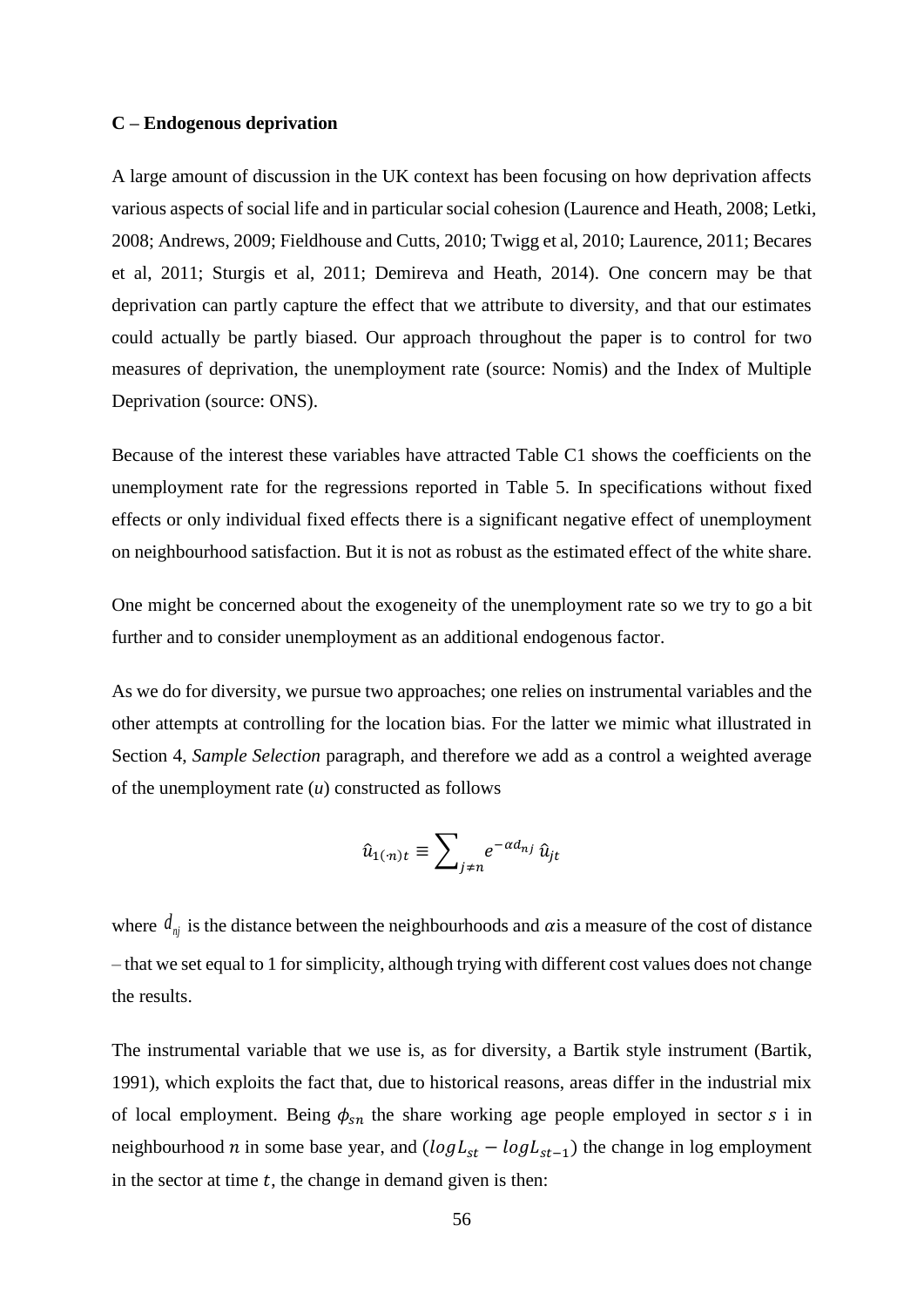$$
\Delta C_{nt} = \sum_{s} \phi_{sn} (log L_{st} - log L_{st-1})
$$

This instrument is best targeted at capturing changes in the unemployment rate as it represents the change in the demand index. In other words it is well-suited when the model is estimated in first-differences. One could write the level of the of the demand as:

$$
C_{nt} = C_{n0} + \sum_{s} \phi_{sn} (log L_{st} - log L_{st-1})
$$

for some base-year measure of local demand,  $C_{n0}$ . If there are neighbourhood fixed effects then the initial level gets absorbed into that effect. If there are not then one needs to control for variables that measure the initial level of demand and we use the initial industry shares. The results when both the white share and unemployment are treated as endogenous are reported in Table C2. They are very similar to those reported in Table C1 though the IV results are considerably noisier.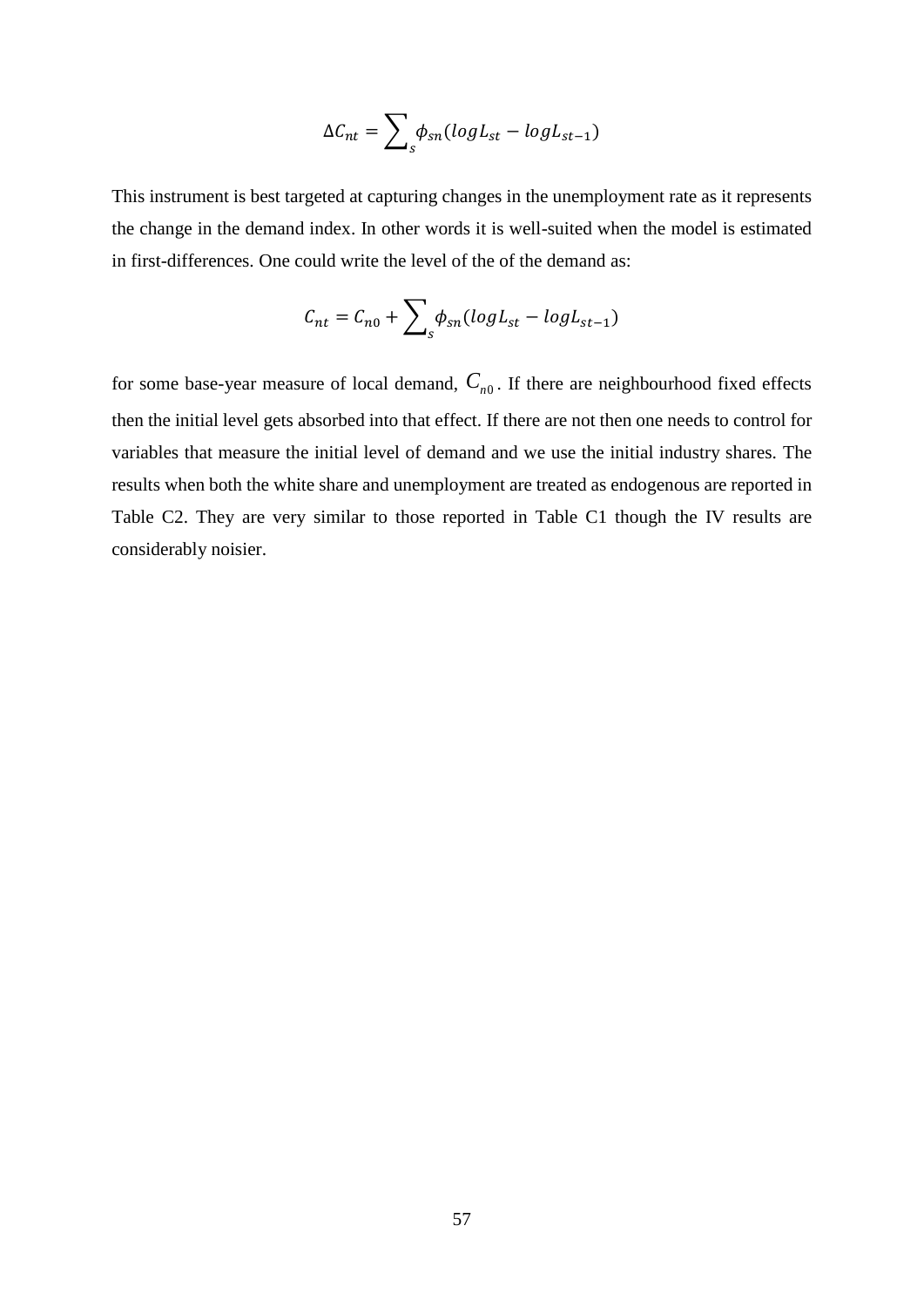|                   |             |             | No sample selection |             |             | <b>Sample selection</b> |             |           |             |             |  |  |
|-------------------|-------------|-------------|---------------------|-------------|-------------|-------------------------|-------------|-----------|-------------|-------------|--|--|
|                   | (1)         | (2)         | (3)                 | (4)         | (5)         | (6)                     | (7)         | (8)       | (9)         | (10)        |  |  |
|                   | No FE       | Individual  | Area                | Individual* | Individual+ | No FE                   | Individual  | Area      | Individual* | Individual+ |  |  |
|                   |             | FE          | FE                  | Area FE     | Area FE     |                         | FE          | FE        | Area FE     | Area FE     |  |  |
|                   |             |             |                     | A. OLS      |             |                         |             |           |             |             |  |  |
| White share       | $0.123***$  | $0.224***$  | $0.112**$           | $0.204***$  | $0.206***$  | $0.122***$              | $0.241***$  | $0.116**$ | $0.274***$  | $0.282***$  |  |  |
|                   | (0.017)     | (0.034)     | (0.051)             | (0.053)     | (0.053)     | (0.020)                 | (0.041)     | (0.056)   | (0.055)     | (0.055)     |  |  |
| Unemployment rate | $-0.104***$ | $-0.109***$ | 0.012               | 0.028       | $-0.006$    | $-0.104***$             | $-0.108***$ | 0.012     | 0.029       | $-0.005$    |  |  |
|                   | (0.040)     | (0.041)     | (0.047)             | (0.037)     | (0.037)     | (0.040)                 | (0.041)     | (0.047)   | (0.037)     | (0.037)     |  |  |
| N                 | 224,362     | 199,312     | 220,144             | 191,413     | 197,618     | 224,362                 | 199,312     | 220,144   | 191,413     | 197,618     |  |  |
|                   |             |             |                     |             |             |                         |             |           |             |             |  |  |
|                   |             |             |                     | B. IV       |             |                         |             |           |             |             |  |  |
| White share       | $0.084***$  | $0.225***$  | 0.105               | $0.356***$  | $0.346***$  | $0.086***$              | $0.220***$  | $0.131*$  | $0.327***$  | $0.337***$  |  |  |
|                   | (0.023)     | (0.048)     | (0.076)             | (0.082)     | (0.082)     | (0.022)                 | (0.049)     | (0.074)   | (0.081)     | (0.076)     |  |  |
| Unemployment rate | $-0.108***$ | $-0.109***$ | 0.012               | 0.020       | $-0.012$    | $-0.108***$             | $-0.109***$ | 0.025     | $-0.001$    | $-0.018$    |  |  |
|                   | (0.040)     | (0.041)     | (0.047)             | (0.037)     | (0.037)     | (0.040)                 | (0.041)     | (0.053)   | (0.044)     | (0.044)     |  |  |
| N                 | 224,362     | 199.312     | 220.144             | 191.413     | 197.618     | 224,362                 | 199,312     | 220.144   | 191,413     | 197,618     |  |  |
| <b>KP</b>         | $2e+04$     | 3526.216    | 424.199             | 996.240     | 1016.209    | 780.445                 | 179.746     | 2.403     | 4.640       | 4.391       |  |  |
|                   |             |             |                     |             |             |                         |             |           |             |             |  |  |

**Table C1:** The impact of ethnic mix and unemployment on how you like your neighbourhood. White share as only endogenous variable

*Notes:* \*  $p < 0.1$  \*\*  $p < 0.05$  \*\*\*  $p < 0.001$ . Standard errors in parentheses. See Notes of Table 5 and Appendix A for further details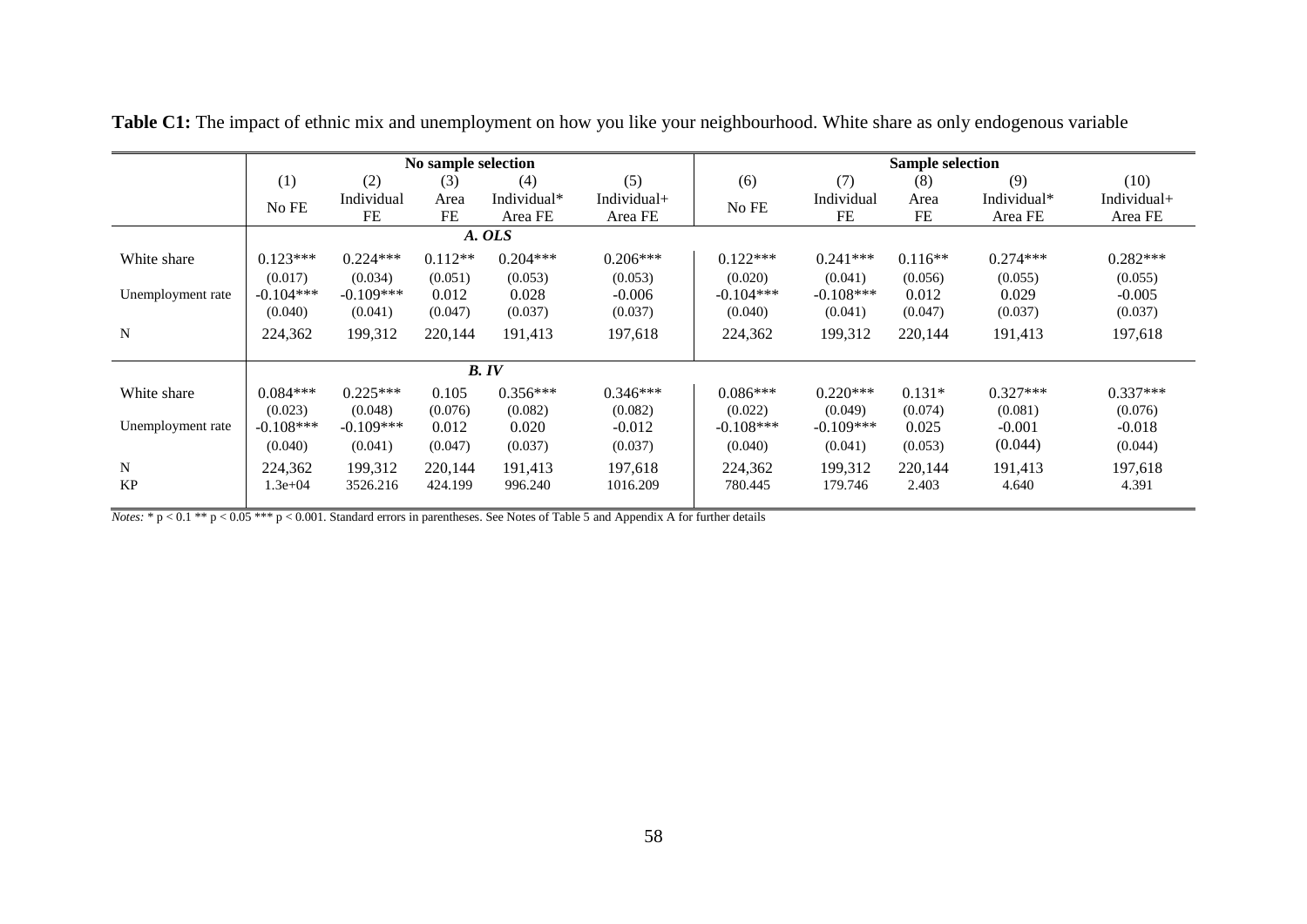|                   |            |             | No sample selection |                    |             | <b>Sample selection</b> |            |           |             |             |
|-------------------|------------|-------------|---------------------|--------------------|-------------|-------------------------|------------|-----------|-------------|-------------|
|                   | (1)        | (2)         | (3)                 | (4)                | (5)         | (6)                     | (7)        | (8)       | (9)         | (10)        |
|                   | No FE      | Individual  | Area                | Individual*        | Individual+ | No FE                   | Individual | Area      | Individual* | Individual+ |
|                   |            | FE          | <b>FE</b>           | Area FE<br>Area FE | FE          | <b>FE</b>               | Area FE    | Area FE   |             |             |
|                   | A. OLS     |             |                     |                    |             |                         |            |           |             |             |
| White share       | $0.123***$ | $0.224***$  | $0.112**$           | $0.204***$         | $0.206***$  | $0.124***$              | $0.239***$ | $0.116**$ | $0.273***$  | $0.282***$  |
|                   | (0.017)    | (0.034)     | (0.051)             | (0.053)            | (0.053)     | (0.020)                 | (0.041)    | (0.056)   | (0.055)     | (0.055)     |
| Unemployment rate | $-0.104**$ | $-0.109***$ | 0.012               | 0.028              | $-0.006$    | $-0.066$                | $-0.150**$ | 0.002     | 0.075       | 0.025       |
|                   | (0.040)    | (0.041)     | (0.047)             | (0.037)            | (0.037)     | (0.061)                 | (0.064)    | (0.074)   | (0.061)     | (0.061)     |
| N                 | 224,362    | 199,312     | 220,144             | 191,413            | 197,618     | 224,362                 | 199,312    | 220,144   | 191,413     | 197,618     |
|                   |            |             |                     |                    |             |                         |            |           |             |             |
|                   |            |             |                     | B. IV              |             |                         |            |           |             |             |
| White share       | $0.060*$   | $0.182***$  | 0.223               | $0.583***$         | $0.523***$  | 0.071                   | $0.279***$ | 0.119     | $0.448**$   | $0.356**$   |
|                   | (0.035)    | (0.060)     | (0.149)             | (0.156)            | (0.152)     | (0.063)                 | (0.084)    | (0.170)   | (0.183)     | (0.178)     |
| Unemployment rate | $-1.681$   | $-4.217$    | $-1.008$            | $-1.943*$          | $-1.548$    | $-1.747$                | $-3.518$   | 0.459     | $-0.589$    | 0.305       |
|                   | (1.680)    | (2.969)     | (1.091)             | (1.099)            | (1.071)     | (1.997)                 | (3.783)    | (1.632)   | (1.627)     | (1.589)     |
| N                 | 224,362    | 199,312     | 220,144             | 191.413            | 197,618     | 224,362                 | 199,312    | 220,144   | 191,413     | 197,618     |
| <b>KP</b>         | 13.908     | 4.269       | 4.995               | 17.316             | 17.873      | 7.109                   | 1.814      | 1.961     | 6.366       | 6.088       |
|                   |            |             |                     |                    |             |                         |            |           |             |             |

**Table C2:** The impact of ethnic mix and unemployment on how you like your neighbourhood. White share and unemployment rate as endogenous variables.

 $\overline{Notes: * p < 0.1 ** p < 0.05 *** p < 0.001$ . Standard errors in parentheses. See Notes of Table 5 and Appendix A for further details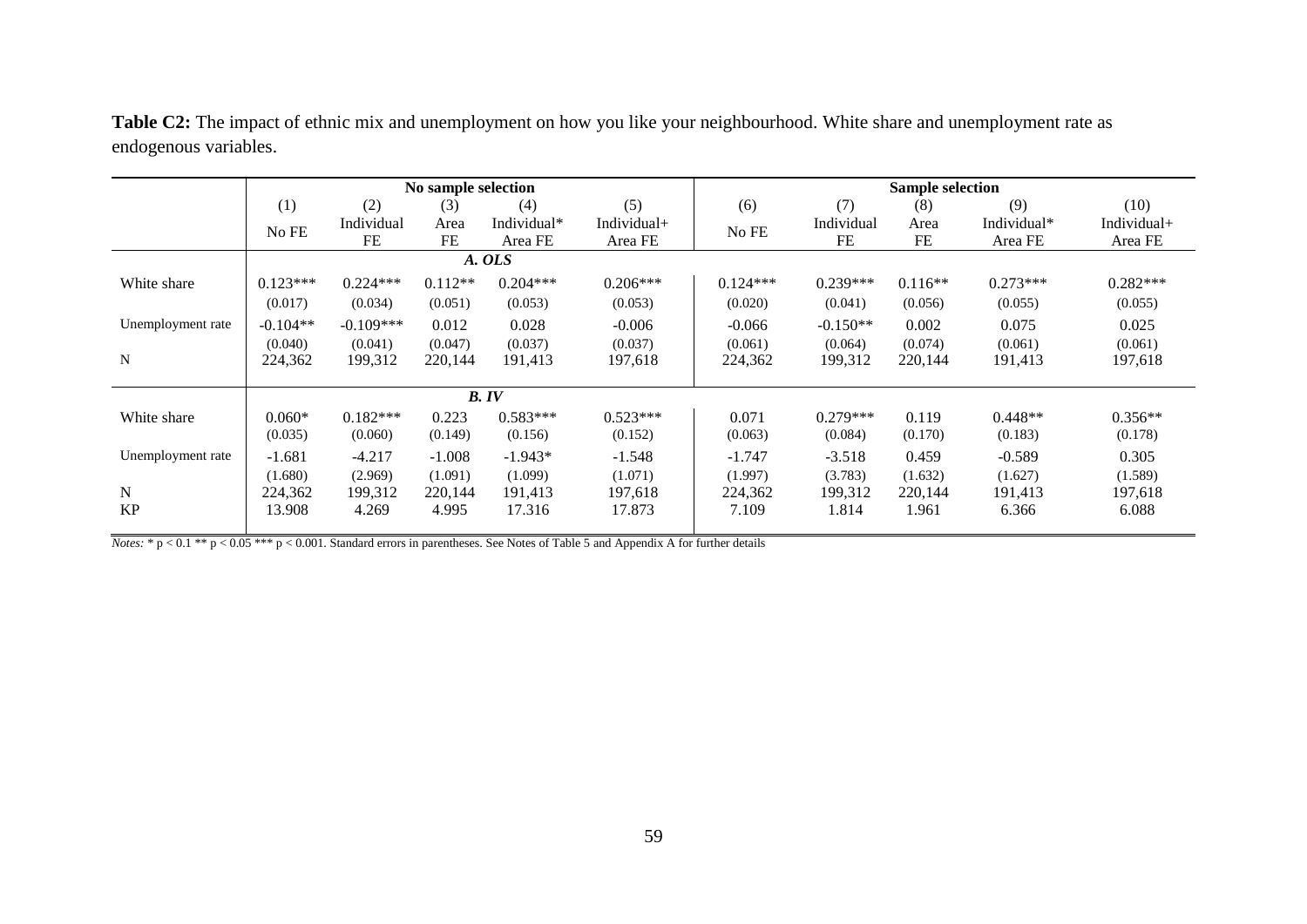# **CENTRE FOR ECONOMIC PERFORMANCE Recent Discussion Papers**

| 1458 | Giordano Mion<br>Luca David Opromolla<br>Alessandro Sforza                   | The Diffusion of Knowledge via Managers'<br>Mobility                                                                 |
|------|------------------------------------------------------------------------------|----------------------------------------------------------------------------------------------------------------------|
| 1457 | <b>Kristian Behrens</b><br>Giordano Mion<br>Yasusada Murata<br>Jens Suedekum | Distorted Monopolistic Competition                                                                                   |
| 1456 | <b>Tony Beatton</b><br>Michael P. Kidd<br>Stephen Machin<br>Dipa Sarkar      | Larrikin Youth: New Evidence on Crime and<br>Schooling                                                               |
| 1455 | <b>Andrew Eyles</b><br>Stephen Machin<br>Sandra McNally                      | <b>Unexpected School Reform: Academisation</b><br>of Primary Schools in England                                      |
| 1454 | Rabah Arezki<br>Thiemo Fetzer<br>Frank Pisch                                 | On the Comparative Advantage of U.S.<br>Manufacturing: Evidence from the Shale Gas<br>Revolution                     |
| 1453 | Randolph Bruno<br>Nauro Campos<br>Saul Estrin<br>Meng Tian                   | Foreign Direct Investment and the<br>Relationship Between the United Kingdom<br>and the European Union               |
| 1452 | Stephen J. Redding<br>Esteban Rossi-Hansberg                                 | <b>Quantitative Spatial Economics</b>                                                                                |
| 1451 | Elias Einiö                                                                  | The Loss of Production Work: Evidence from<br>Quasi-Experimental Identification of Labour<br><b>Demand Functions</b> |
| 1450 | Marcus Biermann                                                              | Trade and the Size Distribution of Firms:<br>Evidence from the German Empire                                         |
| 1449 | Alessandro Gavazza<br>Simon Mongey<br>Giovanni L. Violante                   | <b>Aggregate Recruiting Intensity</b>                                                                                |